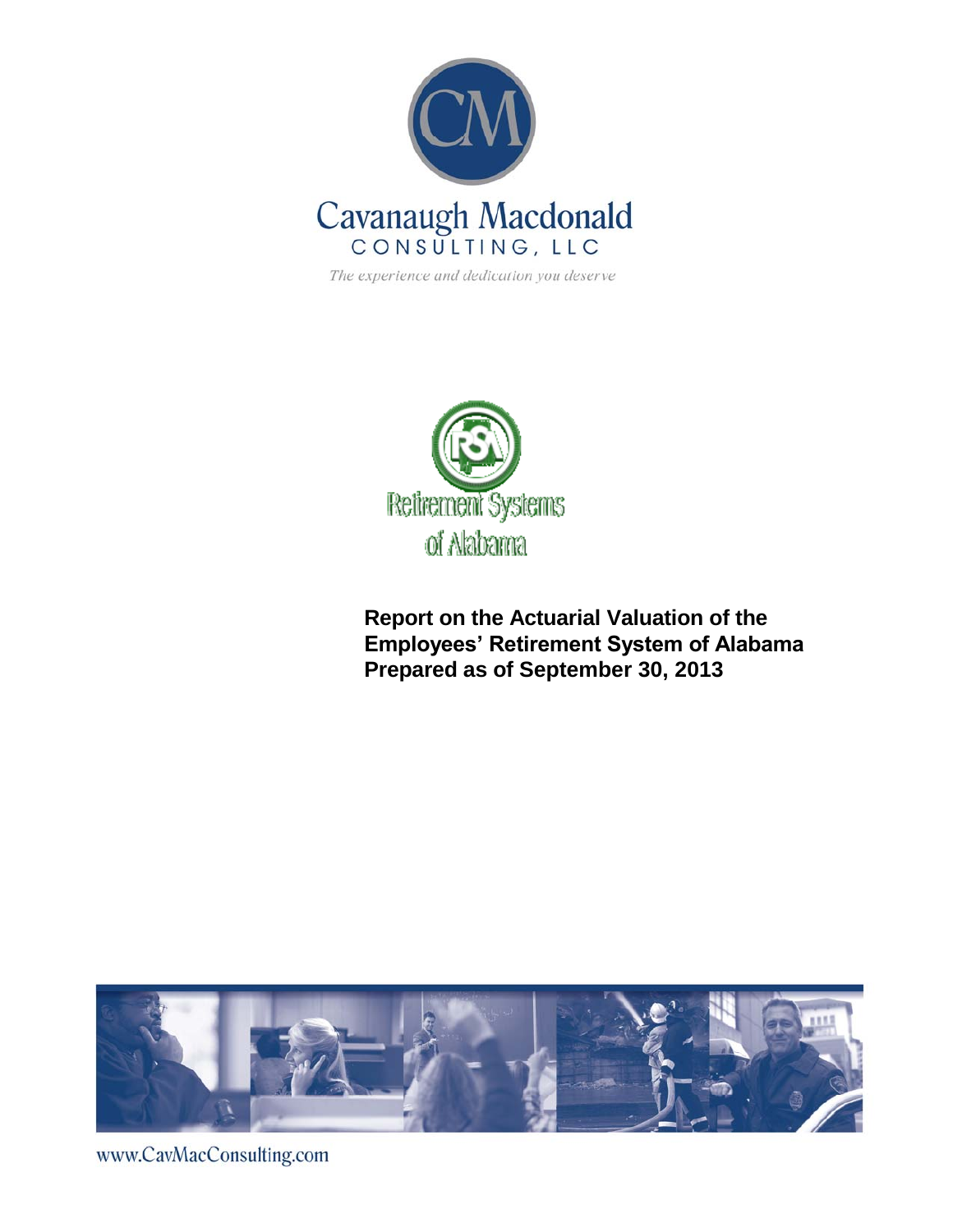

July 18, 2014

Board of Control Employees' Retirement System of Alabama Montgomery, Alabama

Members of the Board:

In this report are submitted the results of the annual actuarial valuation of the Employees' Retirement System of Alabama, prepared as of September 30, 2013 in accordance with Section 36-27-23(p) of the act governing the operation of the System.

The purpose of this report is to provide a summary of the funded status of the system as of September 30, 2013, to recommend rates of contribution and to provide accounting information under Governmental Accounting Standards Board Statements No. 25 and 27 (GASB 25 and 27). While not verifying the data at source, the actuary performed tests for consistency and reasonability. The System was amended to provide a new benefit structure for members initially joining the System on or after January 1, 2013 (Tier II). Since the previous valuation, the System was amended to provide for a one-time lump sum payment to retired members and beneficiaries on October 1, 2014. Since the previous valuation, the Board has adopted a funding policy, which is shown in Schedule G of the report.

On the basis of the valuation, it is recommended that the State make contributions to the Retirement System for State employees (members other than State policemen) at the rate of 14.57% of payroll for Tier I members and 14.09% for Tier II members. It is also recommended that the State make contributions to the Retirement System for State policemen at the rate of 42.61% of payroll for Tier I members and 38.98% for Tier II members for the fiscal year ending September 30, 2016. The contribution rates for local employers for the fiscal year beginning October 1, 2015 will be submitted in a separate report and will include the impact of all assumption changes and employer-elected changes through September 30, 2013.

The promised benefits of the System are included in the actuarially calculated contribution rates which are developed using the entry age normal cost method. Five-year smoothed market value of assets is used for actuarial valuation purposes. Gains and losses are reflected in the unfunded accrued liability that is being amortized by regular annual contributions as a level percentage of payroll, on the assumption that payroll will increase by 3.25% annually, in accordance with the funding policy adopted by the Board. The assumptions recommended by the actuary and adopted by the Board are in the aggregate reasonably related to the experience under the Fund and to reasonable expectations of anticipated experience under the Fund and meet the parameters for the disclosures under GASB 25 and 27.

We have prepared the Schedule of Funding Progress and Trend Information shown in the financial section of the Comprehensive Annual Financial Report, and all supporting schedules including the Schedule of Active Member Valuation Data, the Solvency Test and the Analysis of Financial Experience shown in the actuarial section of the Comprehensive Annual Financial Report.

Offices in Englewood, CO • Kennesaw, GA • Bellevue, NE • Hilton Head Island, SC 3550 Busbee Pkwy, Suite 250, Kennesaw, GA 30144 Phone (678) 388-1700 • Fax (678) 388-1730 www.CavMacConsulting.com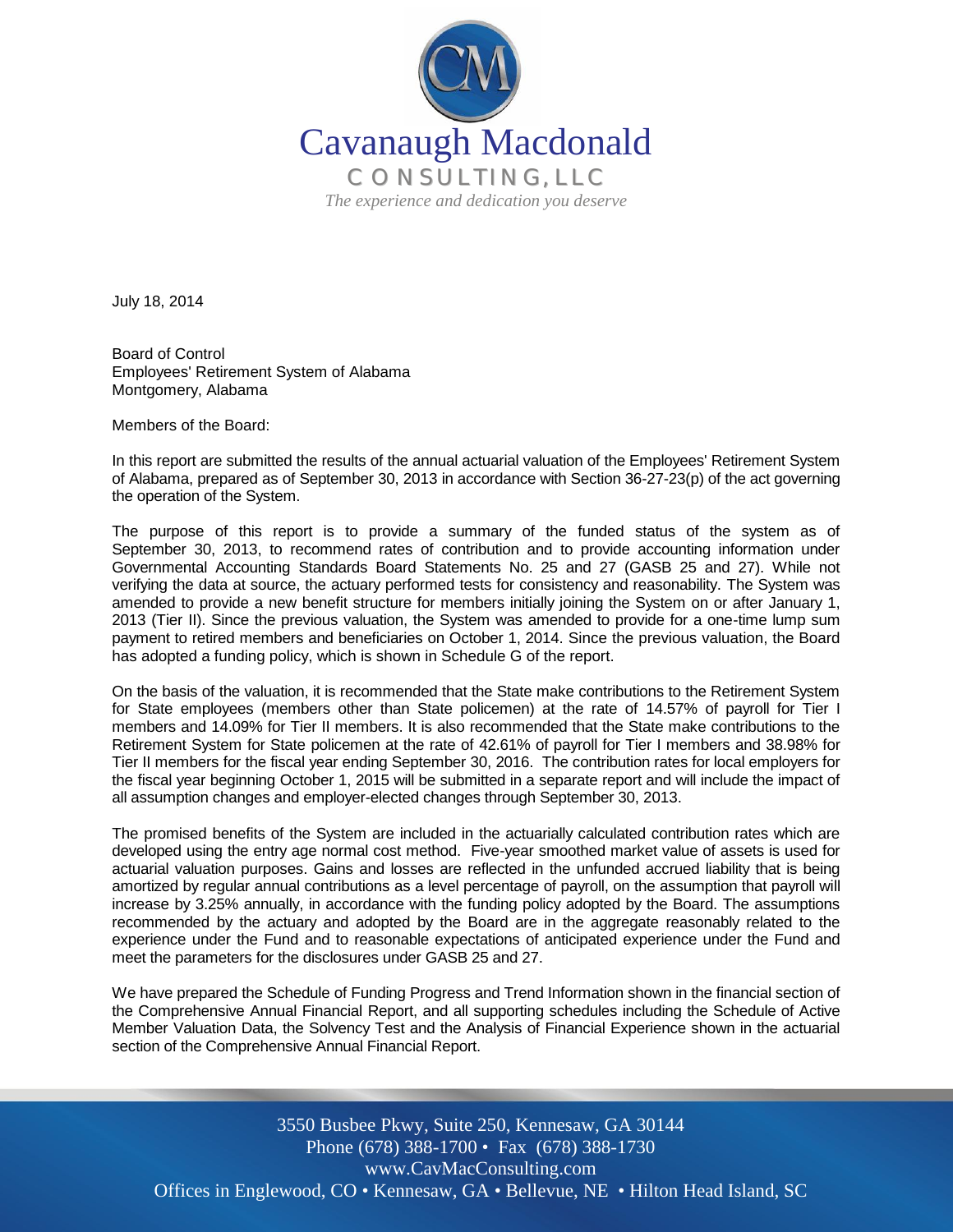

This is to certify that the independent consulting actuary is a member of the American Academy of Actuaries and has experience in performing valuations for public retirement systems, that the valuation was prepared in accordance with principles of practice prescribed by the Actuarial Standards Board, and that the actuarial calculations were performed by qualified actuaries in accordance with accepted actuarial procedures, based on the current provisions of the retirement system and on actuarial assumptions that are internally consistent and reasonably based on the actual experience of the System.

Future actuarial results may differ significantly from the current results presented in this report due to such factors as the following: plan experience differing from that anticipated by the economic or demographic assumptions; changes in economic or demographic assumptions; increases or decreases expected as part of the natural operation of the methodology used for these measurements (such as the end of an amortization period or additional cost or contribution requirements based on the plan's funded status); and changes in plan provisions or applicable law. Since the potential impact of such factors is outside the scope of a normal annual actuarial valuation, an analysis of the range of results is not presented herein.

In our opinion the System is operating on an actuarially sound basis. Assuming that contributions to the System are made by the employer from year to year in the future at the rates recommended on the basis of the successive actuarial valuations, the continued sufficiency of the retirement fund to provide the benefits called for under the System may be safely anticipated.

The Table of Contents, which immediately follows, outlines the material contained in the report.

Respectfully submitted,

Stul Mulike

Edward A. Macdonald, ASA, FCA, MAAA Cathy Turcot President **President** President **Principal and Managing Director** 

John J. Garrett, ASA, FCA, MAAA Principal and Consulting Actuary

EAM/CT/JJG:jcj

atty Turcot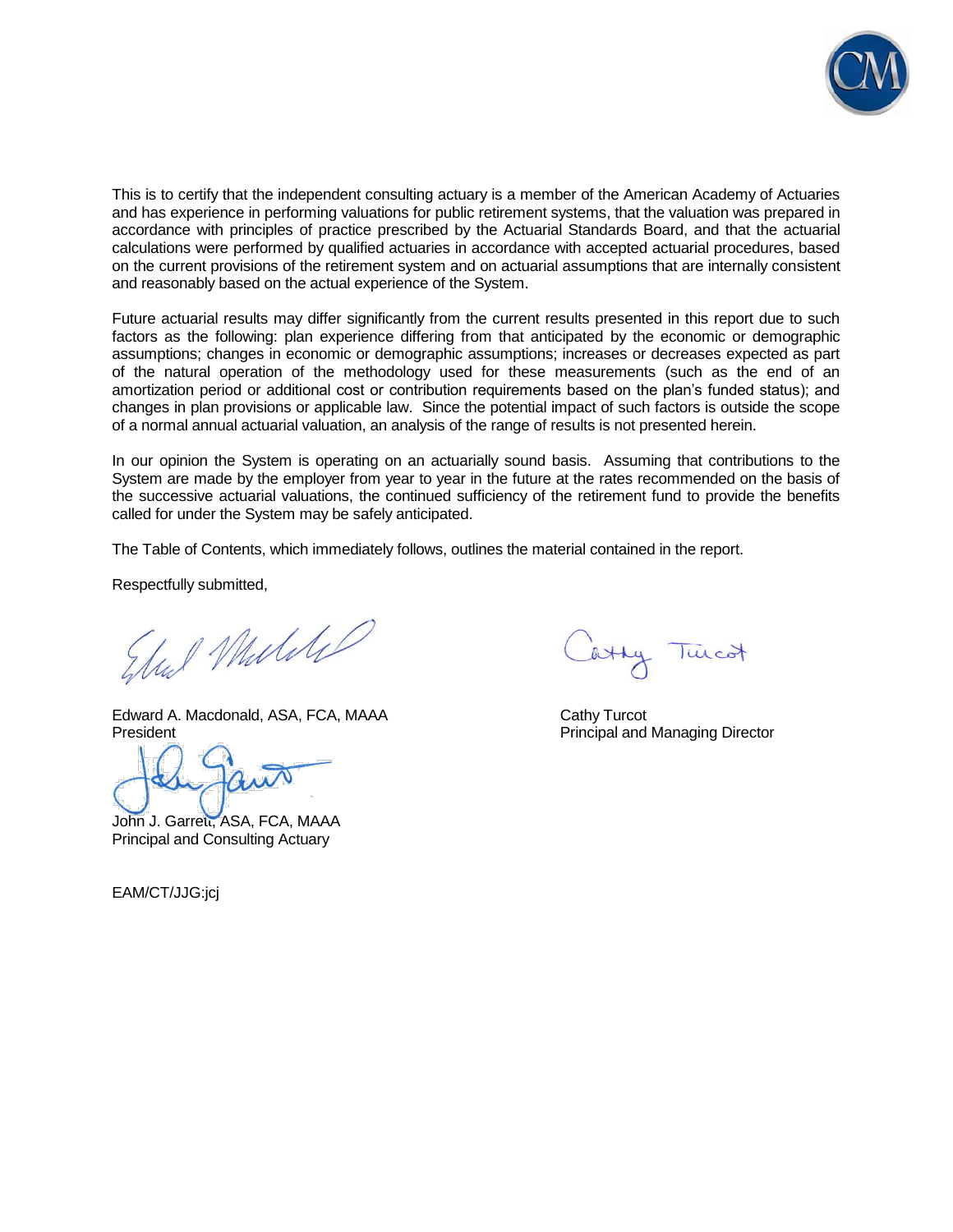

# **TABLE OF CONTENTS**

| <b>Section</b> | <u>Item</u>                         | Page No. |
|----------------|-------------------------------------|----------|
|                | <b>Summary of Principal Results</b> |          |
| Ш              | Membership Data                     | 5        |
| Ш              | Assets                              | 8        |
| IV             | <b>Comments on Valuation</b>        | 10       |
| ٧              | Contributions Payable by Employers  | 13       |
| VI             | Analysis of Financial Experience    | 14       |
| VII            | Accounting Information              | 15       |

# **Schedule**

| A | <b>Valuation Balance Sheet and Solvency Test</b>                         | 18 |
|---|--------------------------------------------------------------------------|----|
| B | Development of the Actuarial Value of Assets                             | 23 |
| C | Summary of Receipts and Disbursements                                    | 28 |
| D | Smoothed Interest Rate                                                   | 29 |
| Е | Outline of Actuarial Assumptions and Methods                             | 30 |
| F | <b>Actuarial Cost Method</b>                                             | 36 |
| G | <b>Board Funding Policy</b>                                              | 37 |
| н | Projection of Transitional UAAL and Amortization of Bases                | 40 |
|   | Summary of Main Plan Provisions as Interpreted<br>for Valuation Purposes | 44 |
| J | Schedules of Membership Data                                             | 52 |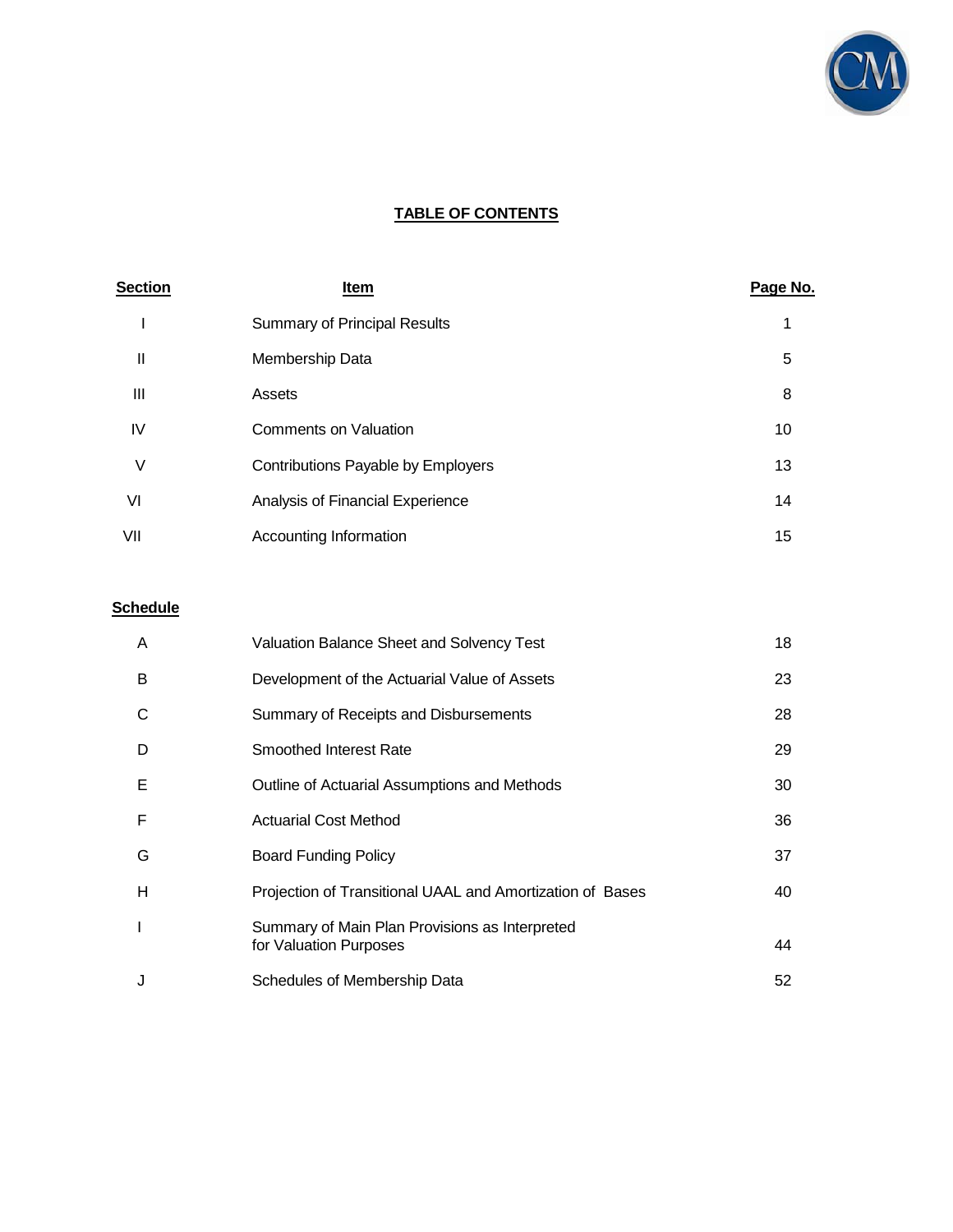

#### **REPORT ON THE ACTUARIAL VALUATION OF THE EMPLOYEES' RETIREMENT SYSTEM OF ALABAMA PREPARED AS OF SEPTEMBER 30, 2013**

# **SECTION I - SUMMARY OF PRINCIPAL RESULTS**

1. For convenience of reference, the principal results of the valuation and a comparison with the preceding year's results for State Employees, Local Employees and State Policemen are summarized below:

| <b>VALUATION DATE</b>                                                               | September 30, 2013                      | September 30, 2012                      |  |
|-------------------------------------------------------------------------------------|-----------------------------------------|-----------------------------------------|--|
| Number of active members<br>Annual compensation                                     | 28,873<br>\$<br>1,195,934,558           | 29,548<br>\$<br>1,179,824,013           |  |
| Number of retired members and beneficiaries<br>Annual retirement allowances         | 21,368<br>\$<br>441,992,587             | 20,618<br>\$<br>419,165,667             |  |
| Number of DROP participants<br>Annual compensation<br>Annual allowances             | 1,022<br>\$<br>62,927,875<br>33,590,995 | 1,445<br>\$<br>87,308,963<br>45,986,004 |  |
| Assets:<br>Actuarial value<br>Market value                                          | \$<br>4,248,068,397<br>4,459,495,968    | \$<br>4, 152, 166, 843<br>4,152,166,843 |  |
| Unfunded accrued liability                                                          | \$<br>2,560,097,142                     | \$<br>2,483,987,366                     |  |
| <b>Funded Ratio</b>                                                                 | 62.4%                                   | 62.6%                                   |  |
| <b>CONTRIBUTIONS FOR FISCAL YEAR ENDING</b><br>Tier I<br>Employer contribution rate | September 30, 2016                      | <b>September 30, 2015</b>               |  |
| Normal                                                                              | 0.81%<br>12.36                          | 0.62%<br>12.48                          |  |
| <b>Accrued liability</b><br>Death benefit                                           | 0.02                                    | 0.14                                    |  |
| Administration                                                                      | 0.35                                    | 0.21                                    |  |
| Subtotal                                                                            | 13.54%                                  | 13.45%                                  |  |
| Act 2014-429*                                                                       | 1.03                                    | N/A                                     |  |
| Total                                                                               | 14.57%                                  | 13.45%                                  |  |
| <b>Tier II</b>                                                                      |                                         |                                         |  |
| Employer contribution rate<br>Normal                                                | 0.33%                                   | 0.48%                                   |  |
| <b>Accrued liability</b>                                                            | 12.36                                   | 12.48                                   |  |
| Death benefit                                                                       | 0.02                                    | 0.14                                    |  |
| Administration                                                                      | 0.35                                    | 0.21                                    |  |
| Subtotal                                                                            | 13.06%                                  | 13.31%                                  |  |
| Act 2014-429*                                                                       | 1.03                                    | N/A                                     |  |
| Total                                                                               | 14.09%                                  | 13.31%                                  |  |
| <b>Blended Amortization period</b>                                                  | 30 years                                | 30 years                                |  |

#### **SUMMARY OF PRINCIPAL RESULTS FOR STATE EMPLOYEES**

\*Rate required for September 30, 2016 fiscal year to fund the one-time lump sum payment provided for by Act 2014-429.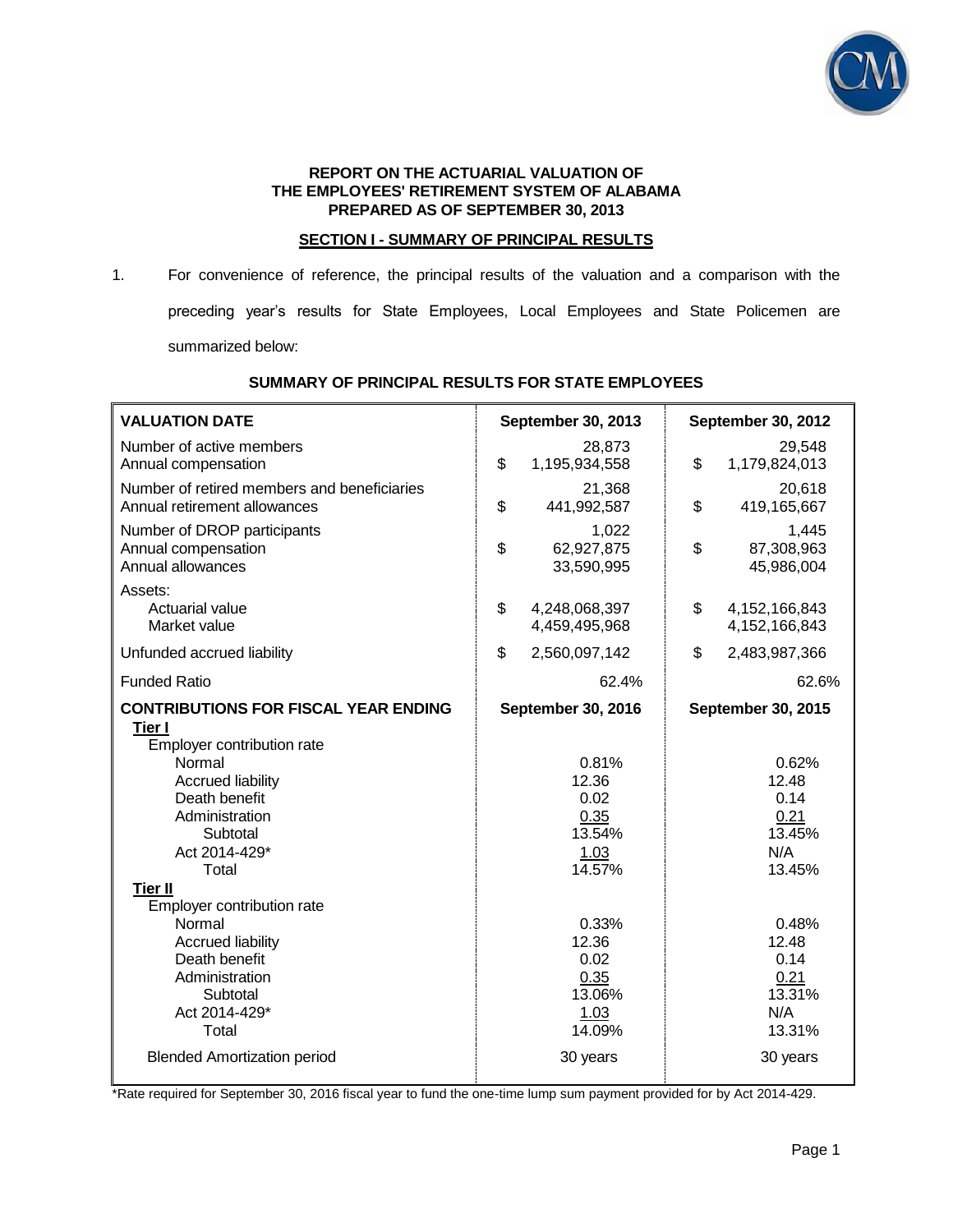

# **SUMMARY OF PRINCIPAL RESULTS FOR STATE POLICEMEN**

| <b>VALUATION DATE</b>                                                                                                                                                                                                                                                                                                                                     | <b>September 30, 2013</b>                                                                                                                   | September 30, 2012                                                                                                                        |
|-----------------------------------------------------------------------------------------------------------------------------------------------------------------------------------------------------------------------------------------------------------------------------------------------------------------------------------------------------------|---------------------------------------------------------------------------------------------------------------------------------------------|-------------------------------------------------------------------------------------------------------------------------------------------|
| Number of active members<br>Annual compensation                                                                                                                                                                                                                                                                                                           | 745<br>\$<br>41,373,139                                                                                                                     | 777<br>\$<br>44,028,717*                                                                                                                  |
| Number of retired members and beneficiaries<br>Annual retirement allowances                                                                                                                                                                                                                                                                               | 858<br>\$<br>38,090,757                                                                                                                     | 839<br>\$<br>36,522,226                                                                                                                   |
| Number of DROP participants<br>Annual compensation<br>Annual allowances                                                                                                                                                                                                                                                                                   | 19<br>\$<br>1,534,511<br>1,216,314                                                                                                          | 25<br>\$<br>1,934,696<br>1,533,318                                                                                                        |
| Assets:<br>Actuarial value<br>Market value                                                                                                                                                                                                                                                                                                                | \$<br>298,623,566<br>313,456,131                                                                                                            | \$<br>293,604,464<br>293,604,464                                                                                                          |
| Unfunded accrued liability                                                                                                                                                                                                                                                                                                                                | \$<br>227,471,139                                                                                                                           | \$<br>223,751,421                                                                                                                         |
| <b>Funded Ratio</b>                                                                                                                                                                                                                                                                                                                                       | 56.8%                                                                                                                                       | 56.8%                                                                                                                                     |
| <b>CONTRIBUTION FOR FISCAL YEAR ENDING</b><br>Tier I<br>Employer contribution rate<br>Normal<br><b>Accrued liability</b><br>Death benefit<br>Administration<br>Subtotal<br>Act 2014-429**<br>Total<br><b>Tier II</b><br>Employer contribution rate<br>Normal<br><b>Accrued liability</b><br>Death benefit<br>Administration<br>Subtotal<br>Act 2014-429** | <b>September 30, 2016</b><br>8.71%<br>32.25<br>0.02<br>0.35<br>41.33%<br>1.28<br>42.61%<br>5.08%<br>32.25<br>0.02<br>0.35<br>37.70%<br>1.28 | <b>September 30, 2015</b><br>8.44%<br>29.58<br>0.14<br>0.21<br>38.37%<br>N/A<br>38.37%<br>2.52%<br>29.58<br>0.14<br>0.21<br>32.45%<br>N/A |
| Total<br><b>Blended Amortization Period</b>                                                                                                                                                                                                                                                                                                               | 38.98%<br>30 years                                                                                                                          | 32.45%<br>30 years                                                                                                                        |

\* Amount shown is reported compensation increased 7% for estimated overtime.

\*\* Rate required for September 30, 2016 fiscal year to fund the one-time lump sum payment provided for by Act 2014-429.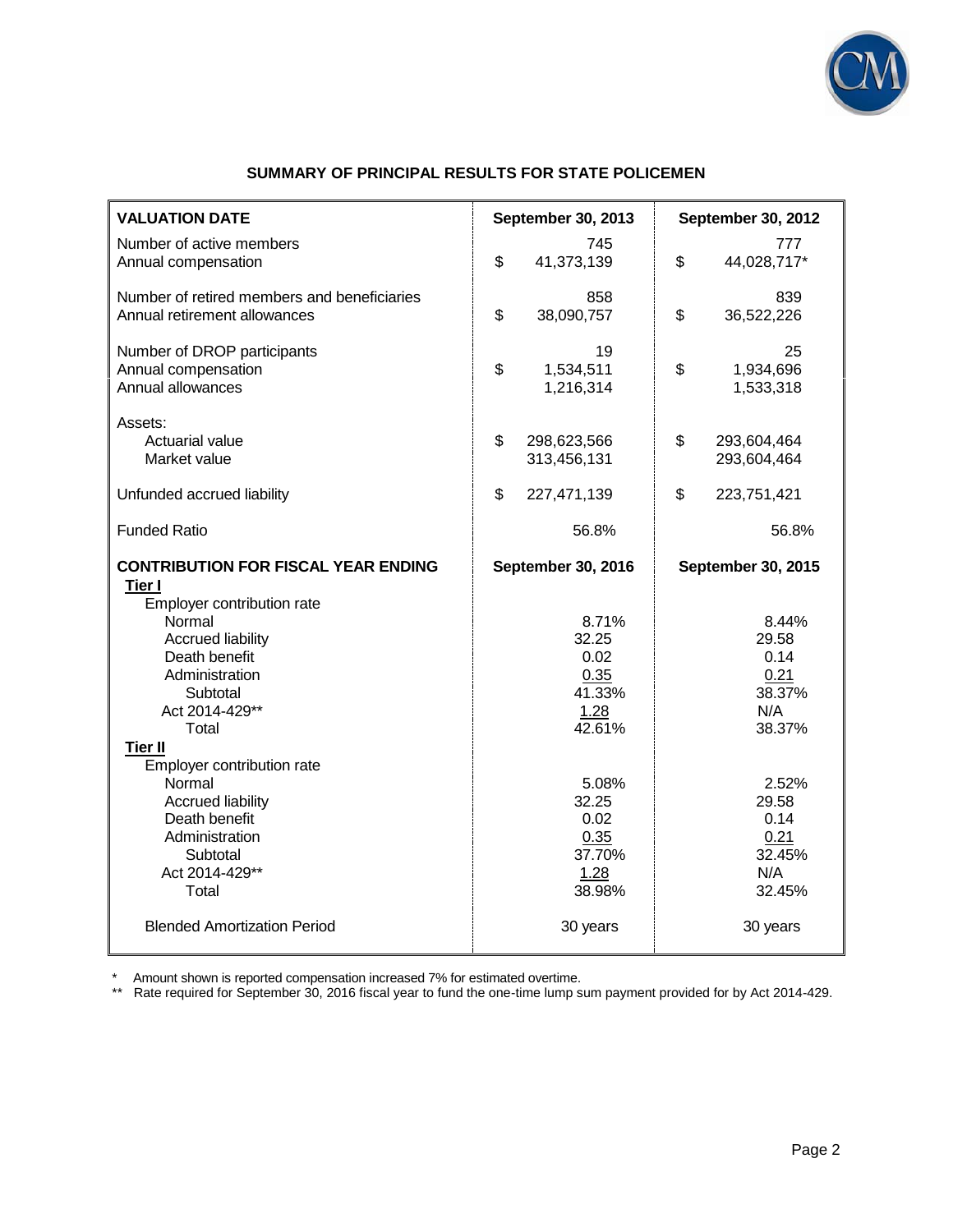

# **SUMMARY OF PRINCIPAL RESULTS FOR LOCAL EMPLOYEES**

| <b>VALUATION DATE</b>                                                                                                               | <b>September 30, 2013</b>                            | <b>September 30, 2012</b>                            |
|-------------------------------------------------------------------------------------------------------------------------------------|------------------------------------------------------|------------------------------------------------------|
| Number of active members<br>Annual compensation                                                                                     | 54,417<br>\$<br>2,070,203,771                        | 53,844<br>\$<br>1,900,938,692                        |
| Number of retired members and beneficiaries<br>Annual retirement allowances                                                         | 20,453<br>\$<br>368,653,257                          | 19,519<br>\$<br>341,978,091                          |
| Number of DROP participants<br>Annual compensation<br>Annual allowances                                                             | 473<br>\$<br>28,621,704<br>14,667,960                | 651<br>\$<br>37,967,780<br>19,773,054                |
| Assets:<br>Actuarial value<br>Market value                                                                                          | \$<br>4,999,766,600<br>5,240,014,628                 | \$<br>4,670,779,998<br>4,670,779,998                 |
| Unfunded accrued liability                                                                                                          | \$<br>2,202,572,530                                  | \$<br>2,060,705,460                                  |
| <b>Funded Ratio</b>                                                                                                                 | 69.4%                                                | 69.4%                                                |
| <b>CONTRIBUTIONS FOR FISCAL YEAR ENDING</b>                                                                                         | <b>September 30, 2016</b>                            | September 30, 2015                                   |
| Employer contribution rate<br>Normal<br><b>Accrued liability</b><br>Death benefit<br>Administration<br>Total<br>Amortization period | Varies<br>Varies<br>0.02<br>0.35<br>Varies<br>Varies | Varies<br>Varies<br>0.14<br>0.21<br>Varies<br>Varies |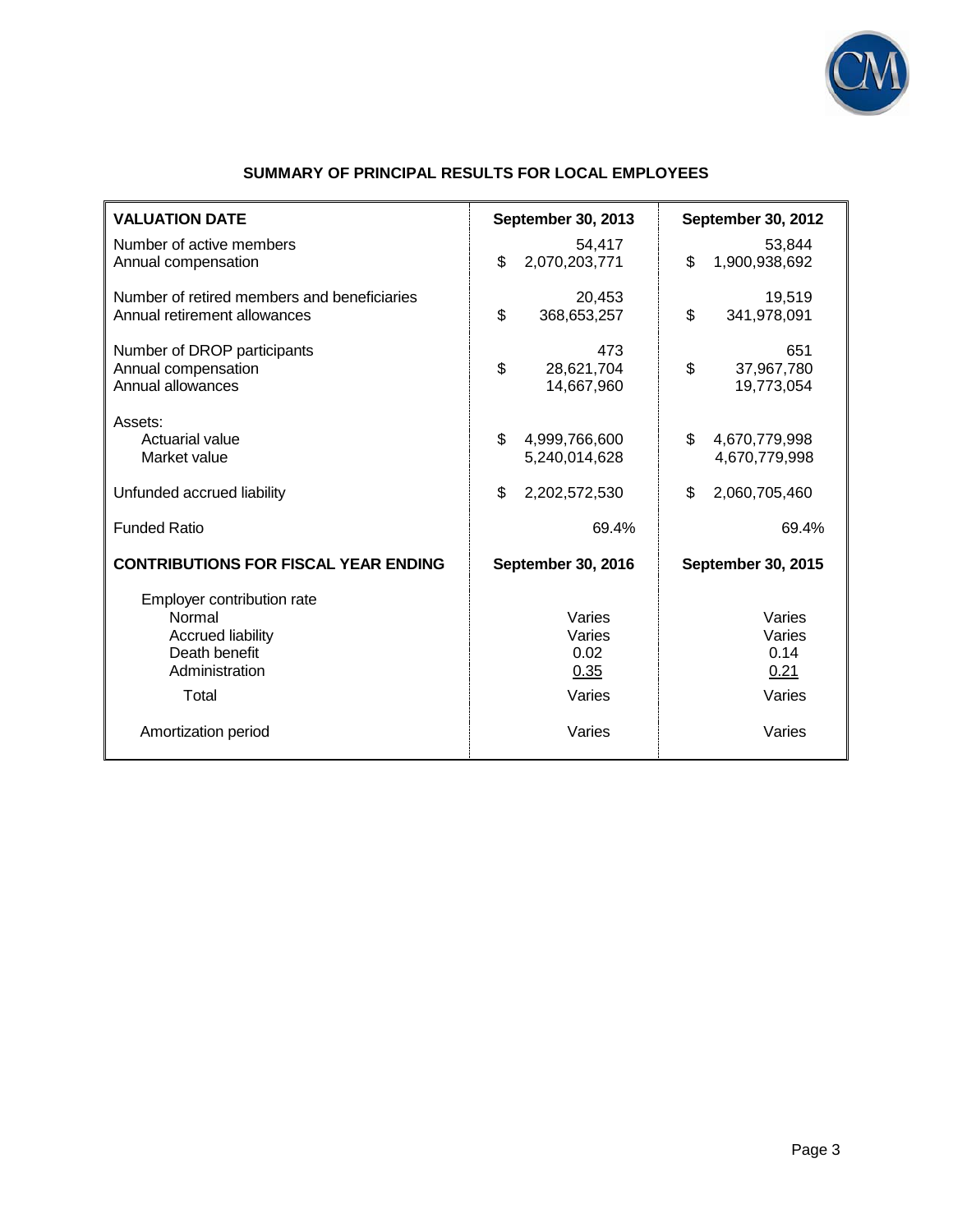

| <b>VALUATION DATE</b>                                                       |    | September 30, 2013                |    | <b>September 30, 2012</b>          |  |
|-----------------------------------------------------------------------------|----|-----------------------------------|----|------------------------------------|--|
| Number of active members<br>Annual compensation                             | \$ | 84,035<br>3,307,511,468           | \$ | 84,169<br>3,124,791,422*           |  |
| Number of retired members and beneficiaries<br>Annual retirement allowances | \$ | 42,679<br>848,736,601             | \$ | 40.976<br>797,665,984              |  |
| Number of DROP participants<br>Annual compensation<br>Annual allowances     | \$ | 1.514<br>93,084,090<br>49,475,269 | \$ | 2,121<br>127,211,439<br>67,292,376 |  |
| Assets:<br>Actuarial value<br>Market value                                  | \$ | 9,546,458,563<br>10,012,966,727   | \$ | 9,116,551,305<br>9,116,551,305     |  |
| Unfunded accrued liability                                                  | \$ | 4.990.140.811                     | \$ | 4.768.444.247                      |  |
| <b>Funded Ratio</b>                                                         |    | 65.7%                             |    | 65.7%                              |  |

#### **SUMMARY OF PRINCIPAL RESULTS FOR ALL GROUPS**

\* Amount shown reflects an increase in reported compensation for State Policemen of 7% for estimated overtime.

- 2. Comments on the valuation results as of September 30, 2013 are given in Section IV and further discussion of the contribution levels is set out in Section V. The contribution rates for local employers for fiscal year beginning October 1, 2015 will be submitted in a separate report.
- 3. Schedule D of this report shows the development of the smoothed interest rate used for valuation purposes. Schedule B shows the development of the actuarial value of assets. Schedule E of this report outlines the full set of actuarial assumptions and methods used in the current valuation. Since the previous valuation, the Board has adopted a funding policy, which is shown in Schedule G.
- 4. The System was amended to provide a new benefit structure for members initially joining the System on or after January 1, 2013 (Tier II). Provisions of the System, as summarized in Schedule I, were taken into account in the current valuation.
- 5. The System was amended to provide for a one-time lump sum payment to be made in October 2014 to each member retired prior to October 1, 2013 and in receipt of a retirement allowance on September 30, 2014. The lump sum is the greater of \$2 per month for each year of service or \$300.00. Beneficiaries of deceased members or retirees will receive \$300.00. The cost of the lump sum payment will be paid by each employer as an increase in the employer contribution rate for the fiscal year beginning October 1, 2015. The lump sum payment is optional for Local Employers.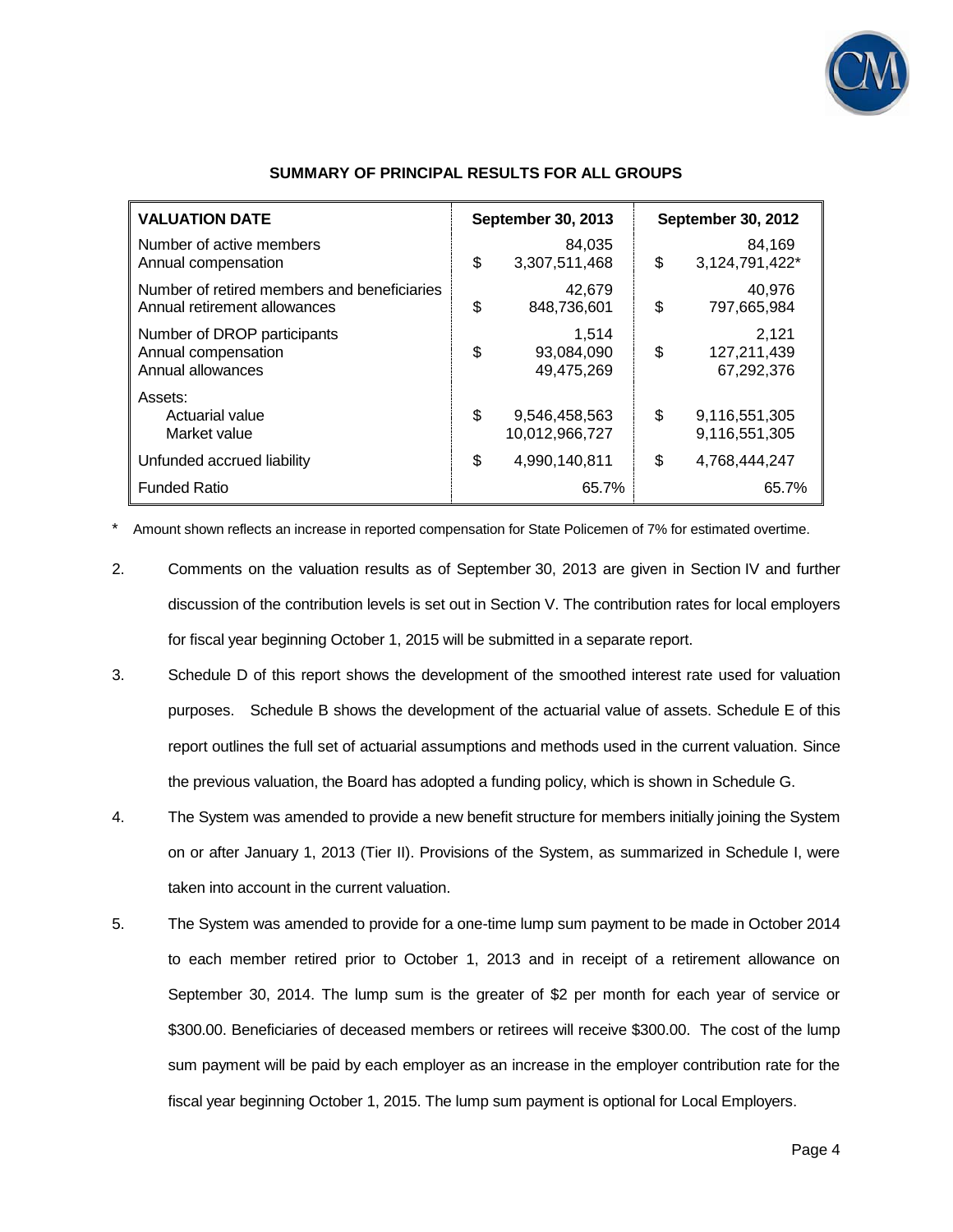

# **SECTION II – MEMBERSHIP DATA**

1. Data regarding the membership of the System for use as a basis of the valuation were furnished by the Retirement System office. The following table shows the number of active members and their annual compensation as of September 30, 2013 on the basis of which the valuation was prepared.

# **TABLE 1**

| <b>GROUP</b>                                                                                         | <b>NUMBER</b>                                | <b>COMPENSATION</b>                                                                |
|------------------------------------------------------------------------------------------------------|----------------------------------------------|------------------------------------------------------------------------------------|
| <b>State Employees</b><br>Tier <sub>1</sub><br>Tier <sub>2</sub><br>Subtotal<br><b>DROP</b><br>Total | 27,440<br>1,433<br>28,873<br>1,022<br>29,895 | \$1,154,273,702<br>41,660,856<br>\$1,195,934,558<br>62,927,875<br>\$1,258,862,433  |
| <b>State Policemen</b><br>Tier 1<br>Tier 2<br>Subtotal<br><b>DROP</b><br>Total                       | 744<br>1<br>745<br>19<br>764                 | \$41,332,380<br>40,759<br>\$41,373,139<br>1,534,511<br>\$42,907,650                |
| Local Employees<br>Tier 1<br>Tier 2<br>Subtotal<br><b>DROP</b><br>Total                              | 50,913<br>3,504<br>54,417<br>473<br>54,890   | \$1,985,526,102<br>84,677,669<br>\$2,070,203,771<br>28,621,704<br>\$2,098,825,475  |
| All Groups<br>Tier <sub>1</sub><br>Tier <sub>2</sub><br>Subtotal<br><b>DROP</b><br>Total             | 79,097<br>4,938<br>84,035<br>1,514<br>85,549 | \$3,181,132,184<br>126,379,284<br>\$3,307,511,468<br>93,084,090<br>\$3,400,595,558 |

# **THE NUMBER AND ANNUAL COMPENSATION OF ACTIVE MEMBERS AS OF SEPTEMBER 30, 2013**

The table reflects the active membership for whom complete valuation data were submitted. The results of the valuation include an estimated liability for an additional 9,534 inactive members and members for whom incomplete data were submitted, and contribution balances for 17,696 non-vested inactive members who have not contributed for more than 5 years.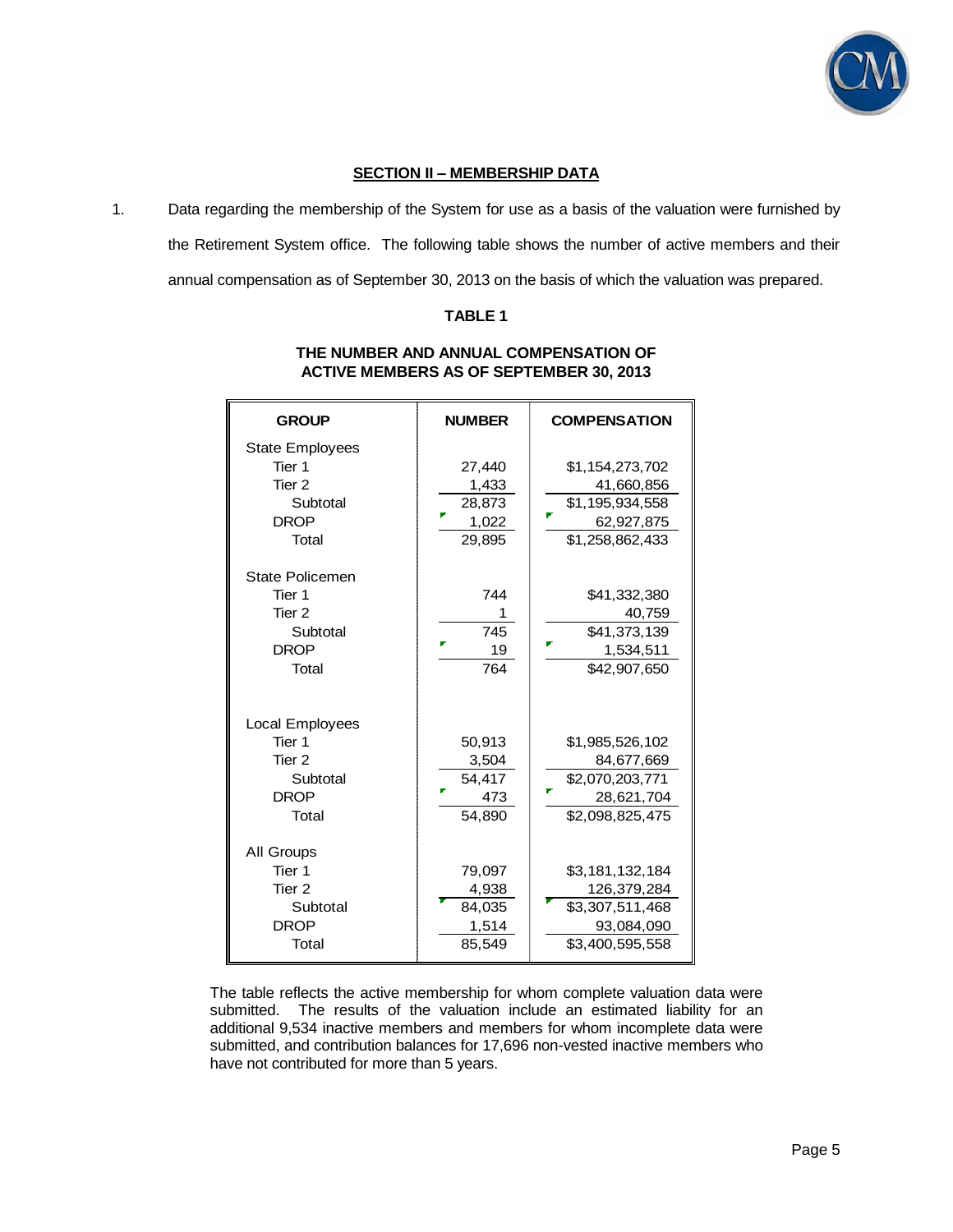

2. The following table shows a six-year history of active member valuation data.

# **TABLE 2**

| <b>Valuation</b><br><b>Date</b> | <b>Number</b> | Annual<br><b>Payroll</b> | Annual<br><b>Average Pay</b> | % Increase in<br><b>Average Pay</b> |
|---------------------------------|---------------|--------------------------|------------------------------|-------------------------------------|
| 9/30/20131                      | 84.035        | \$3,307,511,468          | 39.359<br>\$.                | 6.02%                               |
| $9/30/2012^2$                   | 84.169        | 3,124,791,422            | 37,125                       | $-5.88$                             |
| 9/30/2011 <sup>3</sup>          | 85,633        | 3,377,717,419            | 39,444                       | $-1.00$                             |
| 9/30/2010 <sup>4</sup>          | 86.967        | 3,464,913,031            | 39,842                       | 0.38                                |
| 9/30/20095                      | 87,647        | 3,478,635,402            | 39,689                       | 3.65                                |
| 9/30/20086                      | 88,002        | 3,369,696,707            | 38,291                       | 4.71                                |

# **SCHEDULE OF ACTIVE MEMBER VALUATION DATA**

<sup>1</sup> In addition, there are 1,514 members with compensation of \$93,084,090 who are currently participating in the DROP. Employers of the Retirement System contribute on this payroll.

<sup>2</sup>In addition, there are 2,121 members with compensation of \$127,211,439 who are currently participating in the DROP. Employers of the Retirement System contribute on this payroll.

<sup>3</sup>In addition, there are 2,708 members with compensation of \$162,963,178 who are currently participating in the DROP. Employers of the Retirement System contribute on this payroll.

<sup>4</sup>In addition, there are 2,593 members with compensation of \$154,756,911 who are currently participating in the DROP. Employers of the Retirement System contribute on this payroll.

<sup>5</sup>In addition, there are 2,371 members with compensation of \$141,607,707 who are currently participating in the DROP. Employers of the Retirement System contribute on this payroll.

 $6$ In addition, there are 2,184 members with compensation of \$130,111,885 who are currently participating in the DROP. Employers of the Retirement System contribute on this payroll.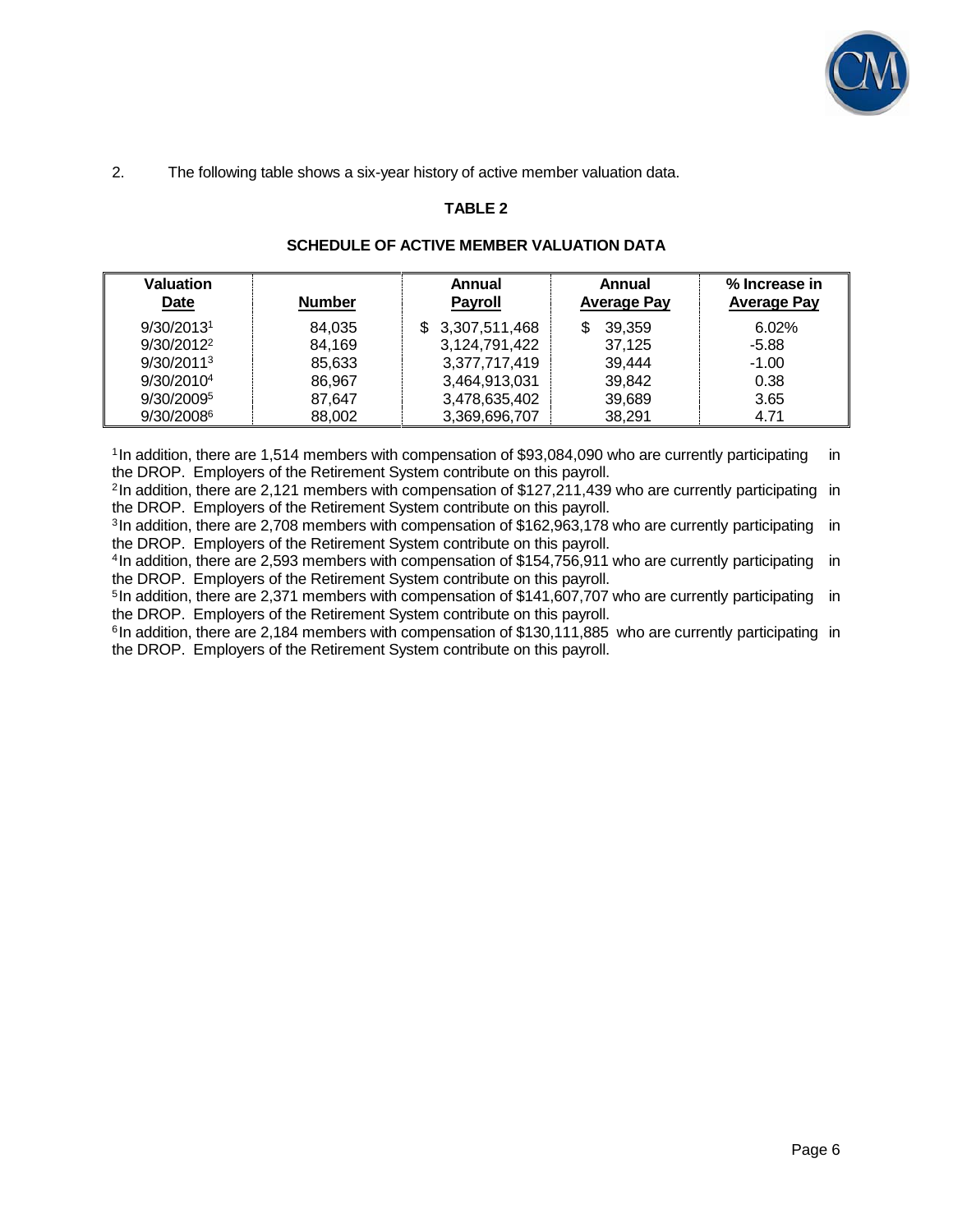

3. The following table shows the number and annual retirement allowances payable to retired members

and their beneficiaries on the roll of the Retirement System as of the valuation date.

#### **TABLE 3**

#### **THE NUMBER AND ANNUAL RETIREMENT ALLOWANCES OF RETIRED MEMBERS AND BENEFICIARIES OF DECEASED MEMBERS ON THE ROLL AS OF SEPTEMBER 30, 2013**

|                          | <b>GROUP</b>     |                  |                   |              |  |
|--------------------------|------------------|------------------|-------------------|--------------|--|
| <b>TYPE OF</b>           | <b>STATE</b>     | <b>STATE</b>     | <b>LOCAL</b>      | <b>TOTAL</b> |  |
| <b>RETIREMENT</b>        | <b>EMPLOYEES</b> | <b>POLICEMEN</b> | <b>EMPLOYEES*</b> |              |  |
| Service:                 | 17,686           | 716              | 16,744            | 35,146       |  |
| Number                   | \$               | \$               | \$                | \$           |  |
| <b>Annual Allowances</b> | 394,958,779      | 34,825,798       | 328,149,962       | 757,934,539  |  |
| Disability:              | 2,134            | 39               | 1,797             | 3,970        |  |
| Number                   | \$               | \$               | \$                | \$           |  |
| <b>Annual Allowances</b> | 28,377,570       | 1,102,840        | 22,641,592        | 52,122,002   |  |
| Beneficiaries:           | 1,548            | 103              | 1,912             | 3,563        |  |
| Number                   | \$               | \$               | \$                | \$           |  |
| <b>Annual Allowances</b> | 18,656,238       | 2,162,119        | 17,861,703        | 36,680,060   |  |
| DROP participants:       | 1,022            | 19               | 473               | 1,514        |  |
| Number                   | \$               | \$               | \$                | \$           |  |
| <b>Annual Allowances</b> | 33,590,995       | 1,216,314        | 14,667,960        | 49,475,269   |  |
| Total:                   | 22,390           | 877              | 20,926            | 44,193       |  |
| Number                   | \$               | \$               | \$                | \$           |  |
| <b>Annual Allowances</b> | 475,583,582      | 39,307,071       | 383,321,217       | 898,211,870  |  |

\* In addition, there are 39 terminated vested pensioners with annual deferred allowances totaling \$190,273.

4. Tables in Schedule J show the distribution by age and service of the number and average annual compensation of active members included in the valuation. In addition, tables in Schedule J show the distribution by age and benefit type of the number, annual benefits, and average annual benefits of retired members included in the valuation.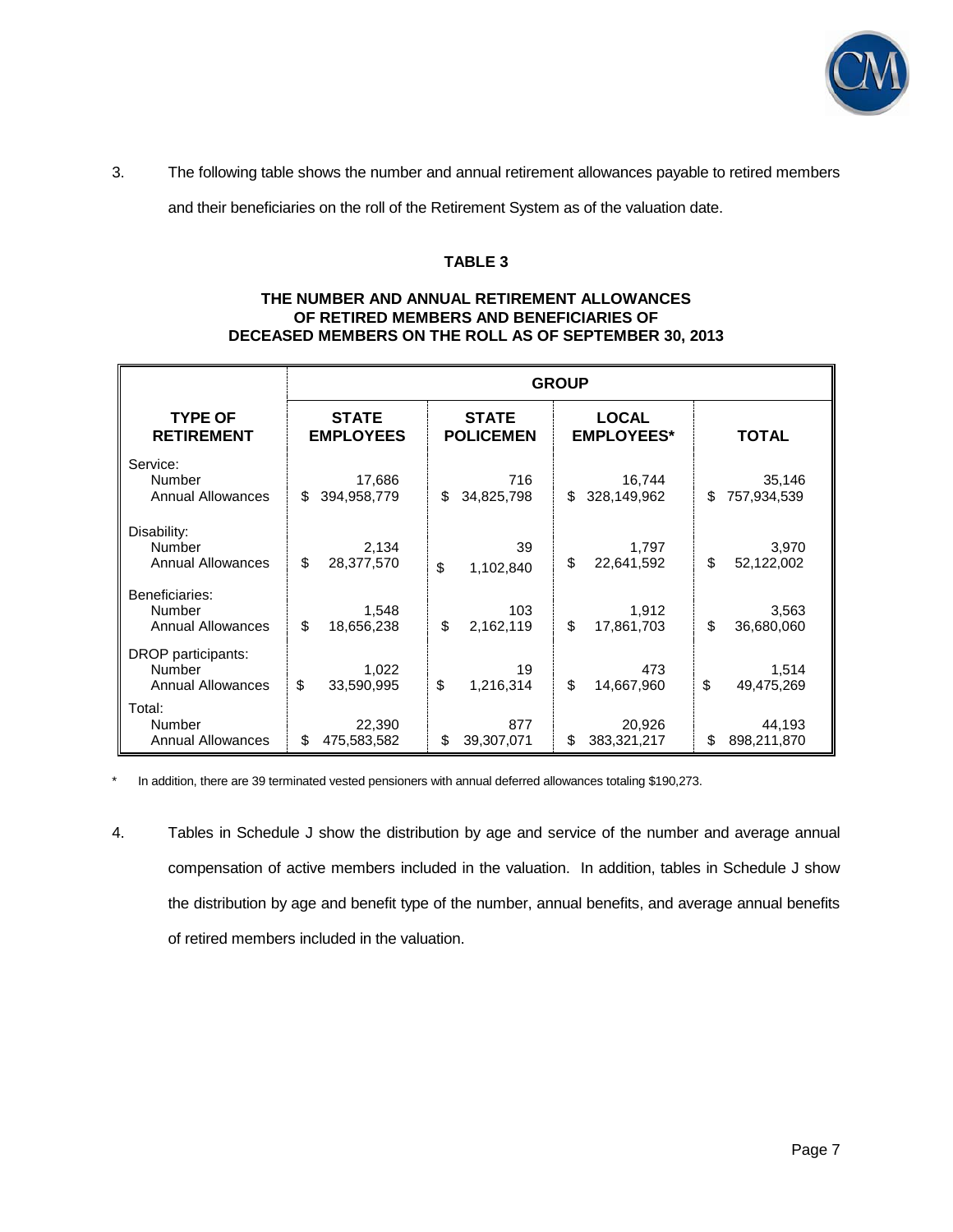

#### **SECTION III - ASSETS**

1. The current retirement law provides for the maintenance of five funds for the purpose of recording the fiscal transactions of the System, namely, the Annuity Savings Fund, the Pension Accumulation Fund, the Pre-Retirement Death Benefit Fund, the Expense Fund and the Deferred Retirement Option Plan Fund.

#### (a) Annuity Savings Fund

 The Annuity Savings Fund is the fund to which are credited all contributions made by members, except those contributions made by members who are participating in DROP, together with regular interest thereon. When a member retires or when a survivor allowance becomes payable or a member enters DROP, the amount of the member's accumulated contributions are transferred from the Annuity Savings Fund to the Pension Accumulation Fund. On September 30, 2013, the market value of assets credited to this Fund amounted to \$2,363,599,666 which represent the contributions of members to this date.

(b) Pension Accumulation Fund

 The Pension Accumulation Fund is the fund to which are credited all contributions made by the employers, except those contributions made to the Pre-Retirement Death Benefit Fund which was created October 1, 1983. When a member retires or when a survivor allowance becomes payable, the pension is paid from this fund. The market value of assets credited to this fund amounted to \$7,320,496,506 on September 30, 2013.

#### (c) DROP Fund

 The DROP Fund is the fund to which are credited deferred retirement benefits on behalf of members who elect to participate in the DROP, together with regular interest thereon. In addition, member contributions while participating in the DROP, together with regular interest therein, are credited to the Fund. At the end of the DROP deferral period, the member receives the amount of the deferred retirement benefits and contributions plus interest in the member's DROP account. The DROP is closed to new participants as of June 1, 2011. On September 30, 2013, the market value of assets credited to this Fund amounted to \$328,870,555.

(d) Pre-Retirement Death Benefit Fund

 The Pre-Retirement Death Benefit Fund is the fund to which are credited contributions made by the employer for the special pre-retirement death benefit which became effective October 1, 1983. On September 30, 2013, the market value of assets credited to this fund amounted to \$29,648,999. These assets are not included in the valuation and the liabilities associated with these death benefits are not included in the valuation.

(e) Expense Fund

 The Expense Fund is the fund from which the expenses of the administration of the Retirement System are paid. Any amounts credited to the accounts of members withdrawing before retirement and not returnable under the provisions of Code Section 36-27-16(c) are credited to the Expense Fund. Additional contributions required to meet the expenses of the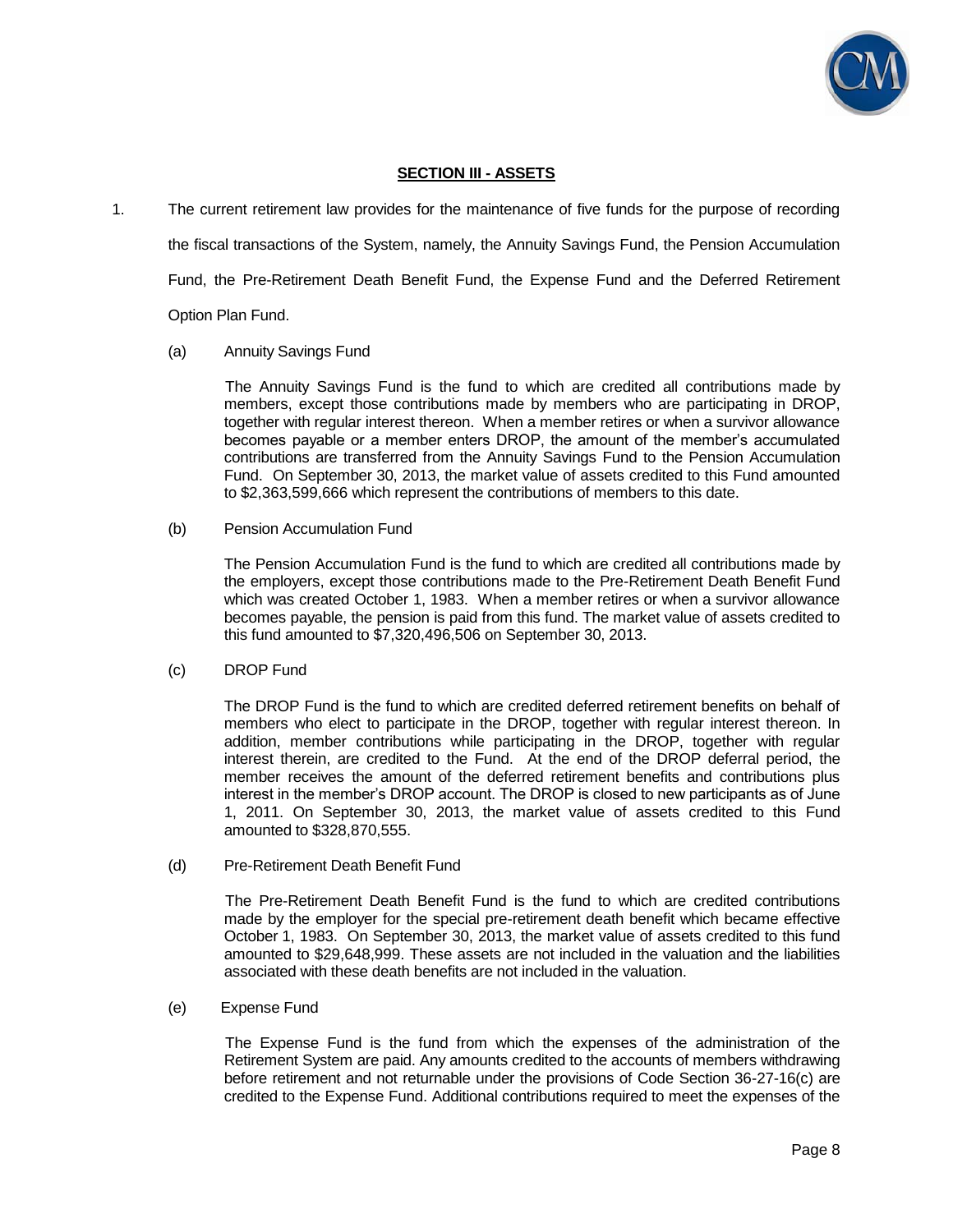

Retirement System made by the employer are also credited to this fund. On September 30, 2013, the market value of assets credited to this fund amounted to \$1,563,841. These assets are not included in the valuation.

2. As of September 30, 2013 the total market value of assets exclusive of the Pre-Retirement Death

Benefit Fund and the Expense Fund amounted to \$10,012,966,727 as shown in the following table.

# **TABLE 4**

#### **MARKET VALUE OF ASSETS BY FUND AS OF SEPTEMBER 30, 2013**

| <b>FUND</b>                                                    | <b>MARKET VALUE OF ASSETS</b>                 |
|----------------------------------------------------------------|-----------------------------------------------|
| Annuity Savings Fund<br>Pension Accumulation Fund<br>DROP Fund | 2,363,599,666<br>7,320,496,506<br>328,870,555 |
| Total Market Value of Assets                                   | 10,012,966,727                                |

3. The five-year market related actuarial value of assets as of September 30, 2013 was \$9,546,458,563. The following table shows the actuarial value of assets used for the current valuation allocated among State employees, State policemen and local employees.

### **TABLE 5**

# **COMPARISON OF ACTUARIAL VALUE OF ASSETS AT SEPTEMBER 30, 2013 AND SEPTEMBER 30, 2012**

| <b>GROUP</b>                                                 | <b>SEPTEMBER 30, 2013</b><br><b>ACTUARIAL VALUE</b> | <b>SEPTEMBER 30, 2012</b><br><b>ACTUARIAL VALUE</b> |  |
|--------------------------------------------------------------|-----------------------------------------------------|-----------------------------------------------------|--|
| <b>State Employees</b><br>State Policemen<br>Local Employees | 4,248,068,397<br>298,623,566<br>4,999,766,600       | 4,152,166,843<br>S<br>293,604,464<br>4,670,779,998  |  |
| <b>Total Assets</b>                                          | 9,546,458,563                                       | 9,116,551,305                                       |  |

4. Schedule C shows the receipts and disbursements of the System for the year preceding the valuation date and a reconciliation of the fund balances at market value.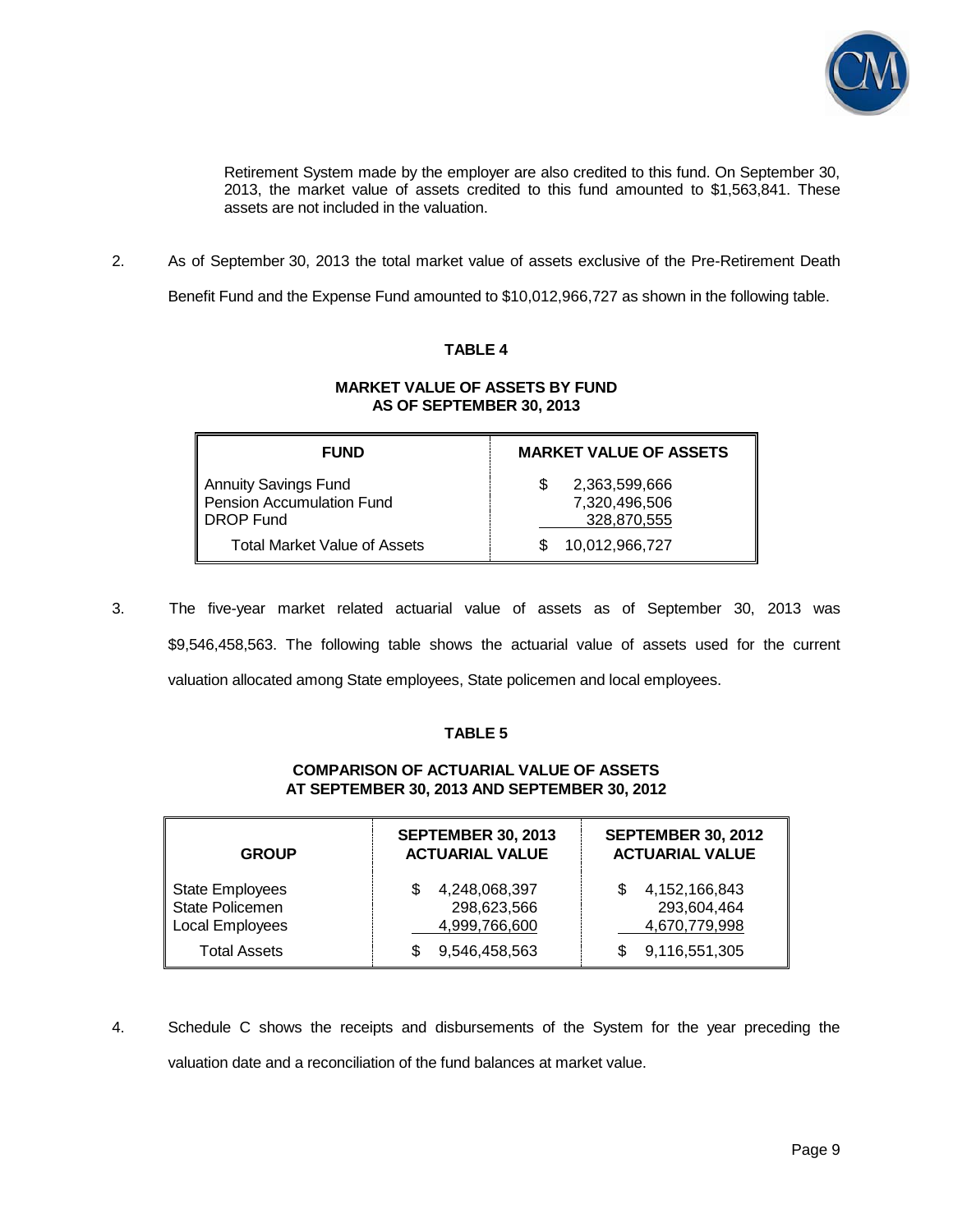

#### **SECTION IV - COMMENTS ON VALUATION**

- 1. Schedule A of this report contains the valuation balance sheets which show the present and prospective assets and liabilities of the System as of September 30, 2013. Separate balance sheets are shown for each employee group as well as in total for all groups.
- 2. The total valuation balance sheet shows that the System has total prospective liabilities of \$16,501,639,773. Of this amount, \$8,085,291,180 is for the prospective benefits payable on account of present retired members, beneficiaries of deceased members, and DROP participants, \$282,557,112 is for the prospective benefits payable on account of present inactive members and \$8,133,791,481 is for the prospective benefits payable on account of present active members. Against these liabilities the System has total actuarial value of assets of \$9,546,458,563 as of September 30, 2013. The difference of \$6,955,181,210 between the total liabilities and the total present actuarial value of assets represents the present value of contributions to be made in the future. Of this amount, \$1,481,757,330 is the present value of future contributions expected to be made by members to the Annuity Savings Fund, and the balance of \$5,473,423,880 represents the present value of future contributions payable by the employers.
- 3. The employers' contributions to the System consist of normal contributions, accrued liability contributions and current disbursement cost-of-living benefit increase contributions. The valuation indicates that employer normal contributions at the rate of 0.81% of payroll for Tier I members and 0.33% of payroll for Tier II members are required to provide the benefits of the System for State employees. For State policemen, employer normal contributions at the rate of 8.71% of payroll for Tier I members and 5.08% of payroll for Tier II members are required. For local employees, varying rates of employer normal contributions are required.
- 4. Prospective employer normal contributions at the above rates have a present value of \$483,283,069. When this amount is subtracted from \$5,473,423,880, which is the present value of the total future contributions to be made by the employers, there remains \$4,990,140,811 as the amount of future cost-of-living and accrued liability contributions.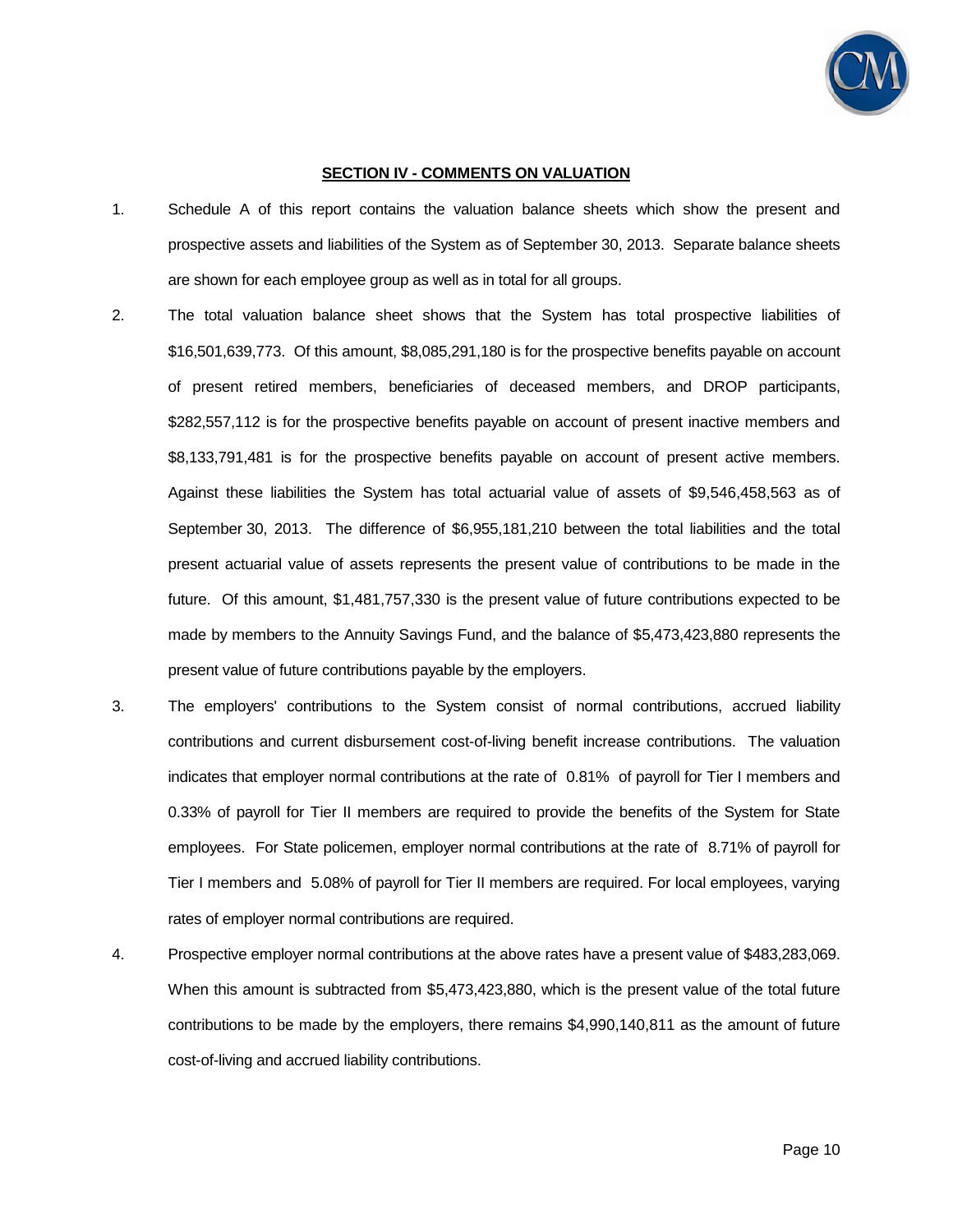

- 5. The funding policy adopted by the Board, as shown in Schedule G, provides that one-fifteenth of the unfunded actuarial accrued liability as of September 30, 2012 (Transitional UAAL) will be amortized as a level percent of payroll over a closed period. The closed period shall be the amortization period for the September 30, 2012 valuation, not to exceed 30 years. The remaining Transitional UAAL each year will be amortized over an open period. The open period shall be the amortization period for the September 30, 2012 valuation, not to exceed 30 years. After 15 years the entire Transitional UAAL will be closed. In each subsequent valuation all benefit changes, assumption and method changes and experience gains and/or losses that have occurred since the previous valuation will determine a New Incremental UAAL. Each New Incremental UAAL will be amortized as a level percent of payroll over a closed 30-year period from the date it is established.
- 6. The accrued liability contribution rate payable by the State is 12.36% of payroll for State employees and 32.25% of payroll for State Policemen determined in accordance with the Board's funding policy. The accrued liability contribution rates have been calculated on the assumption that the aggregate amount of accrued liability contribution will increase by 3.25% each year. Schedule H of this report shows a projection of the open Transitional UAAL and amortization schedules for all closed bases as of September 30, 2013.
- 7. The following table shows the components of the total unfunded actuarial accrued liability (UAAL) and the derivation of the accrued liability contribution rate in accordance with the funding policy for State employees and State policemen: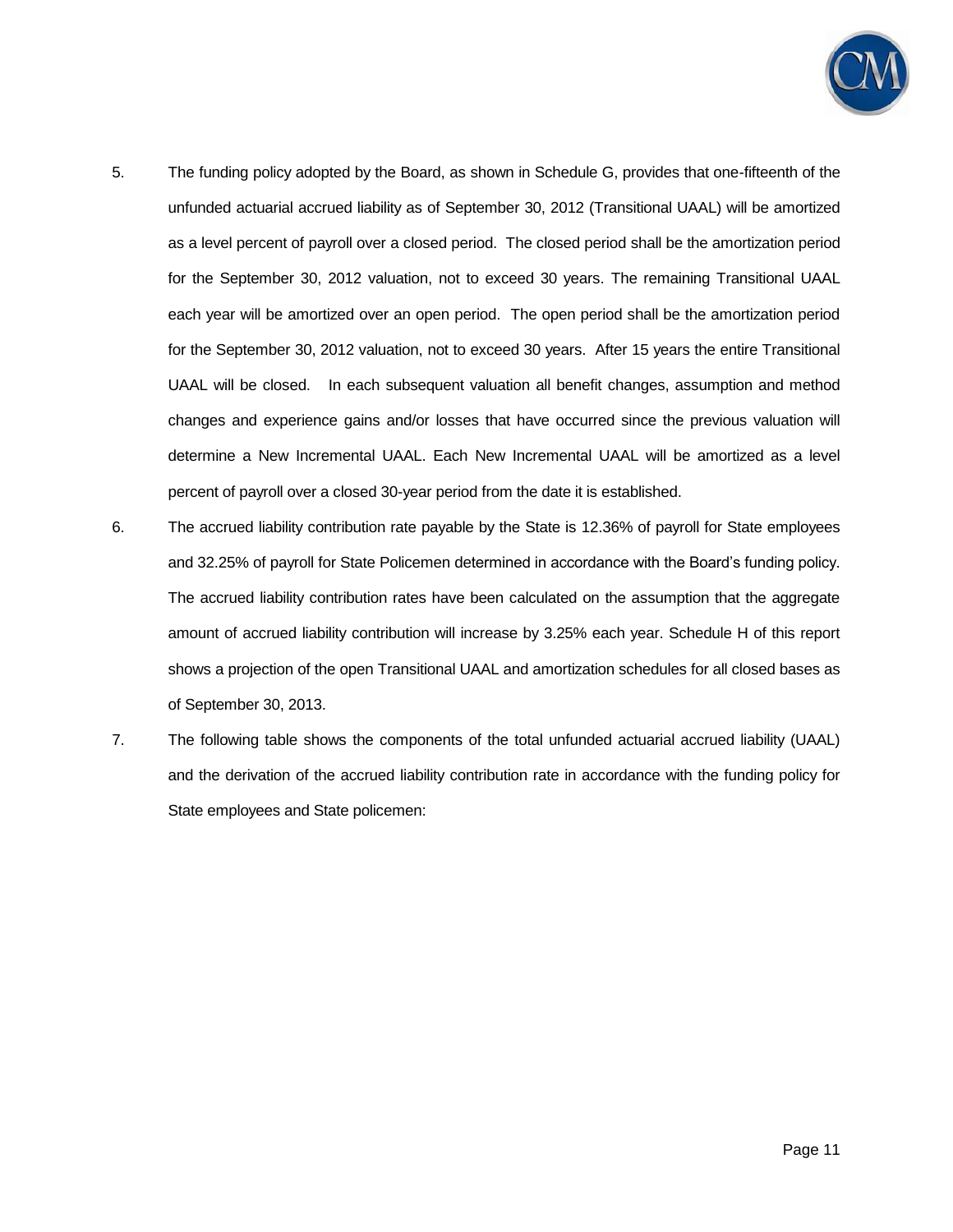

#### **TABLE 6**

# **TOTAL UAAL AND UAAL CONTRIBUTION RATE**

#### **STATE EMPLOYEES**

|                               |                 | Amortization  | Amortization    |
|-------------------------------|-----------------|---------------|-----------------|
|                               | UAAL            | <b>Period</b> | <b>Payment</b>  |
| <b>Open Transitional</b>      | \$2,186,936,208 | 30            | \$140,266,104   |
| Closed Transitional 9/30/2012 | 168,225,862     | 29            | 10,966,418      |
| Closed Transitional 9/30/2013 | 168,225,862     | 30            | 10,789,700      |
| New Incremental 9/30/2013     | 36,709,210      | 30            | 2,354,462       |
| Total                         | \$2,560,097,142 |               | \$164,376,684   |
| <b>Estimated payroll</b>      |                 |               | \$1,329,374,064 |
| <b>UAAL Contribution Rate</b> |                 |               | 12.36%          |

# **STATE POLICEMEN**

|                                                                                                                           | <b>UAAL</b>                                                           | Amortization<br><b>Period</b> | Amortization<br><b>Payment</b>                               |
|---------------------------------------------------------------------------------------------------------------------------|-----------------------------------------------------------------------|-------------------------------|--------------------------------------------------------------|
| Open Transitional<br>Closed Transitional 9/30/2012<br>Closed Transitional 9/30/2013<br>New Incremental 9/30/2013<br>Total | \$196,993,790<br>15,153,368<br>15,153,368<br>170,613<br>\$227,471,139 | 30<br>29<br>30<br>30          | \$12,634,823<br>987,828<br>971,909<br>10,943<br>\$14,605,503 |
| <b>Estimated payroll</b><br><b>UAAL Contribution Rate</b>                                                                 |                                                                       |                               | \$45,289,995<br>32.25%                                       |

- 8. For all employers, an additional contribution of 0.02% of payroll will be required to meet the cost of the pre-retirement death benefit program established under Act No. 83-616. The assets and liabilities of the program are not included in the valuation.
- 9. For all employers, an additional contribution of 0.35% is required to cover the expenses of administering the System.
- 10. An additional contribution of 1.03% for State employees and 1.28% of payroll for State policemen is required for fiscal year ending September 30, 2016 to fund the one-time lump sum payment provided for in Act 2014-429.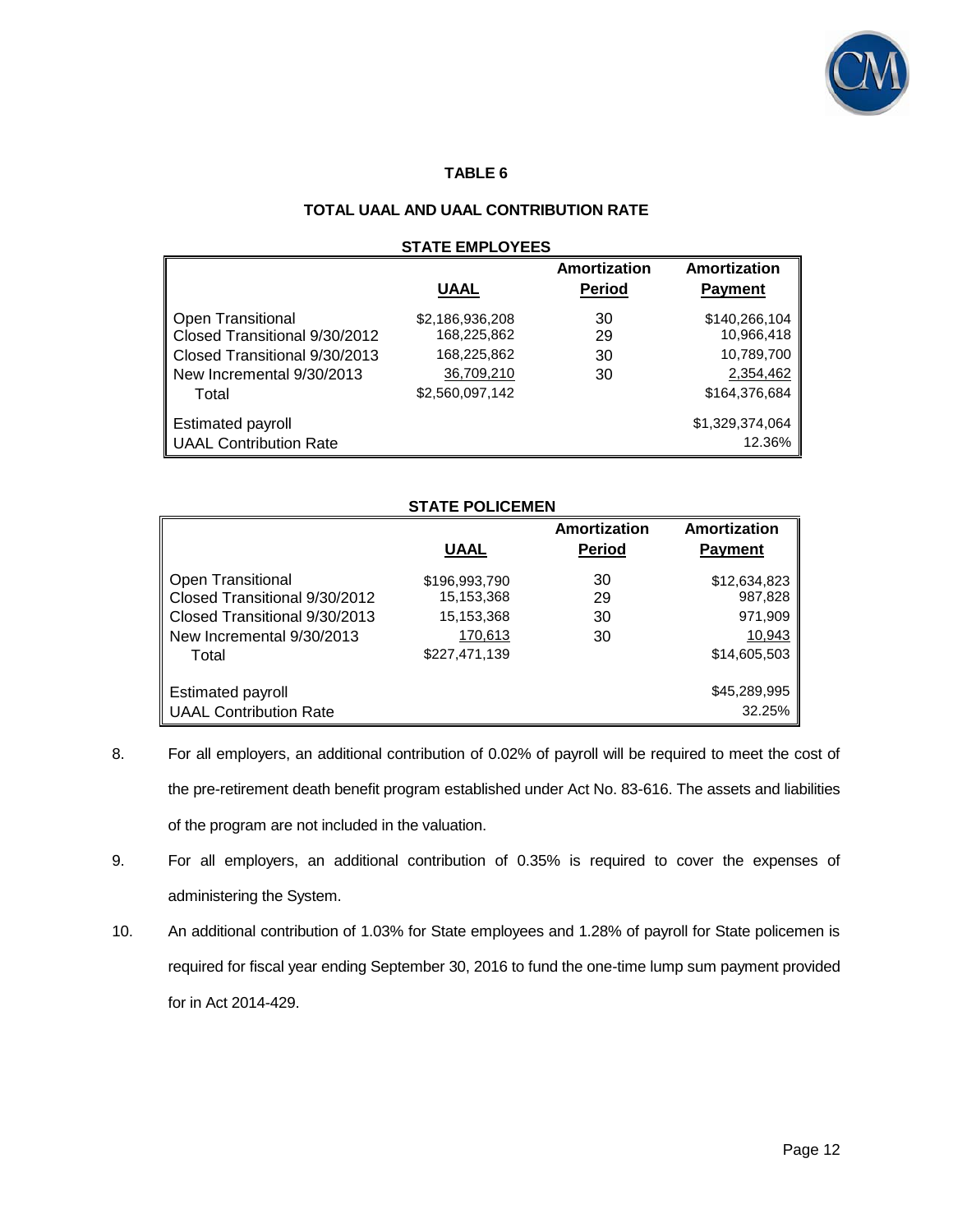

# **SECTION V - CONTRIBUTIONS PAYABLE BY EMPLOYERS**

- 1. The retirement act provides that the Board of Control shall certify to the chief fiscal officer of each employer the rates of contribution required to be paid by the employer.
- 2. On the basis of the actuarial valuation prepared as of September 30, 2013 it is recommended that the State make contributions at the following rates for the fiscal year beginning October 1, 2015:

# **TABLE 7**

|                                                                       | PERCENTAGE OF MEMBERS' COMPENSATION<br><b>FOR FISCAL YEAR ENDING</b><br><b>SEPTEMBER 20, 2016</b> |                                |                                |                                |  |  |
|-----------------------------------------------------------------------|---------------------------------------------------------------------------------------------------|--------------------------------|--------------------------------|--------------------------------|--|--|
| <b>CONTRIBUTION</b>                                                   | <b>STATE EMPLOYEES</b><br><b>STATE POLICEMEN</b>                                                  |                                |                                |                                |  |  |
|                                                                       | Tier I                                                                                            | Tier II                        | Tier I                         | Tier II                        |  |  |
| Normal<br><b>Accrued liability</b><br>Death benefit<br>Administration | 0.81%<br>12.36<br>0.02<br>0.35                                                                    | 0.33%<br>12.36<br>0.02<br>0.35 | 8.71%<br>32.25<br>0.02<br>0.35 | 5.08%<br>32.25<br>0.02<br>0.35 |  |  |
| Subtotal<br>Act 2014-429*                                             | 13.54%<br>1.03                                                                                    | 13.06%<br>1.03                 | 41.33%<br>1.28                 | 37.70%<br>1.28                 |  |  |
| Total                                                                 | 14.57%                                                                                            | 14.09%                         | 42.61%                         | 38.98%                         |  |  |

# **RECOMMENDED CONTRIBUTION RATES**

\*Rate required for September 30, 2016 fiscal year to fund the one-time lump sum payment provided for by Act 2014-429.

3. Contribution rates for Local Employers were submitted in a separate report. The rates for the fiscal year beginning October 1, 2015 were determined as of September 30, 2013, and reflect any elections made pursuant to Act 2011-676 as of April 1, 2014. Employers electing to provide the one-time lump sum payment to retired members and beneficiaries under Act 2014-429 may choose to pre-fund the benefit in a lump sum or pay an increased employer contribution rate for fiscal year ending September 30, 2016.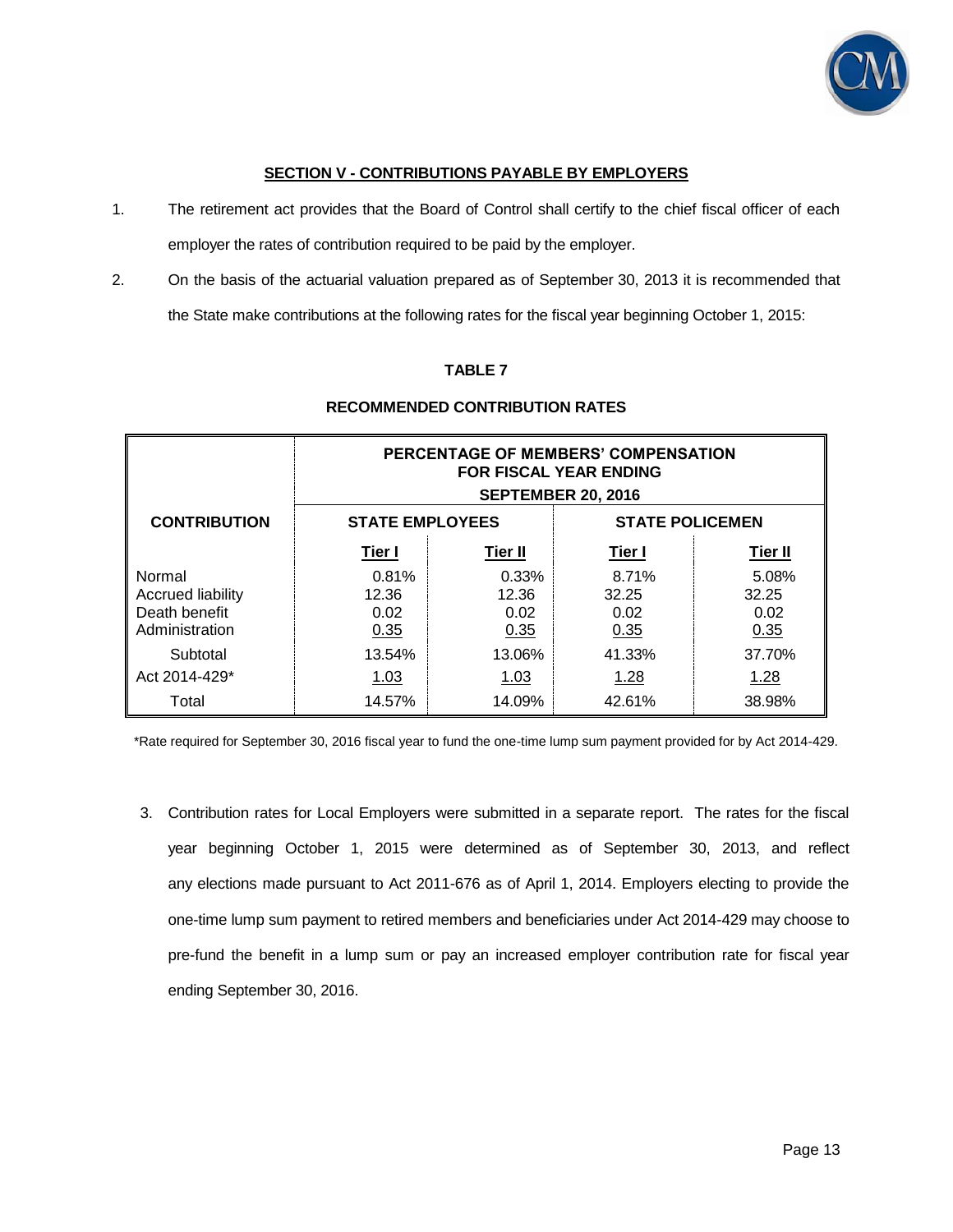

#### **SECTION VI – ANALYSIS OF FINANCIAL EXPERIENCE**

The following table shows the estimated gain or loss from various factors that resulted in an increase or decrease in the unfunded accrued liability during the year ending September 30, 2013. For State employees, the unfunded accrued liability increased \$76,109,776; for State policemen, the unfunded accrued liability increased \$3,719,718. Since the benefits, assumptions and accrued liability rates vary by location for the Local employees, we do not develop an analysis of financial experience for this group.

|                                                               | AMOUNT OF INCREASE / (DECREASE)<br><b>IN UAAL</b> |                        |  |
|---------------------------------------------------------------|---------------------------------------------------|------------------------|--|
| <b>ITEM</b>                                                   | <b>STATE EMPLOYEES</b>                            | <b>STATE POLICEMEN</b> |  |
| Interest (8.50%) added to previous unfunded accrued liability | \$<br>211.1                                       | \$<br>19.0             |  |
| Accrued liability contribution*                               | (135.6)                                           | (10.6)                 |  |
| Experience:                                                   |                                                   |                        |  |
| Valuation asset growth                                        | (35.9)                                            | (2.3)                  |  |
| Pensioners' mortality                                         | 0.9                                               | (0.3)                  |  |
| Turnover and retirements                                      | 0.4                                               | 0.7                    |  |
| New entrants                                                  | 10.1                                              | 1.5                    |  |
| Salary increases                                              | (64.9)                                            | (10.8)                 |  |
| Method changes                                                | 0.0                                               | 0.0                    |  |
| Amendments                                                    | 0.0                                               | 0.0                    |  |
| Interest Smoothing                                            | 74.6                                              | 5.9                    |  |
| Data Change                                                   | 15.3                                              | 0.5                    |  |
| <b>Miscellaneous</b>                                          | 0.1                                               | 0.1                    |  |
| Total Increase/Decrease in UAAL                               | \$<br>76.1                                        | 3.7<br>S.              |  |

**ANALYSIS OF FINANCIAL EXPERIENCE** (in millions of dollars)

\* Equal to the total contribution made to the System less the normal cost for the year adjusted for interest to September 30, 2013.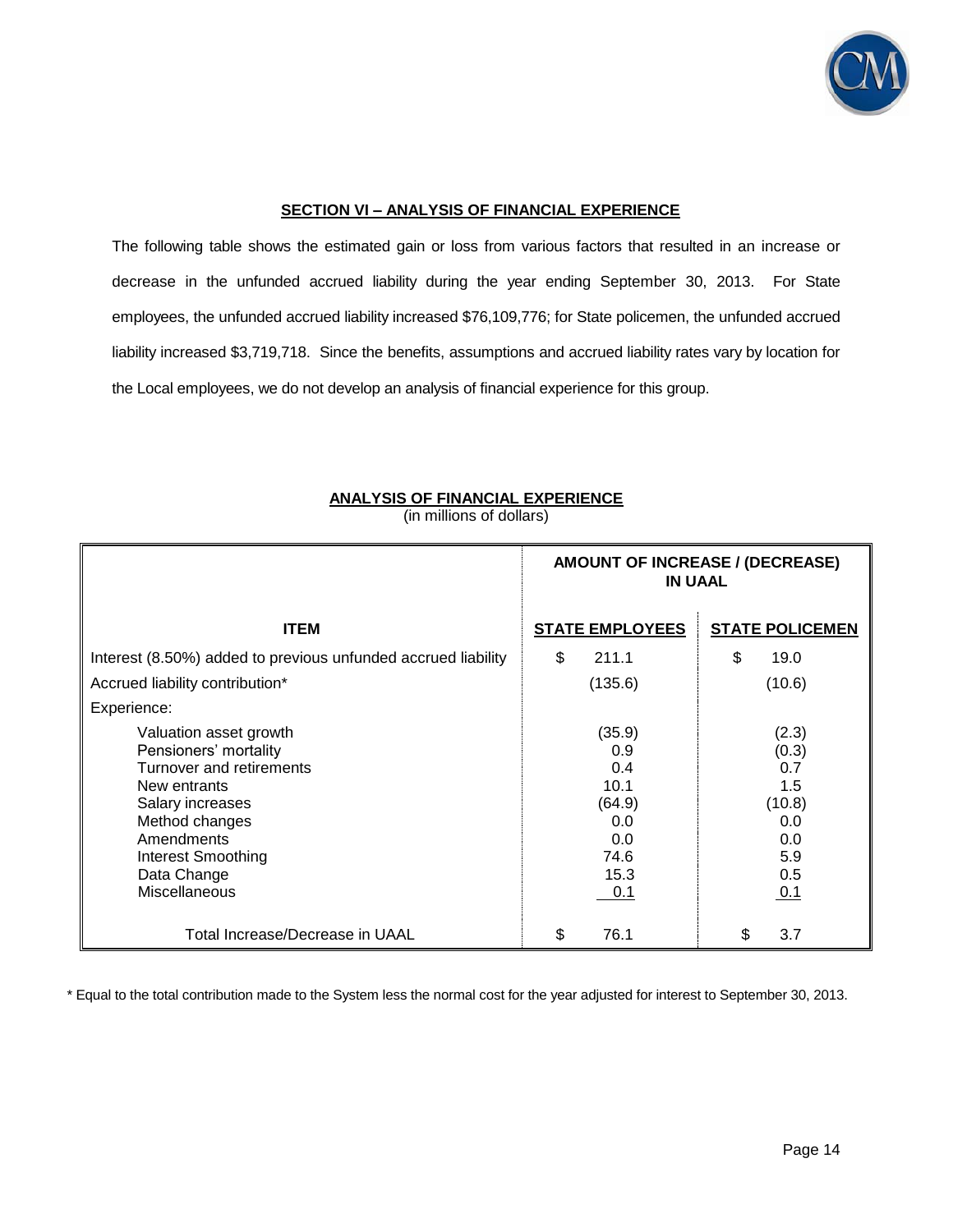

# **SECTION VII - ACCOUNTING INFORMATION**

1. Governmental Accounting Standards Board Statements 25 and 27 set forth certain items of required supplementary information to be disclosed in the financial statements of the System and the employer. One such item is a distribution of the number of employees by type of membership, as follows:

| <b>GROUP</b>                                                                | <b>NUMBER</b>      |                 |                           |         |  |  |
|-----------------------------------------------------------------------------|--------------------|-----------------|---------------------------|---------|--|--|
|                                                                             | State<br>Employees | State<br>Police | Local<br><b>Employees</b> | Total   |  |  |
| Retirees and beneficiaries currently receiving<br>benefits                  | 21,368             | 858             | 20,453                    | 42,679  |  |  |
| DROP participants                                                           | 1,022              | 19              | 473                       | 1,514   |  |  |
| Terminated employees entitled to benefits but<br>not yet receiving benefits | 20.590             | 12              | 6,667                     | 27,269  |  |  |
| <b>Active Members</b>                                                       | 28,873             | 745             | 54,417                    | 84,035  |  |  |
| Total                                                                       | 71,853             | 1,634           | 82,010                    | 155,497 |  |  |

# **NUMBER OF ACTIVE AND RETIRED MEMBERS AS OF SEPTEMBER 30, 2013**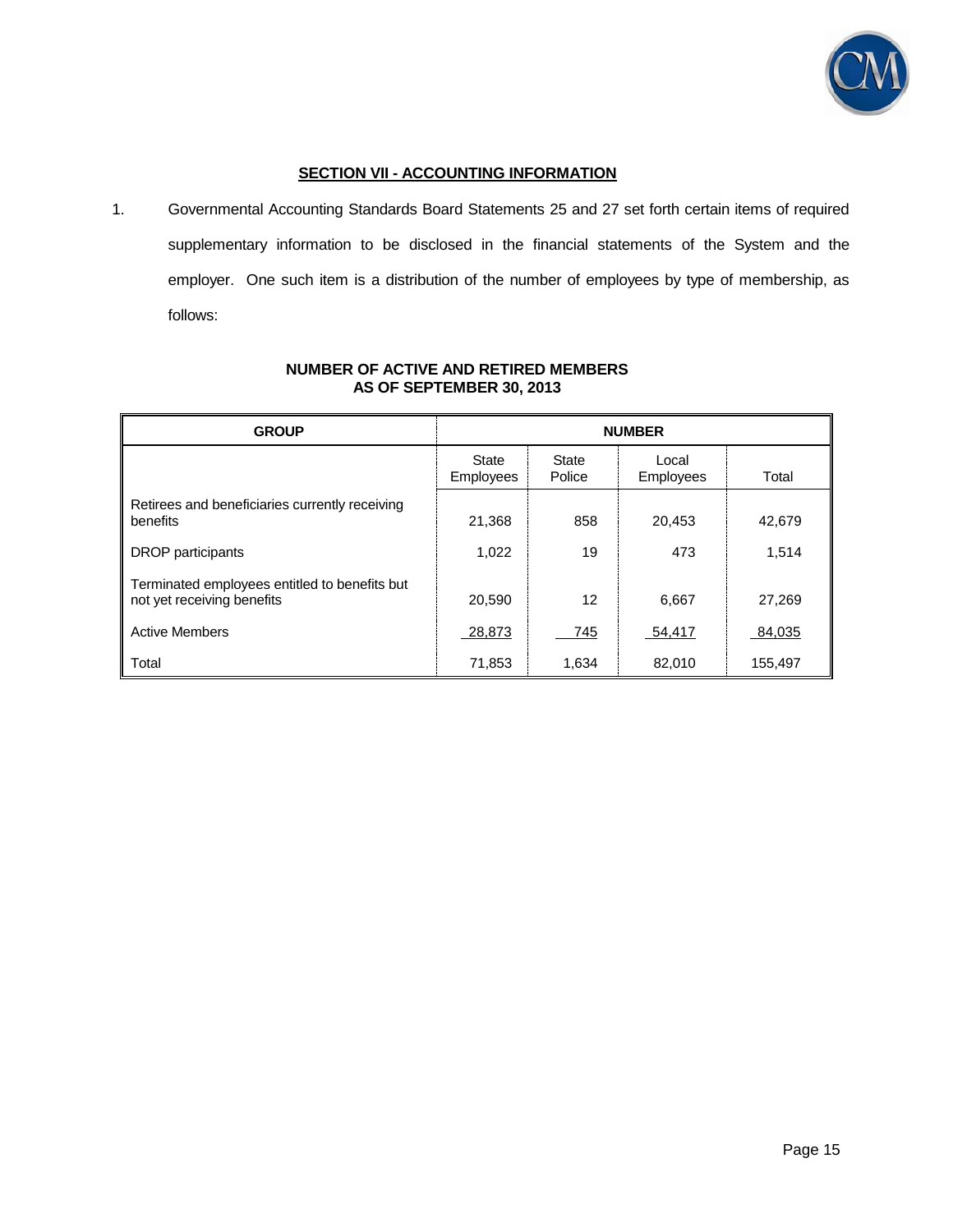

2. Another such item is the schedule of funding progress as shown below.

# **SCHEDULE OF FUNDING PROGRESS**

(Dollar amounts in thousands)

| Actuarial<br>Valuation<br>Date                                             | Actuarial<br>Value of<br>Plan<br>Assets<br>(a)                               | Actuarial<br>Accrued<br>Liability (AAL)<br>Entry Age<br>(b)                        | Unfunded<br>AAL<br>(UAAL)<br>$(b-a)$                                         | Funded<br>Ratio<br>(a/b)                      | Covered<br>Payroll<br>(c)                                                     | UAAL as a<br>Percentage of<br><b>Covered Payroll</b><br>$((b-a)/c)$ |  |
|----------------------------------------------------------------------------|------------------------------------------------------------------------------|------------------------------------------------------------------------------------|------------------------------------------------------------------------------|-----------------------------------------------|-------------------------------------------------------------------------------|---------------------------------------------------------------------|--|
|                                                                            |                                                                              |                                                                                    | <b>TOTAL ALL GROUPS</b>                                                      |                                               |                                                                               |                                                                     |  |
| 9/30/2008<br>9/30/2009<br>9/30/2010<br>9/30/2011<br>9/30/2012<br>9/30/2013 | \$9,905,766<br>9,928,104<br>9,739,331<br>9,456,158<br>9,116,551<br>9,546,459 | \$13,078,687<br>13,756,176<br>14,284,119<br>14,366,796<br>13,884,995<br>14,536,600 | \$3,172,921<br>3,828,072<br>4,544,788<br>4,910,638<br>4,768,444<br>4,990,141 | 75.7%<br>72.2<br>68.2<br>65.8<br>65.7<br>65.7 | \$3,553,330<br>3,620,243<br>3,619,670<br>3,540,681<br>3,252,003<br>3,400,596  | 89.3%<br>105.7<br>125.6<br>138.7<br>146.6<br>146.7                  |  |
|                                                                            |                                                                              |                                                                                    | <b>STATE EMPLOYEES</b>                                                       |                                               |                                                                               |                                                                     |  |
| 9/30/2008<br>9/30/2009<br>9/30/2010<br>9/30/2011<br>9/30/2012<br>9/30/2013 | \$4,912,248<br>4,817,987<br>4,649,567<br>4,428,511<br>4,152,167<br>4,248,068 | \$6,613,798<br>6,795,389<br>6,935,473<br>6,899,083<br>6,636,154<br>6,808,165       | \$1,701,550<br>1,977,402<br>2,285,906<br>2,470,572<br>2,483,987<br>2,560,097 | 74.3%<br>70.9<br>67.0<br>64.2<br>62.6<br>62.4 | \$1,531,2171<br>1,510,157<br>1,494,440<br>1,411,725<br>1,267,133<br>1,258,862 | 111.1%<br>130.9<br>153.0<br>175.0<br>196.0<br>203.4                 |  |
|                                                                            | <b>STATE POLICEMEN</b>                                                       |                                                                                    |                                                                              |                                               |                                                                               |                                                                     |  |
| 9/30/2008<br>9/30/2009<br>9/30/2010<br>9/30/2011<br>9/30/2012<br>9/30/2013 | \$350,686<br>345,246<br>334,178<br>317,968<br>293,604<br>298,624             | \$489,058<br>502,065<br>533,209<br>543,695<br>517,355<br>526,095                   | \$138,372<br>156,819<br>199,031<br>225,727<br>223,751<br>227,471             | 71.7%<br>68.8<br>62.7<br>58.5<br>56.8<br>56.8 | \$51,4951<br>53,705<br>57,266<br>52,987<br>45,963<br>42,908                   | 268.7%<br>292.0<br>347.6<br>426.0<br>486.8<br>530.1                 |  |
|                                                                            |                                                                              |                                                                                    | <b>LOCAL EMPLOYEES</b>                                                       |                                               |                                                                               |                                                                     |  |
| 9/30/2008<br>9/30/2009<br>9/30/2010<br>9/30/2011<br>9/30/2012<br>9/30/2013 | \$4,642,832<br>4,764,871<br>4,755,586<br>4,709,678<br>4,670,780<br>4,999,767 | \$5,975,831<br>6,458,721<br>6,815,437<br>6,924,017<br>6,731,485<br>7,202,340       | \$1,332,999<br>1,693,850<br>2,059,851<br>2,214,339<br>2,060,705<br>2,202,573 | 77.7%<br>73.8<br>69.8<br>68.0<br>69.4<br>69.4 | \$1,970,618<br>2,056,381<br>2,067,964<br>2,075,968<br>1,938,906<br>2,098,825  | 67.6%<br>82.4<br>99.6<br>106.7<br>106.3<br>104.9                    |  |

1 Includes pay increases granted under Act 2007-297.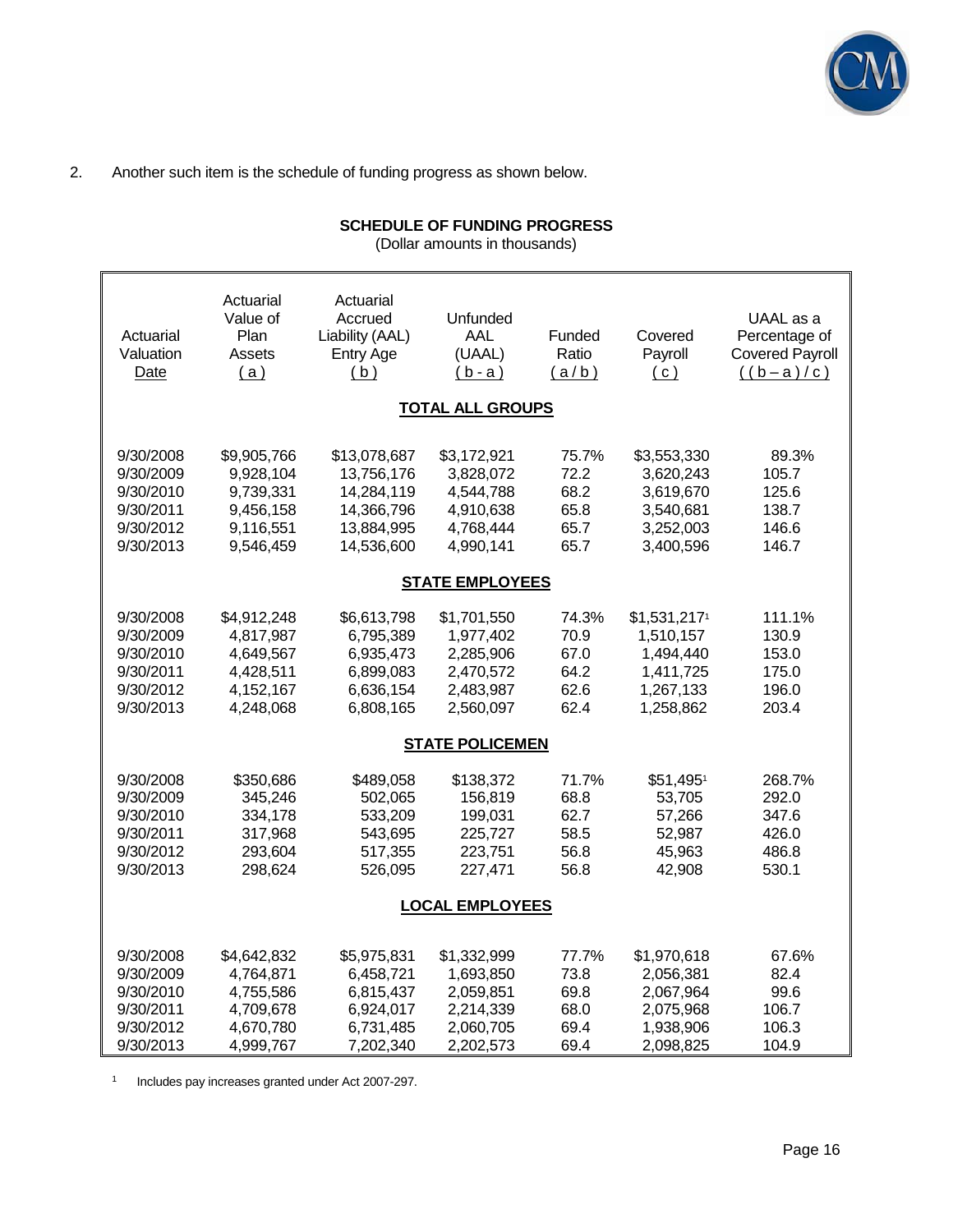

# 3. The information presented in the required supplementary schedules was determined as part of the actuarial

valuation at September 30, 2013. Additional information as of the latest actuarial valuation follows.

|                                                                | <b>State</b><br><b>Employees</b>  | <b>State</b><br><b>Policemen</b>  | Local<br><b>Employees</b>               |
|----------------------------------------------------------------|-----------------------------------|-----------------------------------|-----------------------------------------|
| Valuation date                                                 | 9/30/2013                         | 9/30/2013                         | 9/30/2013                               |
| Actuarial cost method                                          | Entry age                         | Entry age                         | Entry age                               |
| Amortization method                                            | Level percent<br>Closed           | Level percent<br>Closed           | Level percent<br>Closed                 |
| Single equivalent remaining<br>amortization period             | 29.9 years                        | 29.9 years                        | Within 30 years -<br>Varies by employer |
| Asset valuation method                                         | Five-year market<br>related value | Five-year market<br>related value | Five-year market<br>related value       |
| Actuarial assumptions:                                         |                                   |                                   |                                         |
| Ultimate<br>Investment rate<br>nfi<br>return (discount rate)** | 8.00%                             | 8.00%                             | 8.00%                                   |
| Projected salary increases**                                   | $3.75 - 7.25%$                    | 5.00%                             | $3.75 - 7.25%$                          |
| Cost-of-living adjustment                                      | None                              | <b>None</b>                       | None                                    |
| **Includes inflation at                                        | 3.00%                             | $3.00\%$                          | 3.00%                                   |

# **TREND INFORMATION**

|                        | Annual              | <b>Percent</b>         | <b>Net</b>                |  |  |  |
|------------------------|---------------------|------------------------|---------------------------|--|--|--|
| Year                   | <b>Pension Cost</b> | Of APC                 | <b>Pension Obligation</b> |  |  |  |
| <b>Ending</b>          | (APC)               | <b>Contributed</b>     | (NPO)                     |  |  |  |
|                        |                     |                        |                           |  |  |  |
|                        |                     | <b>State Employees</b> |                           |  |  |  |
| 9/30/2011              | \$162,923,038       | 100%                   | \$0                       |  |  |  |
| 9/30/2012              | 120,128,454         | 100                    | 0                         |  |  |  |
| 9/30/2013              | 125,647,631         | 100                    | 0                         |  |  |  |
|                        |                     |                        |                           |  |  |  |
| <b>State Policemen</b> |                     |                        |                           |  |  |  |
| 9/30/2011              | \$16,723,246        | 100%                   | \$0                       |  |  |  |
| 9/30/2012              | 13,067,496          | 100                    | 0                         |  |  |  |
| 9/30/2013              | 13.905.606          | 100                    | 0                         |  |  |  |
|                        |                     |                        |                           |  |  |  |
| <b>Local Employees</b> |                     |                        |                           |  |  |  |
| 9/30/2011              | Varies              | Varies                 | Varies                    |  |  |  |
| 9/30/2012              | Varies              | Varies                 | Varies                    |  |  |  |
| 9/30/2013              | Varies              | Varies                 | Varies                    |  |  |  |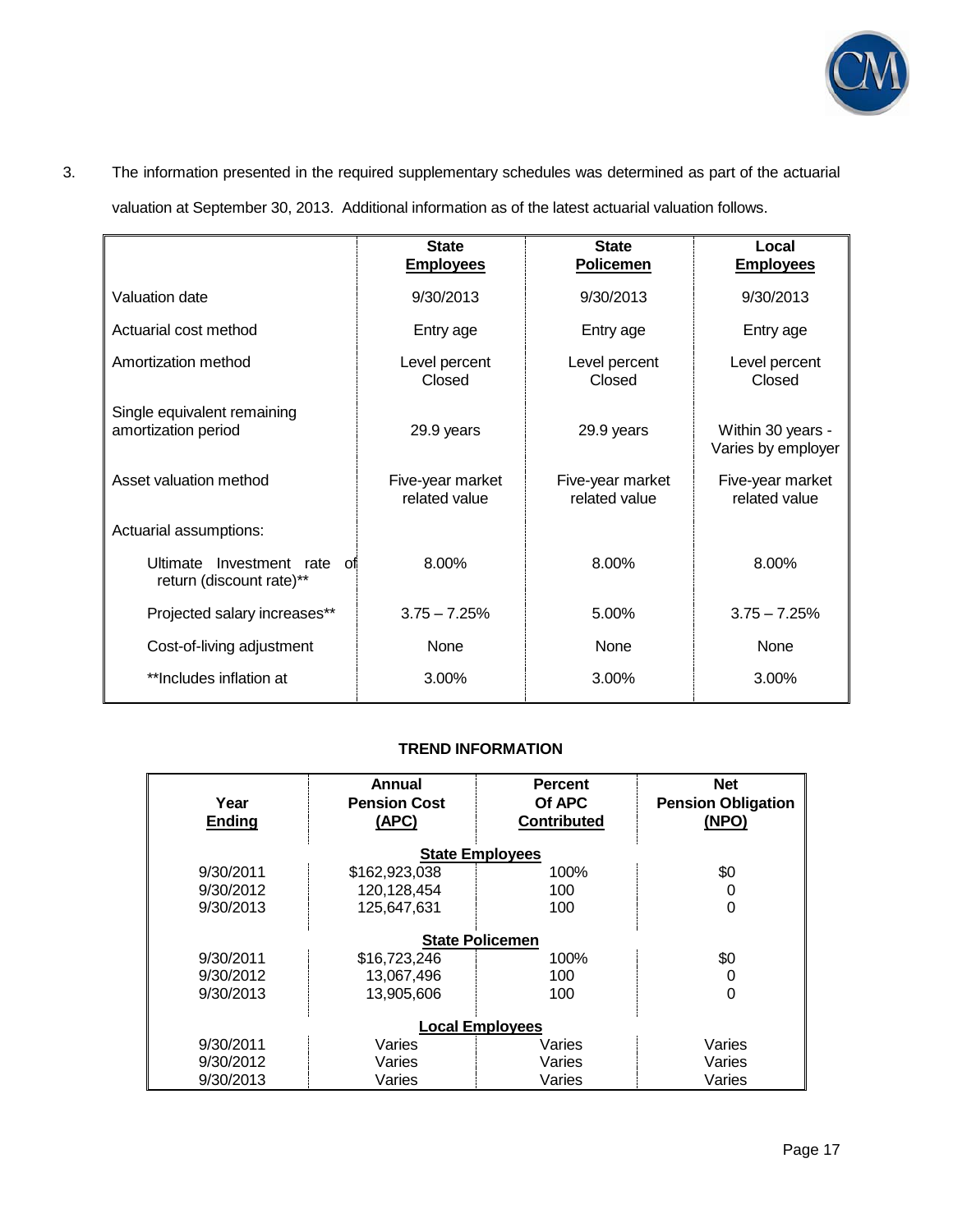

# **SCHEDULE A**

## **VALUATION BALANCE SHEET SHOWING THE PRESENT AND PROSPECTIVE ASSETS AND LIABILITIES OF THE EMPLOYEES' RETIREMENT SYSTEM OF ALABAMA**

#### **STATE EMPLOYEES**

|                                                                                                                                               | <b>SEPTEMBER 30, 2013</b> |               |  |
|-----------------------------------------------------------------------------------------------------------------------------------------------|---------------------------|---------------|--|
| ASSETS                                                                                                                                        |                           |               |  |
| <b>Actuarial Value of Assets</b>                                                                                                              | \$                        | 4,248,068,397 |  |
| Present value of future members' contributions to<br>the Annuity Savings Fund                                                                 | \$                        | 617,086,053   |  |
| Present value of future employer contributions to<br>the Pension Accumulation Fund                                                            |                           |               |  |
| Normal contributions                                                                                                                          | \$                        | 72,139,997    |  |
| Unfunded accrued liability contributions                                                                                                      |                           | 2,560,097,142 |  |
| Total prospective employer contributions                                                                                                      | \$                        | 2,632,237,139 |  |
| <b>Total Assets</b>                                                                                                                           | \$                        | 7,497,391,589 |  |
| <b>LIABILITIES</b>                                                                                                                            |                           |               |  |
| Present value of benefits payable on account of<br>retired members and beneficiaries of deceased<br>members now drawing retirement allowances |                           |               |  |
| <b>Service Retirements</b>                                                                                                                    | \$                        | 3,692,178,035 |  |
| <b>Disability Retirements</b>                                                                                                                 |                           | 226,989,236   |  |
| <b>Beneficiaries of Deceased Members</b>                                                                                                      |                           | 132,744,667   |  |
| <b>DROP Participant Accounts</b>                                                                                                              |                           | 236,224,491   |  |
| Total                                                                                                                                         | \$                        | 4,288,136,429 |  |
| <b>Inactive Members</b>                                                                                                                       | \$                        | 111,558,900   |  |
| <b>Inactive T-section accounts</b>                                                                                                            | \$                        | 9,856,627     |  |
| Present value of prospective benefits payable on<br>account of present active members:                                                        |                           |               |  |
| Service retirement allowances                                                                                                                 | \$                        | 2,674,705,447 |  |
| Disability retirement allowances                                                                                                              |                           | 129,015,127   |  |
| <b>Death Benefits</b>                                                                                                                         |                           | 34,916,156    |  |
| <b>Termination Benefits</b>                                                                                                                   |                           | 249,202,903   |  |
| Total                                                                                                                                         | \$                        | 3,087,839,633 |  |
| <b>Total Liabilities</b>                                                                                                                      | \$                        | 7,497,391,589 |  |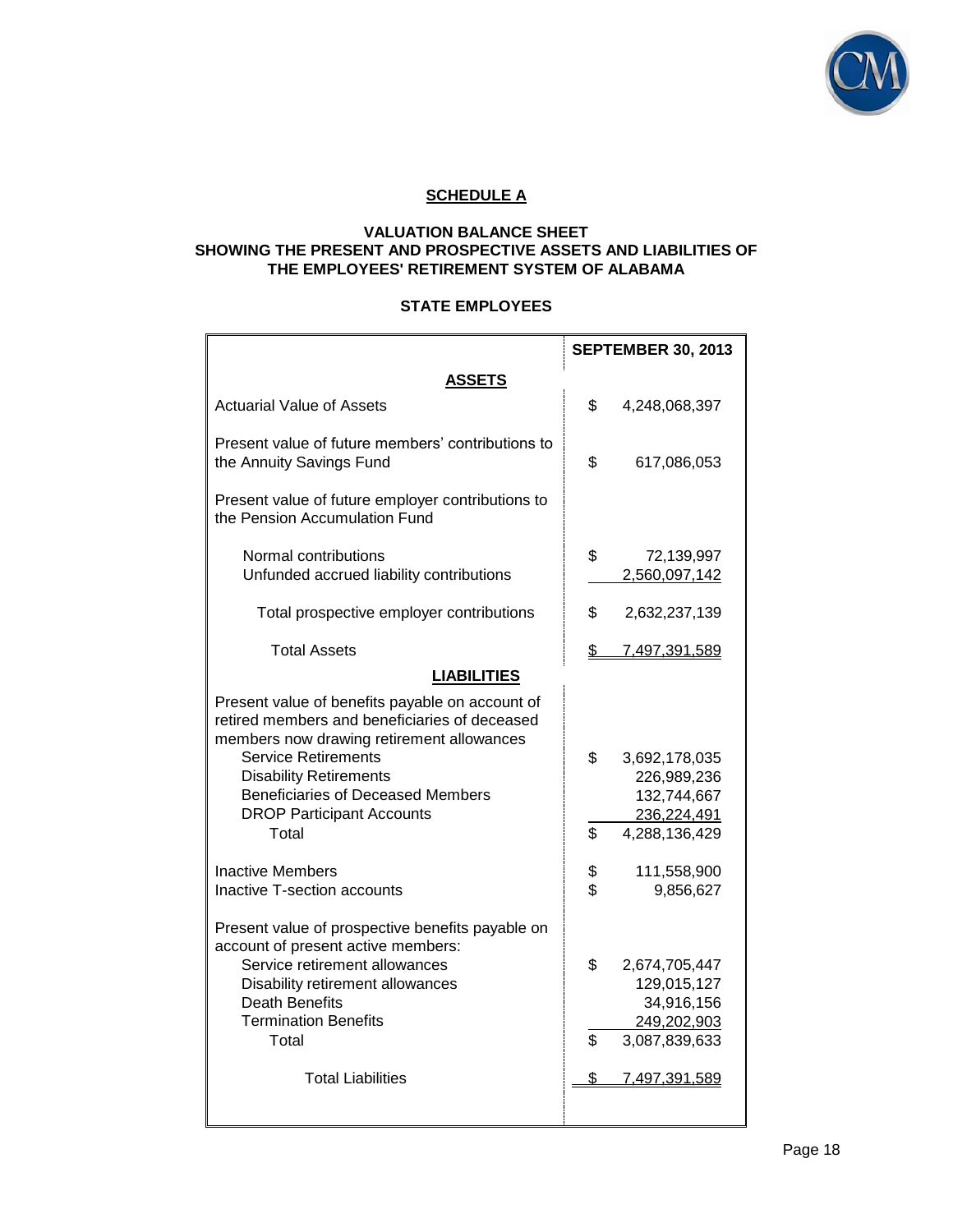

#### **VALUATION BALANCE SHEET SHOWING THE PRESENT AND PROSPECTIVE ASSETS AND LIABILITIES OF THE EMPLOYEES' RETIREMENT SYSTEM OF ALABAMA**

#### **STATE POLICEMEN**

|                                                                                                                                                                                                                                                                                                       | <b>SEPTEMBER 30, 2013</b>                                                      |  |  |  |  |
|-------------------------------------------------------------------------------------------------------------------------------------------------------------------------------------------------------------------------------------------------------------------------------------------------------|--------------------------------------------------------------------------------|--|--|--|--|
| <b>ASSETS</b>                                                                                                                                                                                                                                                                                         |                                                                                |  |  |  |  |
| <b>Actuarial Value of Assets</b>                                                                                                                                                                                                                                                                      | \$<br>298,623,566                                                              |  |  |  |  |
| Present value of future members' contributions to<br>the Annuity Savings Fund                                                                                                                                                                                                                         | \$<br>33,690,286                                                               |  |  |  |  |
| Present value of future employer contributions to<br>the Pension Accumulation Fund                                                                                                                                                                                                                    |                                                                                |  |  |  |  |
| Normal contributions<br>Unfunded accrued liability contributions                                                                                                                                                                                                                                      | \$<br>30,390,905<br>227,471,139                                                |  |  |  |  |
| Total prospective employer contributions                                                                                                                                                                                                                                                              | \$<br>257,862,044                                                              |  |  |  |  |
| <b>Total Assets</b>                                                                                                                                                                                                                                                                                   | \$<br>590,175,896                                                              |  |  |  |  |
| <b>LIABILITIES</b>                                                                                                                                                                                                                                                                                    |                                                                                |  |  |  |  |
| Present value of benefits payable on account of<br>retired members and beneficiaries of deceased<br>members now drawing retirement allowances<br><b>Service Retirements</b><br><b>Disability Retirements</b><br><b>Beneficiaries of Deceased Members</b><br><b>DROP Participant Accounts</b><br>Total | \$<br>324,579,878<br>7,640,104<br>15,838,397<br>5,847,765<br>\$<br>353,906,144 |  |  |  |  |
| <b>Inactive Members</b>                                                                                                                                                                                                                                                                               | \$<br>2,180,284                                                                |  |  |  |  |
| Present value of prospective benefits payable on<br>account of present active members:<br>Service retirement allowances<br>Disability retirement allowances<br><b>Death Benefits</b><br><b>Termination Benefits</b><br>Total                                                                          | \$<br>222,991,842<br>4,616,329<br>1,420,920<br>5,060,377<br>\$<br>234,089,468  |  |  |  |  |
| <b>Total Liabilities</b>                                                                                                                                                                                                                                                                              | \$<br>590,175,896                                                              |  |  |  |  |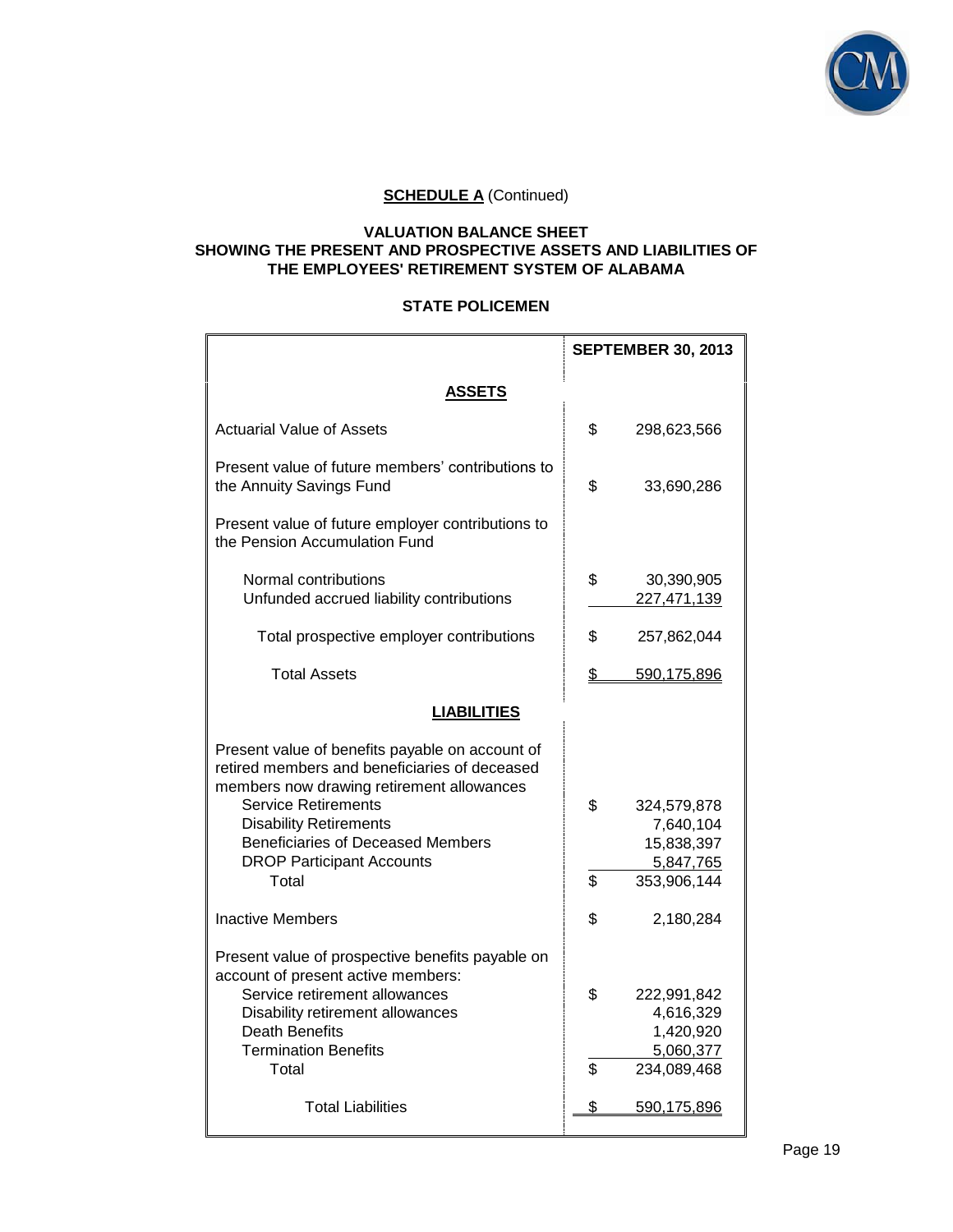

#### **VALUATION BALANCE SHEET SHOWING THE PRESENT AND PROSPECTIVE ASSETS AND LIABILITIES OF THE EMPLOYEES' RETIREMENT SYSTEM OF ALABAMA**

#### **LOCAL EMPLOYEES**

|                                                                                                                                                                                                                                                                                                       |          | <b>SEPTEMBER 30, 2013</b>                                                  |  |  |  |
|-------------------------------------------------------------------------------------------------------------------------------------------------------------------------------------------------------------------------------------------------------------------------------------------------------|----------|----------------------------------------------------------------------------|--|--|--|
| ASSETS                                                                                                                                                                                                                                                                                                |          |                                                                            |  |  |  |
| <b>Actuarial Value of Assets</b>                                                                                                                                                                                                                                                                      | \$       | 4,999,766,600                                                              |  |  |  |
| Present value of future members' contributions<br>to the Annuity Savings Fund                                                                                                                                                                                                                         | \$       | 830,980,991                                                                |  |  |  |
| Present value of future employer contributions to<br>the Pension Accumulation Fund                                                                                                                                                                                                                    |          |                                                                            |  |  |  |
| Normal contributions<br>Unfunded accrued liability contributions                                                                                                                                                                                                                                      | \$       | 380,752,167<br>2,202,572,530                                               |  |  |  |
| Total prospective employer contributions                                                                                                                                                                                                                                                              | \$       | 2,583,324,697                                                              |  |  |  |
| <b>Total Assets</b>                                                                                                                                                                                                                                                                                   | \$       | 8,414,072,288                                                              |  |  |  |
| <b>LIABILITIES</b>                                                                                                                                                                                                                                                                                    |          |                                                                            |  |  |  |
| Present value of benefits payable on account of<br>retired members and beneficiaries of deceased<br>members now drawing retirement allowances<br><b>Service Retirements</b><br><b>Disability Retirements</b><br><b>Beneficiaries of Deceased Members</b><br><b>DROP Participant Accounts</b><br>Total | \$<br>\$ | 3,038,412,639<br>181,512,874<br>136,524,795<br>86,798,299<br>3,443,248,607 |  |  |  |
| <b>Inactive Members</b>                                                                                                                                                                                                                                                                               | \$       | 158,961,301                                                                |  |  |  |
| Present value of prospective benefits payable on<br>account of present active members:<br>Service retirement allowances<br>Disability retirement allowances<br>Death Benefits<br><b>Termination Benefits</b><br>Total                                                                                 | \$<br>\$ | 4,168,064,423<br>201,047,693<br>54,410,772<br>388,339,492<br>4,811,862,380 |  |  |  |
| <b>Total Liabilities</b>                                                                                                                                                                                                                                                                              | \$       | 8,414,072,288                                                              |  |  |  |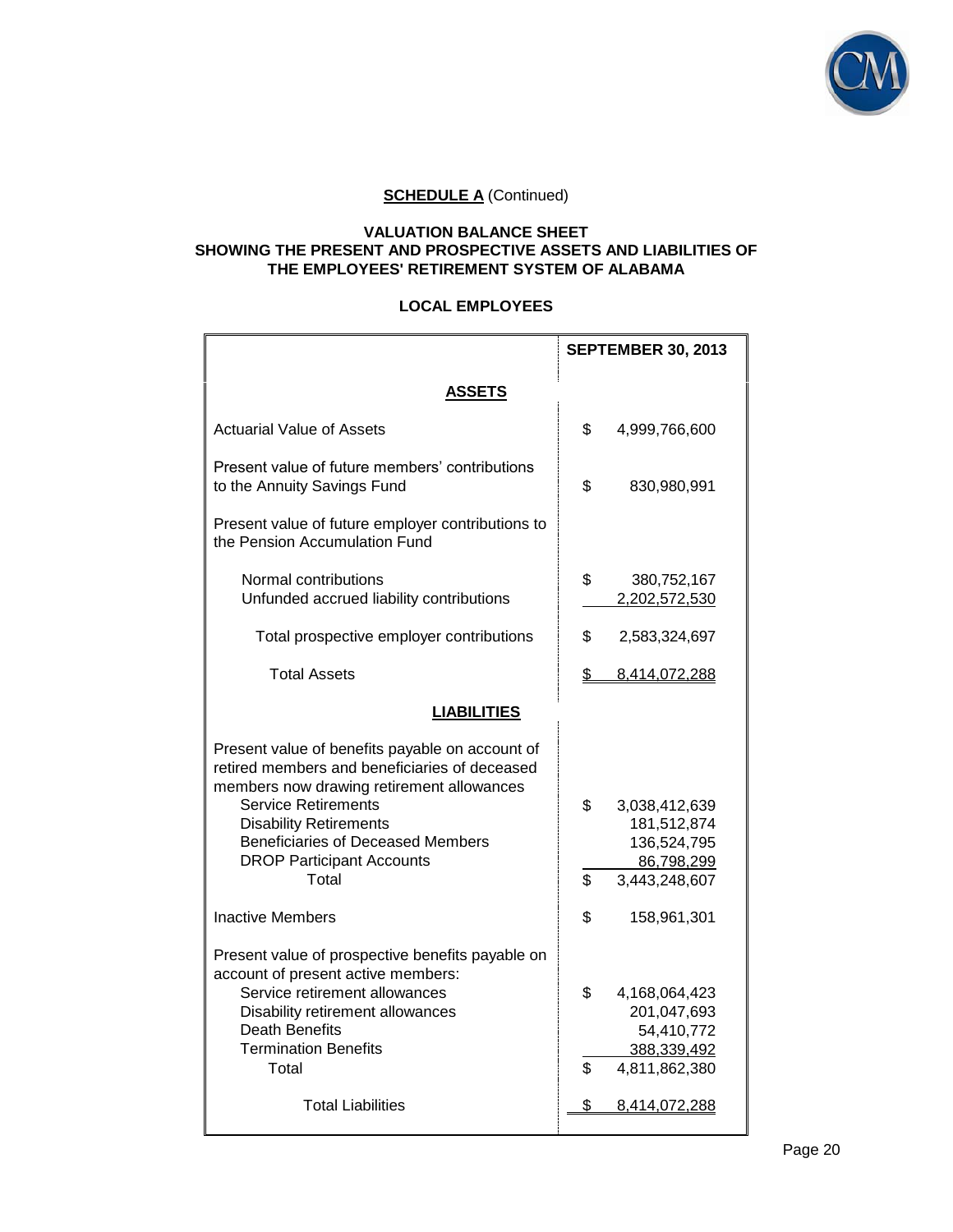

#### **VALUATION BALANCE SHEET SHOWING THE PRESENT AND PROSPECTIVE ASSETS AND LIABILITIES OF THE EMPLOYEES' RETIREMENT SYSTEM OF ALABAMA**

# **TOTAL - ALL GROUPS**

|                                                                                                                                                                                                                                                                                                                           |                | <b>SEPTEMBER 30, 2013</b>                                                                    |
|---------------------------------------------------------------------------------------------------------------------------------------------------------------------------------------------------------------------------------------------------------------------------------------------------------------------------|----------------|----------------------------------------------------------------------------------------------|
| ASSETS                                                                                                                                                                                                                                                                                                                    |                |                                                                                              |
| <b>Actuarial Value of Assets</b>                                                                                                                                                                                                                                                                                          | \$             | 9,546,458,563                                                                                |
| Present value of future members' contributions to the<br><b>Annuity Savings Fund</b>                                                                                                                                                                                                                                      | \$             | 1,481,757,330                                                                                |
| Present value of future employer contributions to the<br><b>Pension Accumulation Fund</b>                                                                                                                                                                                                                                 |                |                                                                                              |
| Normal contributions<br>Unfunded accrued liability contributions                                                                                                                                                                                                                                                          | \$             | 483,283,069<br>4,990,140,811                                                                 |
| Total prospective employer contributions                                                                                                                                                                                                                                                                                  | \$             | 5,473,423,880                                                                                |
| <b>Total Assets</b>                                                                                                                                                                                                                                                                                                       | \$             | 16,501,639,773                                                                               |
| <b>LIABILITIES</b>                                                                                                                                                                                                                                                                                                        |                |                                                                                              |
| Present value of benefits payable on account of retired<br>members, beneficiaries of deceased members now<br>drawing retirement allowances, and DROP participants<br><b>Service Retirements</b><br><b>Disability Retirements</b><br><b>Beneficiaries of Deceased Members</b><br><b>DROP Participant Accounts</b><br>Total | \$<br>\$       | 7,055,170,552<br>416,142,214<br>285,107,859<br>328,870,555<br>8,085,291,180                  |
| <b>Inactive Members</b><br>Inactive T-section accounts                                                                                                                                                                                                                                                                    | \$<br>\$       | 272,700,485<br>9,856,627                                                                     |
| Present value of prospective benefits payable on<br>account of present active members:<br>Service retirement allowances<br>Disability retirement allowances<br>Death Benefits<br><b>Termination Benefits</b><br>Total<br><b>Total Liabilities</b>                                                                         | \$<br>\$<br>\$ | 7,065,761,712<br>334,679,149<br>90,747,848<br>642,602,772<br>8,133,791,481<br>16,501,639,773 |
|                                                                                                                                                                                                                                                                                                                           |                |                                                                                              |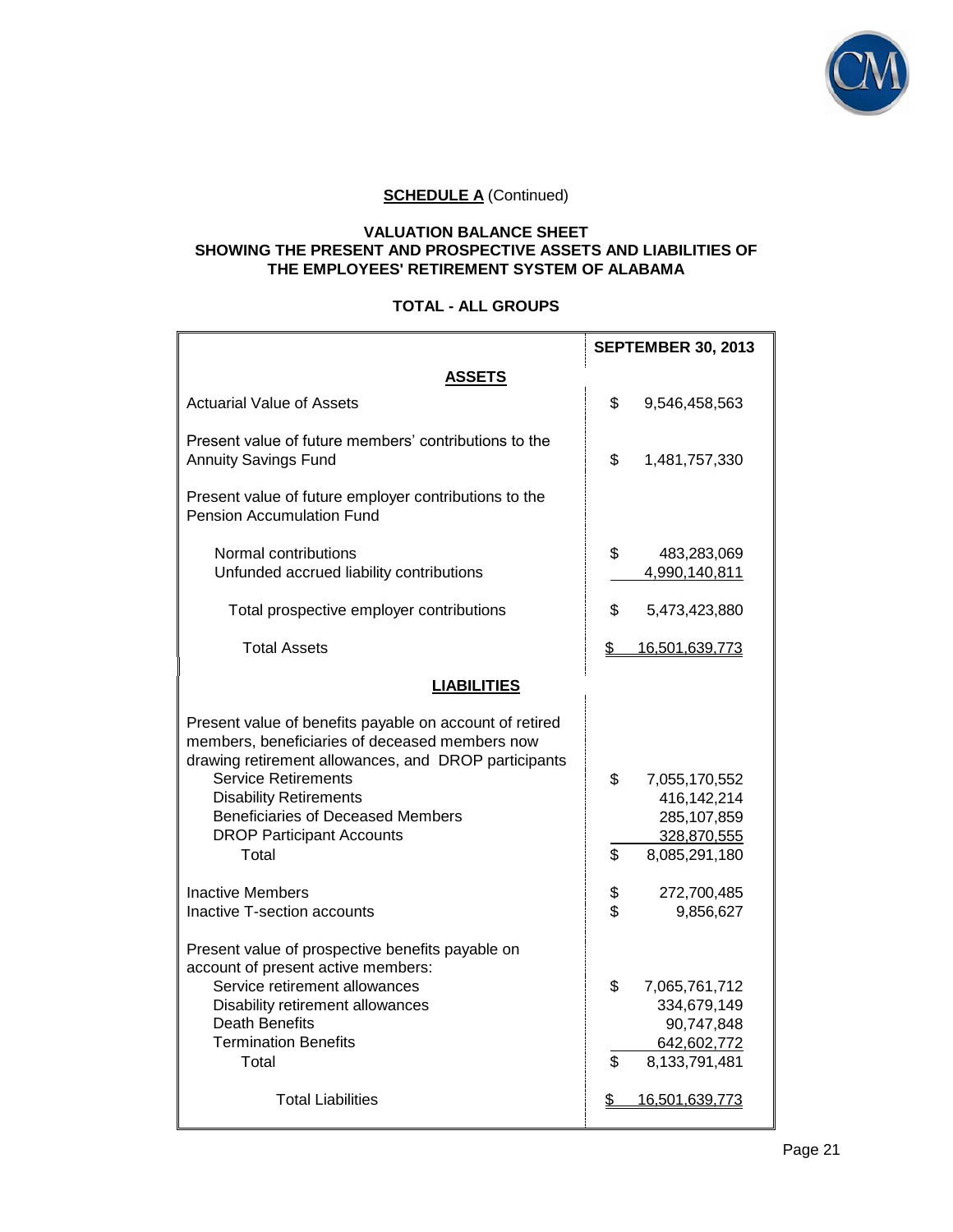

# **SOLVENCY TEST (\$1000's)**

|                          |                                                               | <b>Aggregate Accrued Liabilities For</b>               |                                                                       |                                  |      | <b>Portion of Accrued</b><br><b>Liabilities</b><br><b>Covered by Reported Asset</b> |      |
|--------------------------|---------------------------------------------------------------|--------------------------------------------------------|-----------------------------------------------------------------------|----------------------------------|------|-------------------------------------------------------------------------------------|------|
| Valuation<br><b>Date</b> | (1)<br><b>Active</b><br><b>Member</b><br><b>Contributions</b> | (2)<br><b>Retirants</b><br>and<br><b>Beneficiaries</b> | (3)<br><b>Active Members</b><br>(Employer<br><b>Financed Portion)</b> | <b>Reported</b><br><b>Assets</b> | (1)  | (2)                                                                                 | (3)  |
| 9/30/2013                | \$2,363,600                                                   | \$8,085,291                                            | \$4,087,709                                                           | \$9,546,459                      | 100% | 89%                                                                                 | 0%   |
| 9/30/2012 <sup>1</sup>   | 2.218.478                                                     | 7.781.431                                              | 3.885.086                                                             | 9.116.551                        | 100  | 89                                                                                  | 0    |
| $9/30/2011^2$            | 2.112.356                                                     | 7.722.942                                              | 4.531.498                                                             | 9.456.158                        | 100  | 95                                                                                  | 0    |
| 9/30/2010                | 2.050.051                                                     | 7.130.938                                              | 4.535.113                                                             | 9.739.331                        | 100  | 100                                                                                 | 12.3 |
| 9/30/2009                | 1.973.511                                                     | 6.707.240                                              | 5.075.425                                                             | 9,928,104                        | 100  | 100                                                                                 | 24.6 |
| 9/30/20083               | 1.860.095                                                     | 6.275.136                                              | 4.943.455                                                             | 9.905.766                        | 100  | 100                                                                                 | 35.8 |

<sup>1</sup> Reflects changes in methods.

 $2$  Reflects changes in actuarial assumptions.

<sup>3</sup> Reflects pay increases payable under Act 2007-297.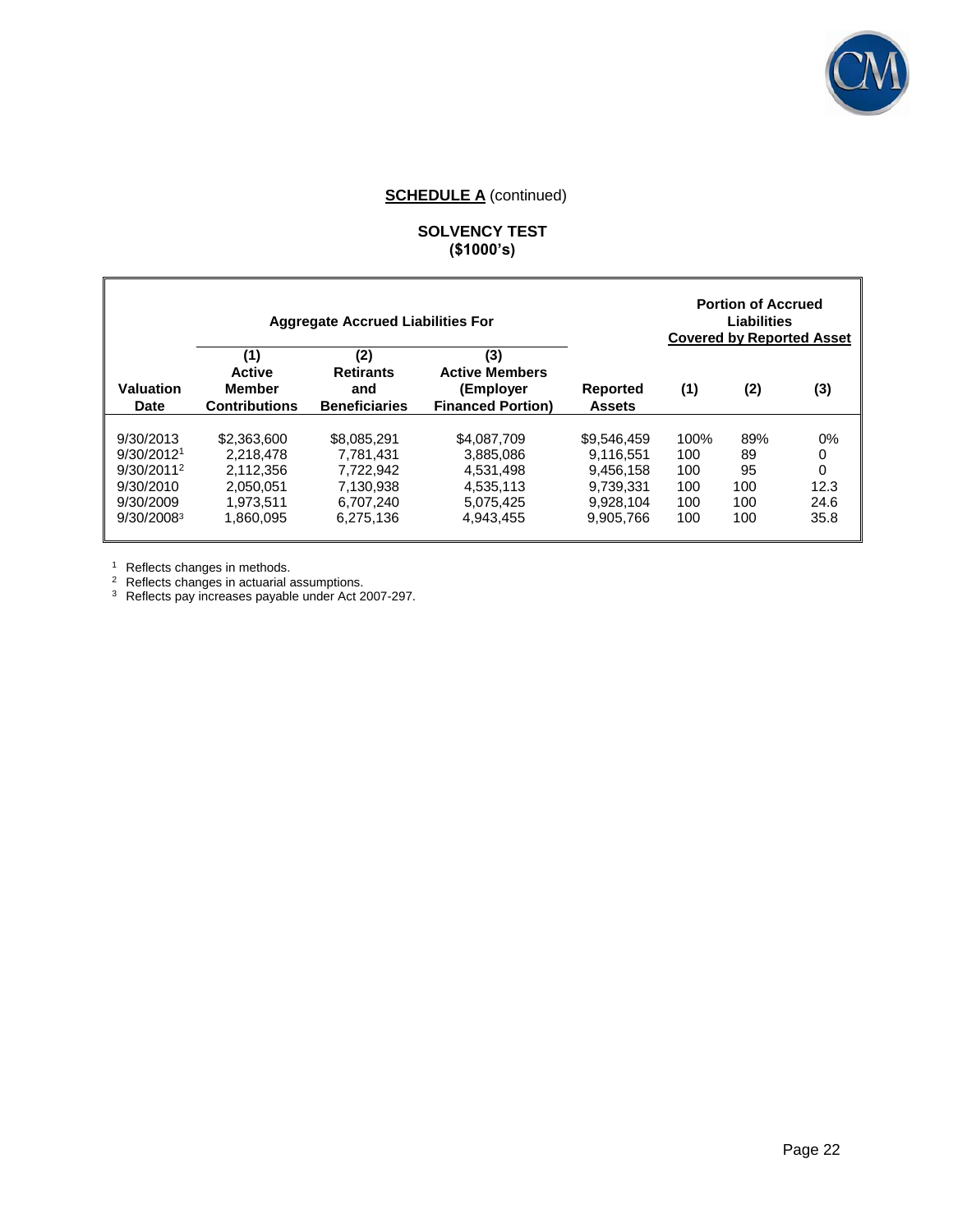

# **SCHEDULE B**

# **DEVELOPMENT OF THE ACTUARIAL VALUE OF ASSETS AS OF SEPTEMBER 30, 2013**

# **STATE EMPLOYEES**

| (1) | Actuarial Value Beginning of Year                                                |                                   |
|-----|----------------------------------------------------------------------------------|-----------------------------------|
|     | Actuarial Value Beginning of Year<br>a.                                          | \$<br>4, 152, 166, 843            |
|     | b.<br>Adjustment<br>Adjusted Actuarial Value Beginning of Year                   | \$<br>505,874<br>4,152,672,717    |
|     | c.                                                                               |                                   |
| (2) | Market Value End of Year                                                         | \$<br>4,459,495,968               |
| (3) | Market Value Beginning of Year                                                   |                                   |
|     | Market Value Beginning of Year<br>a.                                             | \$<br>4, 152, 166, 843            |
|     | Adjustment<br>b.                                                                 | 505,874                           |
|     | Adjusted Market Value Beginning of Year<br>c.                                    | \$<br>4,152,672,717               |
| (4) | Cash Flow                                                                        |                                   |
|     | Contributions<br>a.                                                              | \$<br>226,762,639                 |
|     | Benefit Payments and DROP Disbursements<br>b.<br><b>Refunds to Members</b><br>c. | (478, 433, 993)<br>(17, 976, 965) |
|     | Transfers to Expense Fund - Interest Forfeitures<br>d.                           | (3,803,803)                       |
|     | Transfer to Plant and Pre-retirement Death Benefit Funds<br>e.                   | (7, 312, 899)                     |
|     | f.<br>Transfers to/from Police/Locals                                            | 2,305,270                         |
|     | <b>Investment Expenses</b><br>g.                                                 | (4,252,575)                       |
|     | <b>Net</b><br>h.                                                                 | \$<br>(282, 712, 326)             |
| (5) | Investment Income                                                                | \$                                |
|     | Market total: $(2) - (3)c - (4)h$<br>a.<br>b.<br><b>Assumed Rate</b>             | 589,535,577<br>8.00%              |
|     | Amount for Immediate Recognition<br>C.                                           |                                   |
|     | $[(3)c \times (5)b] + [[(4)a + (4)b + (4)c + (4)d + (4)e + (4)f]$                |                                   |
|     | $(5)$ b * 0.5] – $(4)$ g                                                         | \$<br>325,328,002                 |
|     | Amount for Phased-in Recognition (5)a - (5)c<br>d.                               | \$<br>264, 207, 575               |
| (6) | Phased-In Recognition of Investment Income                                       |                                   |
|     | Current Year: 0.20*(5)d<br>a.                                                    | \$<br>52,841,515                  |
|     | <b>First Prior Year</b><br>b.                                                    |                                   |
|     | Second Prior Year<br>c.<br><b>Third Prior Year</b>                               |                                   |
|     | d.<br><b>Fourth Prior Year</b><br>е.                                             |                                   |
|     |                                                                                  |                                   |
|     | f.<br><b>Total Recognized Investment Gain</b>                                    | \$<br>52,841,515                  |
| (7) | Transfer to Locals:                                                              | \$<br>(61, 511)                   |
|     |                                                                                  |                                   |
| (8) | Actuarial Value End of Year:                                                     |                                   |
|     | $(1)c + (4)h + (5)c + (6)f + (7)$                                                | \$<br>4,248,068,397               |
|     |                                                                                  |                                   |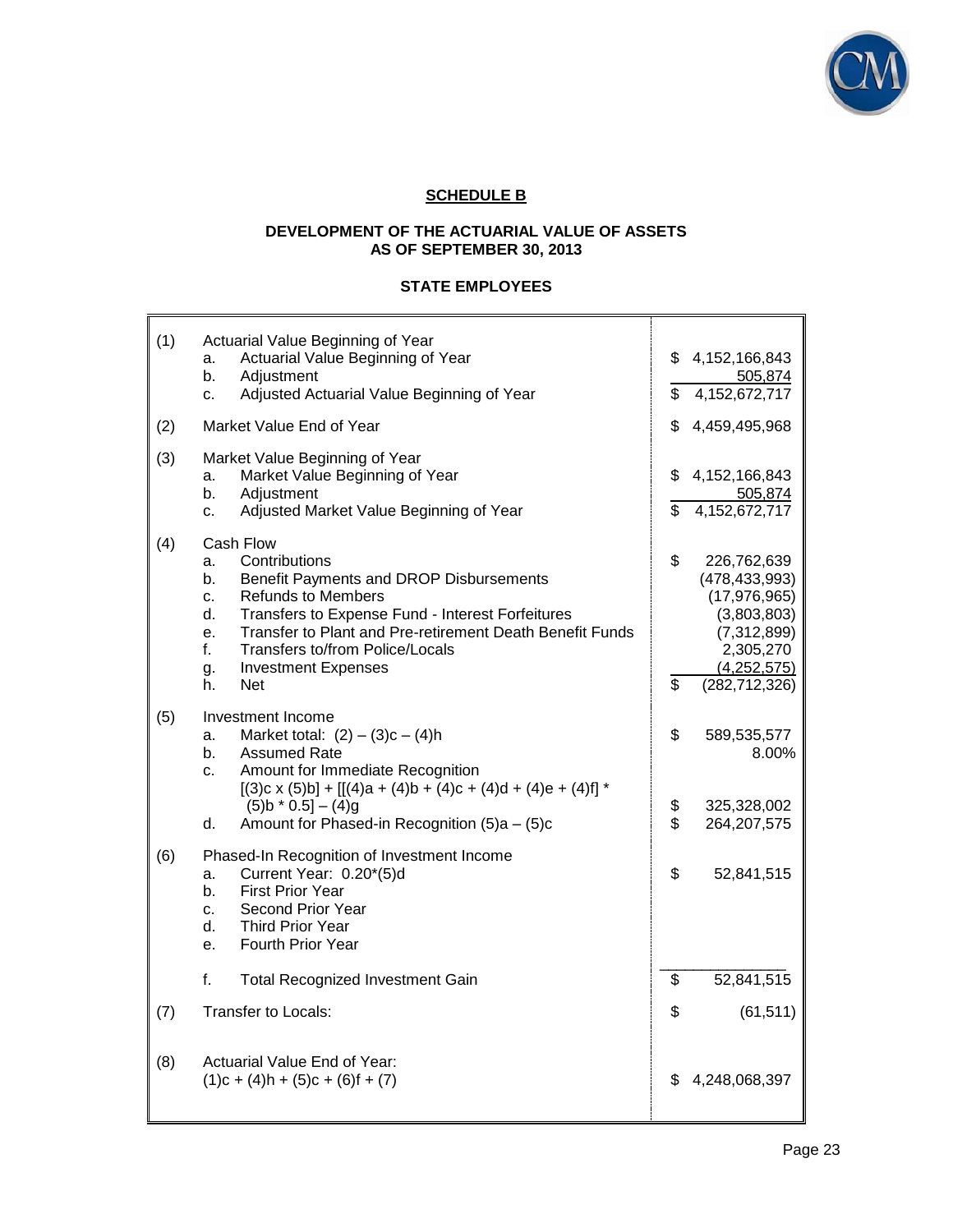

# **DEVELOPMENT OF THE ACTUARIAL VALUE OF ASSETS AS OF SEPTEMBER 30, 2013**

# **STATE POLICEMEN**

| (1) | Actuarial Value Beginning of Year                                                                                                                                                                                                                                    | \$             | 293,604,464                                                                        |
|-----|----------------------------------------------------------------------------------------------------------------------------------------------------------------------------------------------------------------------------------------------------------------------|----------------|------------------------------------------------------------------------------------|
| (2) | Market Value End of Year                                                                                                                                                                                                                                             | \$             | 313,456,131                                                                        |
| (3) | Market Value Beginning of Year                                                                                                                                                                                                                                       | \$             | 293,604,464                                                                        |
| (4) | Cash Flow<br>Contributions<br>a.<br>Benefit Payments and DROP Disbursements<br>b.<br><b>Refunds to Members</b><br>C.<br><b>Transfers to Plant Fund</b><br>d.<br>Transfers to/from State/Local<br>e.<br>f.<br><b>Net</b>                                              | \$<br>\$       | 18,404,548<br>(39,509,920)<br>(76, 648)<br>(1,936)<br>(140, 463)<br>(21, 324, 419) |
| (5) | Investment Income<br>Market total: $(2) - (3) - (4)$ f<br>a.<br><b>Assumed Rate</b><br>b.<br>Amount of Immediate Recognition<br>$C_{-}$<br>$[(3) \times (5) \text{b}] + [(4) \text{f} * (5) \text{b} * 0.5]$<br>Amount for Phased-in Recognition $(5)a - (5)c$<br>d. | \$<br>\$<br>\$ | 41,176,086<br>8.00%<br>22,635,380<br>18,540,706                                    |
| (6) | Phased-In Recognition of Investment Income<br>Current Year: 0.20*(5)d<br>a.<br><b>First Prior Year</b><br>b.<br>Second Prior Year<br>C.<br>Third Prior Year<br>d.<br><b>Fourth Prior Year</b><br>e.<br>f.<br><b>Total Recognized Investment Gain</b>                 | \$<br>\$       | 3,708,141<br>3,708,141                                                             |
| (7) | Actuarial Value End of Year:<br>$(1) + (4) f + (5) c + (6) f$                                                                                                                                                                                                        | \$             | 298,623,566                                                                        |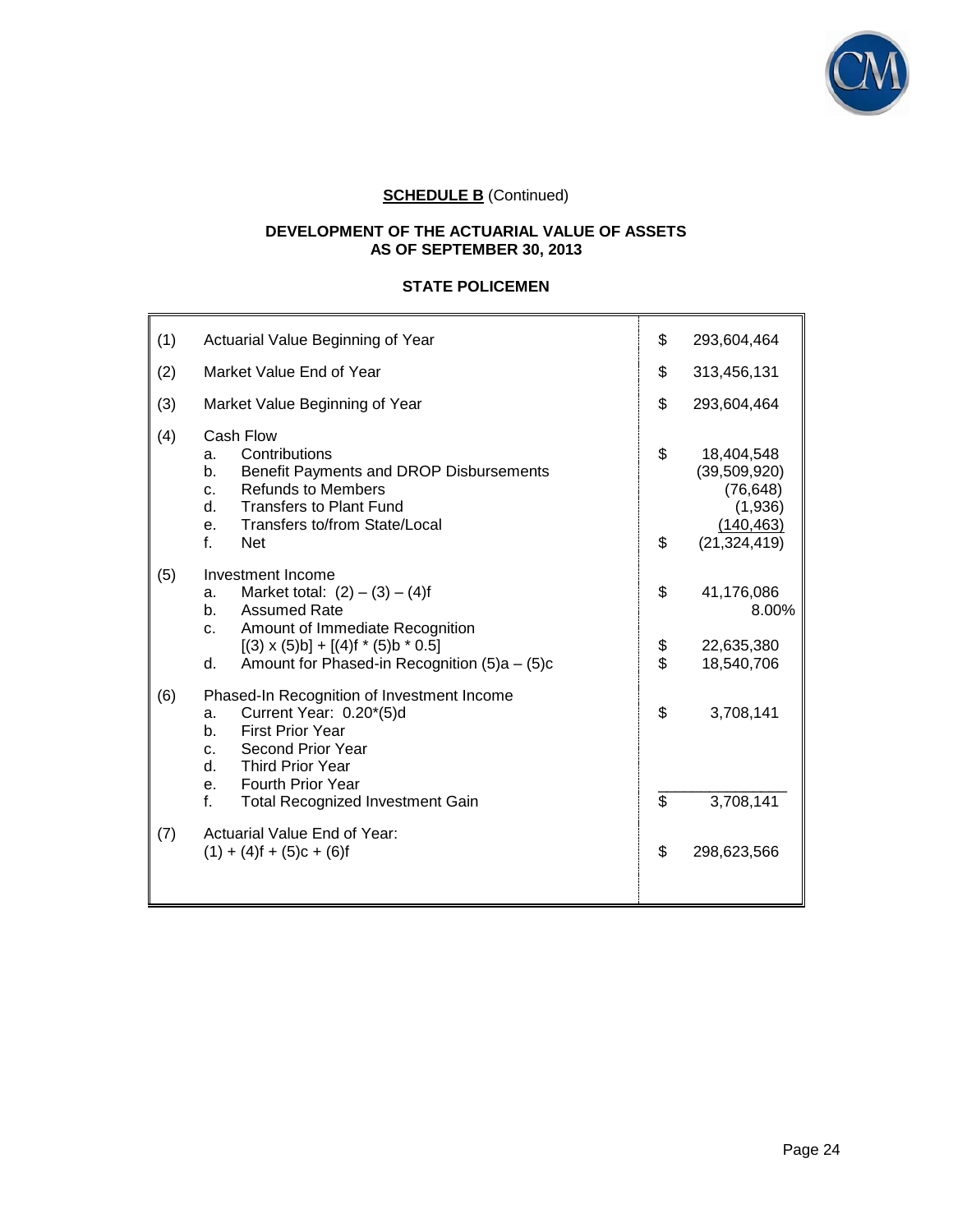

# **DEVELOPMENT OF THE ACTUARIAL VALUE OF ASSETS AS OF SEPTEMBER 30, 2013**

# **LOCAL EMPLOYEES**

| (1) | Actuarial Value Beginning of Year<br>Actuarial Value Beginning of Year<br>a.<br>Adjustment<br>b.<br>Adjusted Actuarial Value Beginning of Year<br>c.                                                                                                                                                                                               | \$<br>\$       | 4,670,779,998<br>(505, 874)<br>4,670,274,124                                                      |
|-----|----------------------------------------------------------------------------------------------------------------------------------------------------------------------------------------------------------------------------------------------------------------------------------------------------------------------------------------------------|----------------|---------------------------------------------------------------------------------------------------|
| (2) | Market Value End of Year                                                                                                                                                                                                                                                                                                                           | \$             | 5,240,014,628                                                                                     |
| (3) | Market Value Beginning of Year<br>Market Value Beginning of Year<br>a.<br>b.<br>Adjustment<br>Adjusted Market Value Beginning of Year<br>c.                                                                                                                                                                                                        | \$<br>\$       | 4,670,779,998<br>(505, 874)<br>4,670,274,124                                                      |
| (4) | Cash Flow<br>Contributions<br>a.<br>Benefit Payments and DROP Disbursements<br>b.<br><b>Refunds to Members</b><br>C.<br><b>Transfers to Plant Fund</b><br>d.<br><b>Transfers to/from State/Police</b><br>e.<br>f.<br><b>Net</b>                                                                                                                    | \$<br>\$       | 305,421,466<br>(377, 703, 824)<br>(25, 783, 868)<br>(30, 800)<br>(2, 164, 807)<br>(100, 261, 833) |
| (5) | Investment Income<br>Market total: $(2) - (3)c - (4)f$<br>a.<br>b.<br><b>Assumed Rate</b><br>Amount of Immediate Recognition<br>C.<br>$[(3)c \times (5)b] + [(4)f * (5)b * 0.5]$<br>Adjustment for Employer Lump Sums<br>d.<br>Adjusted Amount for Immediate Recognition (5)c + (5)d<br>e.<br>f.<br>Amount for Phased-In Recognition $(5)a - (5)e$ | \$<br>\$\$\$\$ | 670,002,336<br>8.00%<br>369,611,457<br>3,956<br>369,615,413<br>300,386,923                        |
| (6) | Phased-In Recognition of Investment Income<br>Current Year: 0.20*(5)f<br>a.<br><b>First Prior Year</b><br>b.<br>Second Prior Year<br>c.<br>d.<br><b>Third Prior Year</b><br>Fourth Prior Year<br>е.<br>f.<br><b>Total Recognized Investment Gain</b>                                                                                               | \$<br>\$       | 60,077,385<br>60,077,385                                                                          |
| (7) | <b>Transfer from State:</b>                                                                                                                                                                                                                                                                                                                        | \$             | 61,511                                                                                            |
| (8) | Actuarial Value End of Year:<br>$(1)c + (4)f + (5)e + (6)f + (7)$                                                                                                                                                                                                                                                                                  | \$             | 4,999,766,600                                                                                     |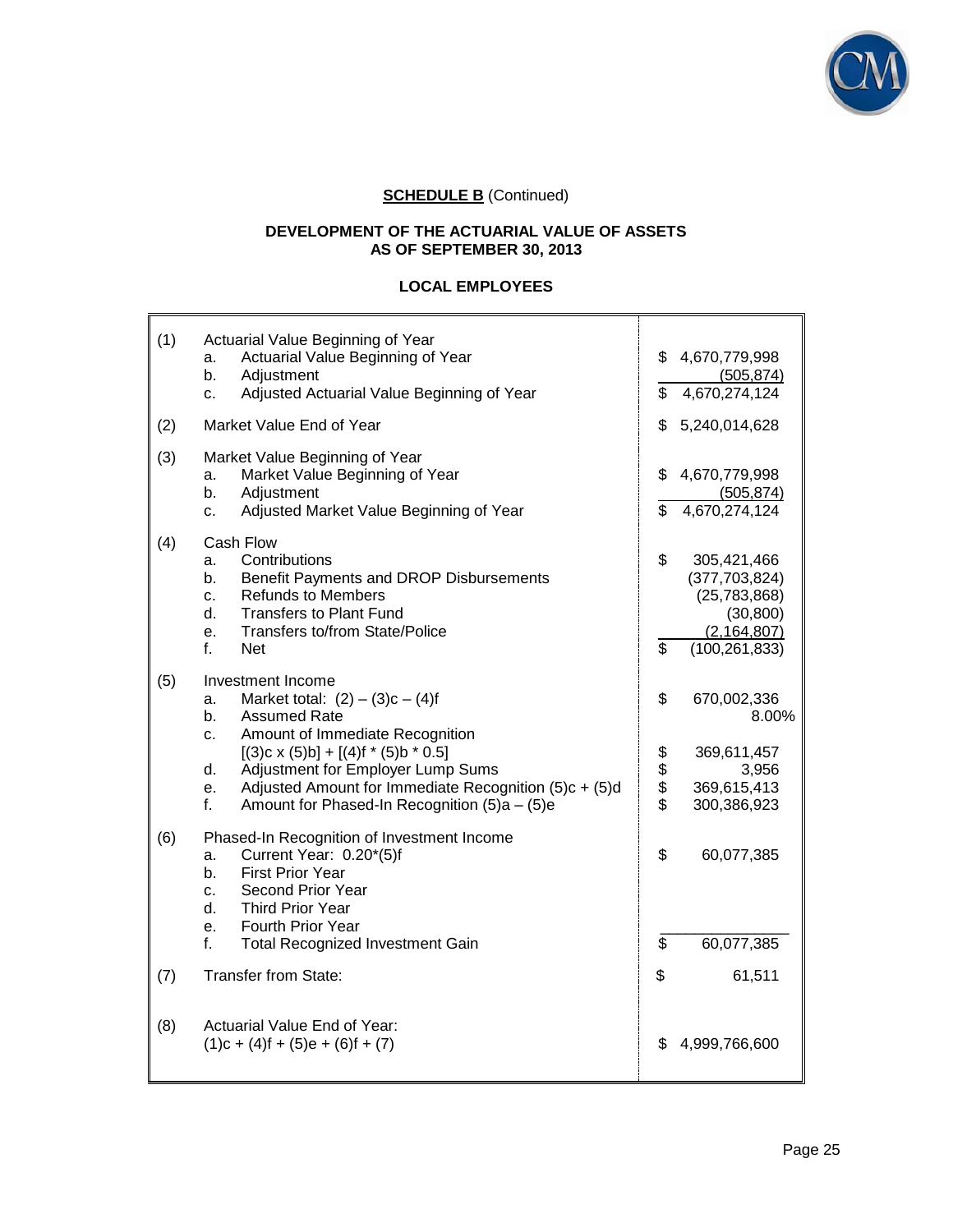

#### **SEPTEMBER 30, 2013 DEVELOPMENT OF THE ACTUARIAL VALUE OF ASSETS**

# **TOTAL - ALL GROUPS**

| (1) | Actuarial Value Beginning of Year                                                                                                                                                                                                                                                                                                                                                                                                                     | \$             | 9,116,551,305                                                                                                    |
|-----|-------------------------------------------------------------------------------------------------------------------------------------------------------------------------------------------------------------------------------------------------------------------------------------------------------------------------------------------------------------------------------------------------------------------------------------------------------|----------------|------------------------------------------------------------------------------------------------------------------|
| (2) | Market Value End of Year                                                                                                                                                                                                                                                                                                                                                                                                                              | \$             | 10,012,966,727                                                                                                   |
| (3) | Market Value Beginning of Year                                                                                                                                                                                                                                                                                                                                                                                                                        | \$             | 9,116,551,305                                                                                                    |
| (4) | Cash Flow<br>Contributions<br>a.<br>b.<br>Benefit Payments and DROP Disbursements<br><b>Refunds to Members</b><br>c.<br>d.<br>Transfer to Expense Fund - Interest Forfeitures<br>Transfer to Plant and Pre-retirement Death Benefit Funds<br>е.<br>f.<br><b>Investment Expenses</b><br><b>Net</b><br>g.                                                                                                                                               | \$<br>\$       | 550,588,653<br>(895, 647, 738)<br>(43,837,480)<br>(3,803,803)<br>(7, 345, 635)<br>(4,252,575)<br>(404, 298, 578) |
| (5) | Investment Income<br>Market total: $(2) - (3) - (4)g$<br>a.<br><b>Assumed Rate</b><br>b.<br>Amount for Immediate Recognition<br>c.<br>$[(3) \times (5) \text{b}] + [[(4) \text{a} + (4) \text{b} + (4) \text{c} + (4) \text{d} + (4) \text{e}]$ <sup>*</sup><br>$(5)$ b * 0.5] – (4)f<br>Adjusted for Employer Lump Sums<br>d.<br>Adjusted Amount for Immediate Recognition (5)c + (5)d<br>е.<br>f.<br>Amount for Phased-In Recognition $(5)a - (5)e$ | \$<br>\$\$\$\$ | 1,300,714,000<br>8.00%<br>717,574,839<br>3,956<br>717,578,795<br>583,135,205                                     |
| (6) | Phased-In Recognition of Investment Income<br>Current Year: 0.20*(5)f<br>a.<br><b>First Prior Year</b><br>b.<br>Second Prior Year<br>C.<br>d.<br><b>Third Prior Year</b><br><b>Fourth Prior Year</b><br>е.<br>f.<br><b>Total Recognized Investment Gain</b>                                                                                                                                                                                           | \$<br>\$       | 116,627,041<br>116,627,041                                                                                       |
| (7) | Actuarial Value End of Year:<br>$(1) + (4)g + (5)e + (6)f$                                                                                                                                                                                                                                                                                                                                                                                            | \$             | 9,546,458,563                                                                                                    |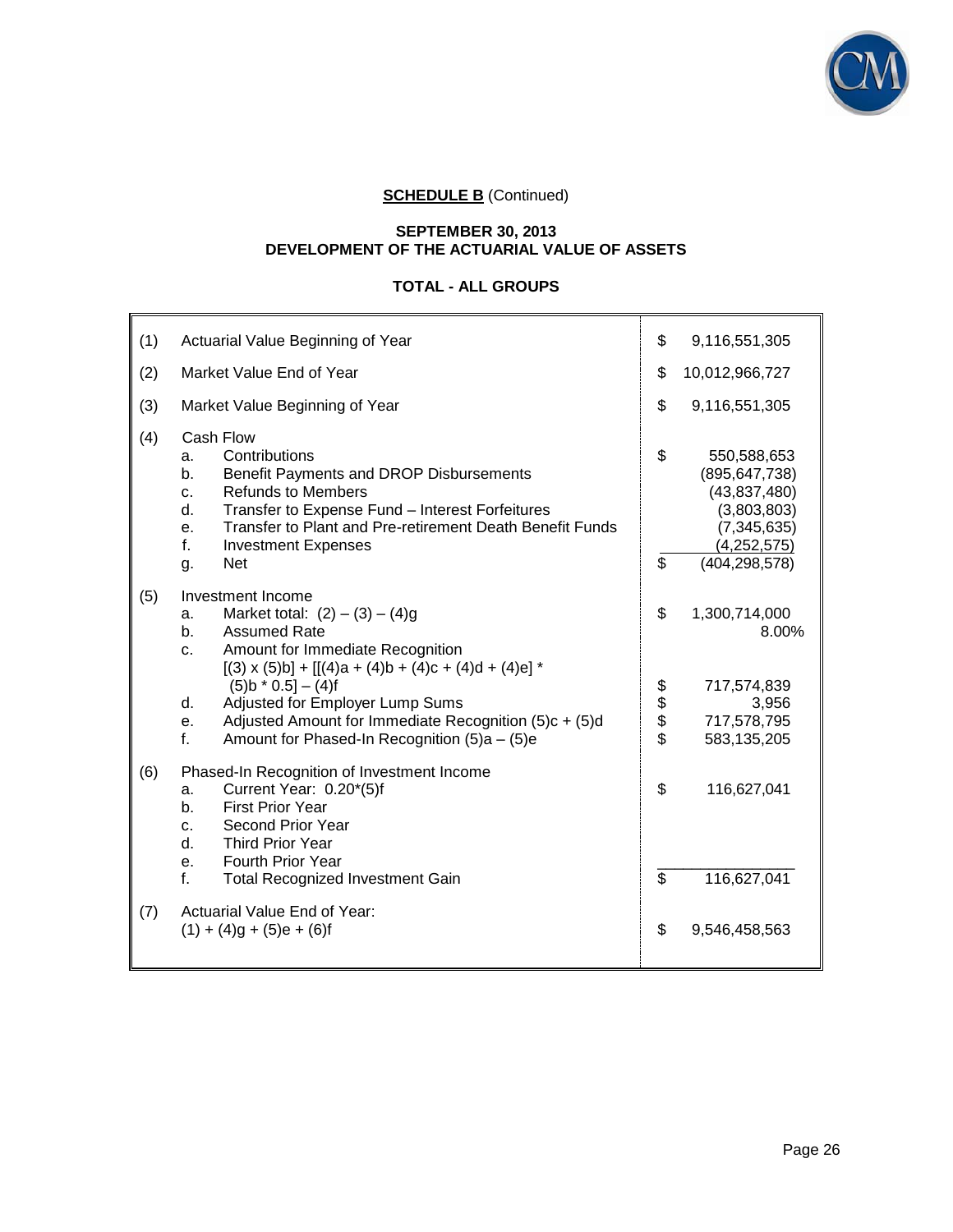

#### **SEPTEMBER 30, 2013 DEVELOPMENT OF THE ACTUARIAL VALUE OF ASSETS**

| Date      | Investment<br>Gain/(Loss) |  | Amount<br>Recognized | <b>Remaining Balance</b><br>as of 9/30/2013 |             |
|-----------|---------------------------|--|----------------------|---------------------------------------------|-------------|
| 9/30/2013 | 583,135,205               |  | 116,627,041          |                                             | 466,508,164 |

Actuarial value of assets was set equal to market value on September 30, 2012.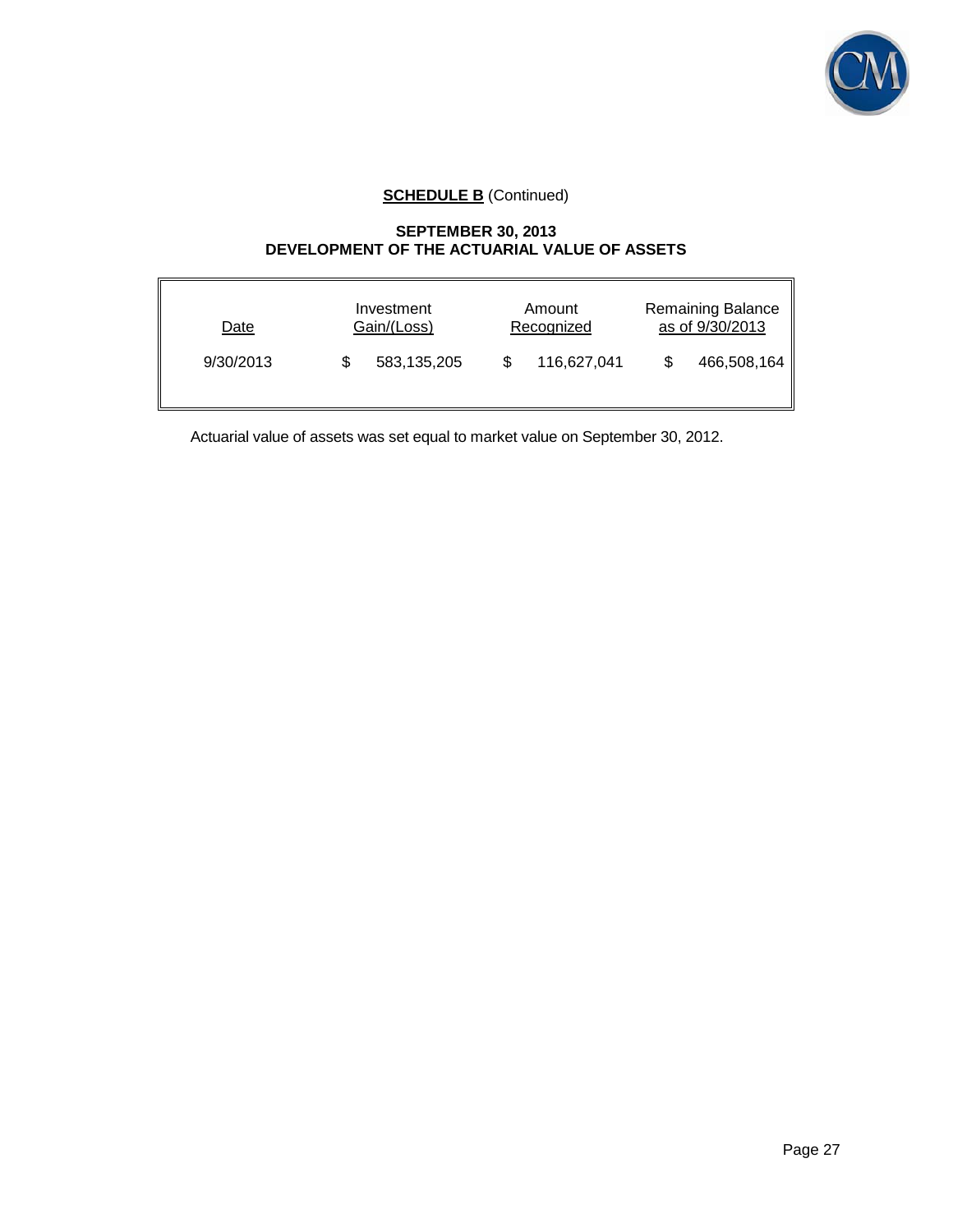

# **SCHEDULE C**

#### **SUMMARY OF RECEIPTS AND DISBURSEMENTS FOR THE YEAR ENDING SEPTEMBER 30, 2013** \_\_\_\_\_\_\_\_\_\_\_\_\_\_\_\_\_\_\_\_\_\_\_\_\_\_\_\_\_\_\_\_\_\_\_\_\_\_\_\_\_\_\_\_\_\_\_\_\_\_\_\_\_\_\_\_\_\_\_\_\_\_\_\_\_\_\_\_\_\_\_\_\_\_\_\_\_\_\_\_\_\_\_\_

| <b>Receipts for the Year</b>                                                                                                                                                                                         |                                                 |                                                         |
|----------------------------------------------------------------------------------------------------------------------------------------------------------------------------------------------------------------------|-------------------------------------------------|---------------------------------------------------------|
| Contributions:<br>Members<br>Employers                                                                                                                                                                               | \$<br>223,646,119<br>326,942,534                |                                                         |
| Total                                                                                                                                                                                                                |                                                 | \$<br>550,588,653                                       |
| Net Investment Income*                                                                                                                                                                                               |                                                 | 1,299,010,022                                           |
| <b>TOTAL</b>                                                                                                                                                                                                         |                                                 | \$<br>1,849,598,675                                     |
| Disbursements for the Year                                                                                                                                                                                           |                                                 |                                                         |
| <b>Benefit Payments</b><br><b>Refunds to Members</b><br><b>DROP Distributions</b><br>Miscellaneous:<br><b>Transfers to Plant Fund</b><br>Transfers to Expense Fund<br>Transfers to Pre-retirement Death Benefit Fund | \$<br>(60, 116)<br>(6,352,400)<br>(7, 285, 519) | \$<br>(811, 929, 315)<br>(43, 837, 480)<br>(83,718,423) |
| <b>TOTAL</b>                                                                                                                                                                                                         |                                                 | (13,698,035)                                            |
| <b>TOTAL</b>                                                                                                                                                                                                         |                                                 | $$$ (953, 183, 253)                                     |
| <b>Excess of Receipts Over Disbursements</b>                                                                                                                                                                         |                                                 | \$896,415,422                                           |
| <b>Reconciliation of Asset Balances</b>                                                                                                                                                                              |                                                 |                                                         |
| Market Value of Assets as of September 30, 2012                                                                                                                                                                      |                                                 | \$9,116,551,305                                         |
| <b>Excess of Receipts Over Disbursements</b>                                                                                                                                                                         |                                                 | 896,415,422                                             |
| Market Value of Assets as of September 30, 2013                                                                                                                                                                      |                                                 | \$10,012,966,727                                        |

\*Net of \$1,703,978 in investment expenses.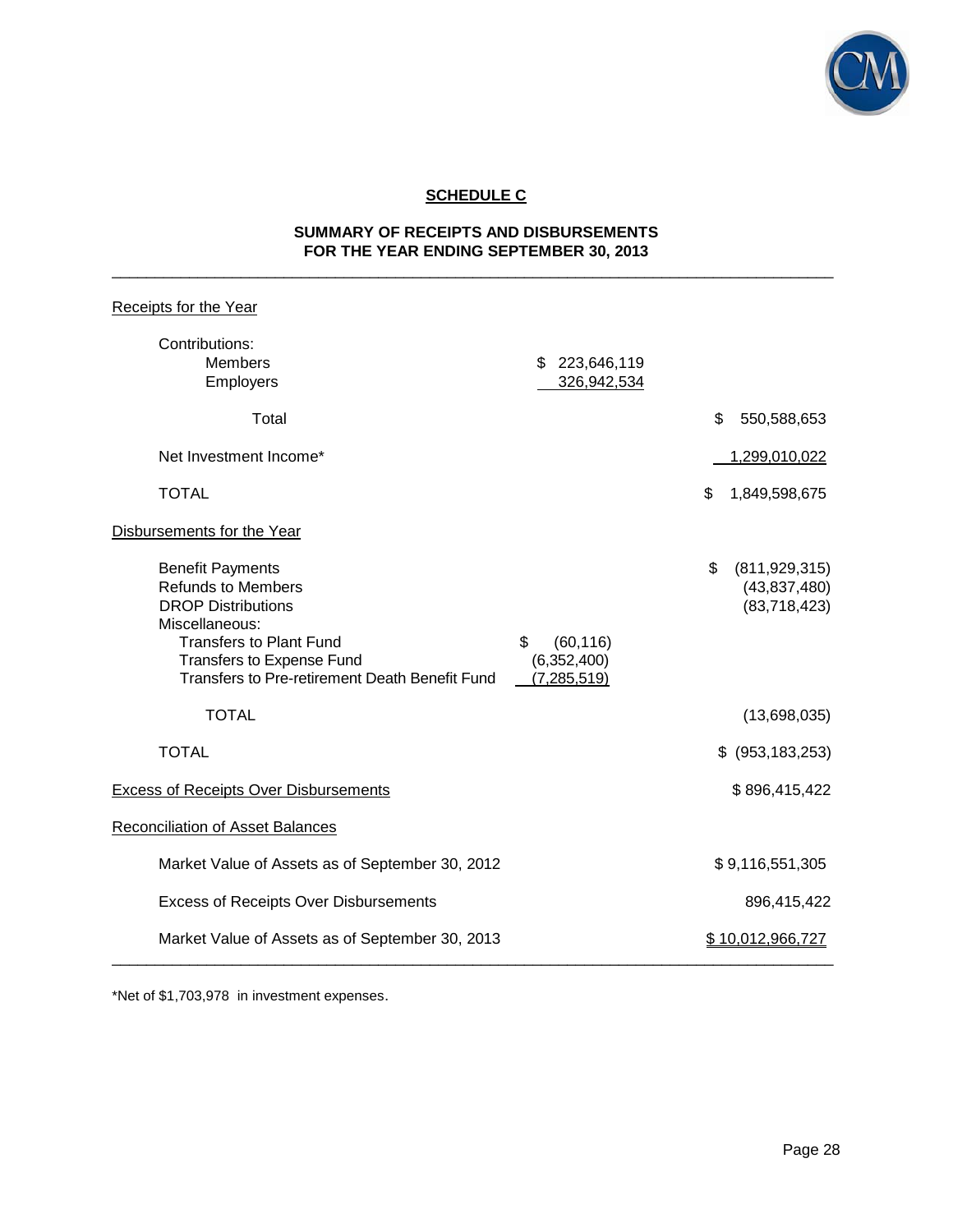

# **SCHEDULE D**

# **SMOOTHED INTEREST RATE**

#### **Actual Rate of Return for 5 Year Look Back Period**

| Fiscal Year<br>Ending 9/30           | <b>Actual Rate of</b><br>Return for<br><b>Fiscal Year</b> |
|--------------------------------------|-----------------------------------------------------------|
| 2009<br>2010<br>2011<br>2012<br>2013 | $-10.03$<br>℅<br>8.47<br>2 21<br>18.01<br>14.60           |

SMOOTHED INTEREST RATE: The assumed rate of return during the 25 year look forward period beginning on the valuation date. This is the investment rate of return expected to be earned during this period based on the actual rates earned during the five year look back period shown above such that the average rate of return over the combined 30 year period is equivalent to the ultimate investment rate of return (currently 8.00%). On this basis, for the September 30, 2013 valuation, the smoothed interest rate during the 25 year look forward period has been determined to be 8.37%.

ULTIMATE INVESTMENT RATE OF RETURN: The assumed investment rate of return used in determining the smoothed interest rate described above. This is also the assumed investment rate of return after the 25 year look forward period and is currently 8.00%.

CORRIDOR AROUND LONG-TERM INVESTMENT RATE OF RETURN: A corridor of 0.50% around the ultimate investment rate of return is applied in determining the smoothed interest rate.

LIMITED SMOOTHED INTEREST RATE: The assumed rate of return during the 25 year look forward period as limited based on the application of the corridor above and used for valuation purposes. Since the smoothed interest rate is 8.37%, the assumed rate for the first 25 years after the valuation date is within the corridor.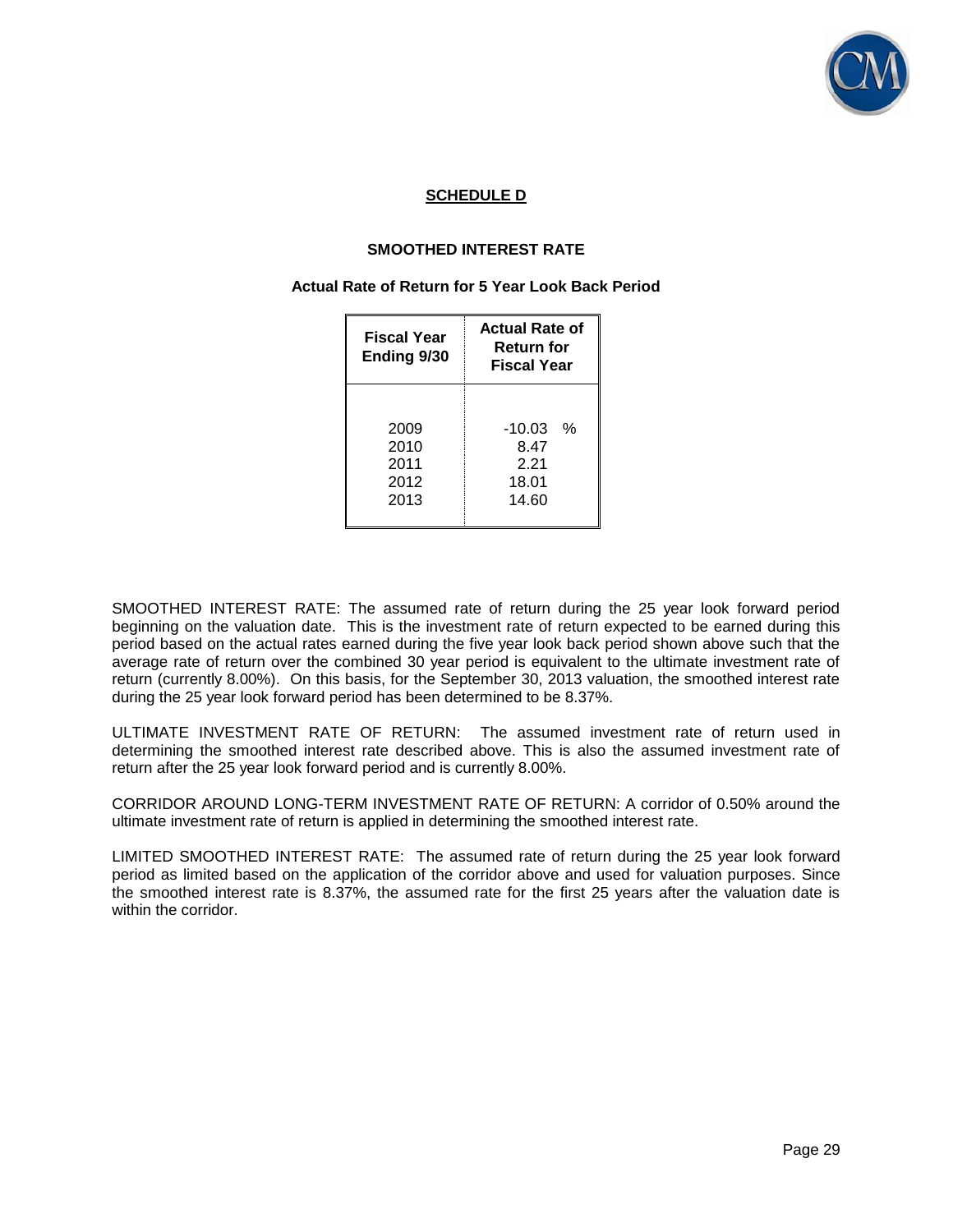

#### **SCHEDULE E**

# **OUTLINE OF ACTUARIAL ASSUMPTIONS AND METHODS**

**The assumptions and methods used in the valuation were selected based on the actuarial experience study prepared as of September 30, 2010, submitted to and adopted by the Board on January 27, 2012.** 

ULTIMATE INVESTMENT RATE OF RETURN: 8.00% per annum, compounded annually, including price inflation at 3.00%.

SALARY INCREASES: Representative values of the assumed annual rates of future salary increases are as follows and include wage inflation at 3.25% per annum:

#### **STATE AND LOCAL EMPLOYEES**

| <b>Service</b> | <b>Annual Rate</b> | <b>Service</b> | <b>Annual Rate</b> |
|----------------|--------------------|----------------|--------------------|
|                | 7.25%              |                | $\%$<br>5.00       |
|                | 7.25               |                | 5.00               |
| 2              | 6.00               | 9 to 13        | 4.75               |
| 3              | 5.50               | 14 to 16       | 4.50               |
|                | 5.25               | 17             | 4.00               |
| 5              | 5.25               | 18 & Over      | 3.75               |
| 6              | 5.25               |                |                    |

#### **STATE POLICEMEN**

5% per year for all years of service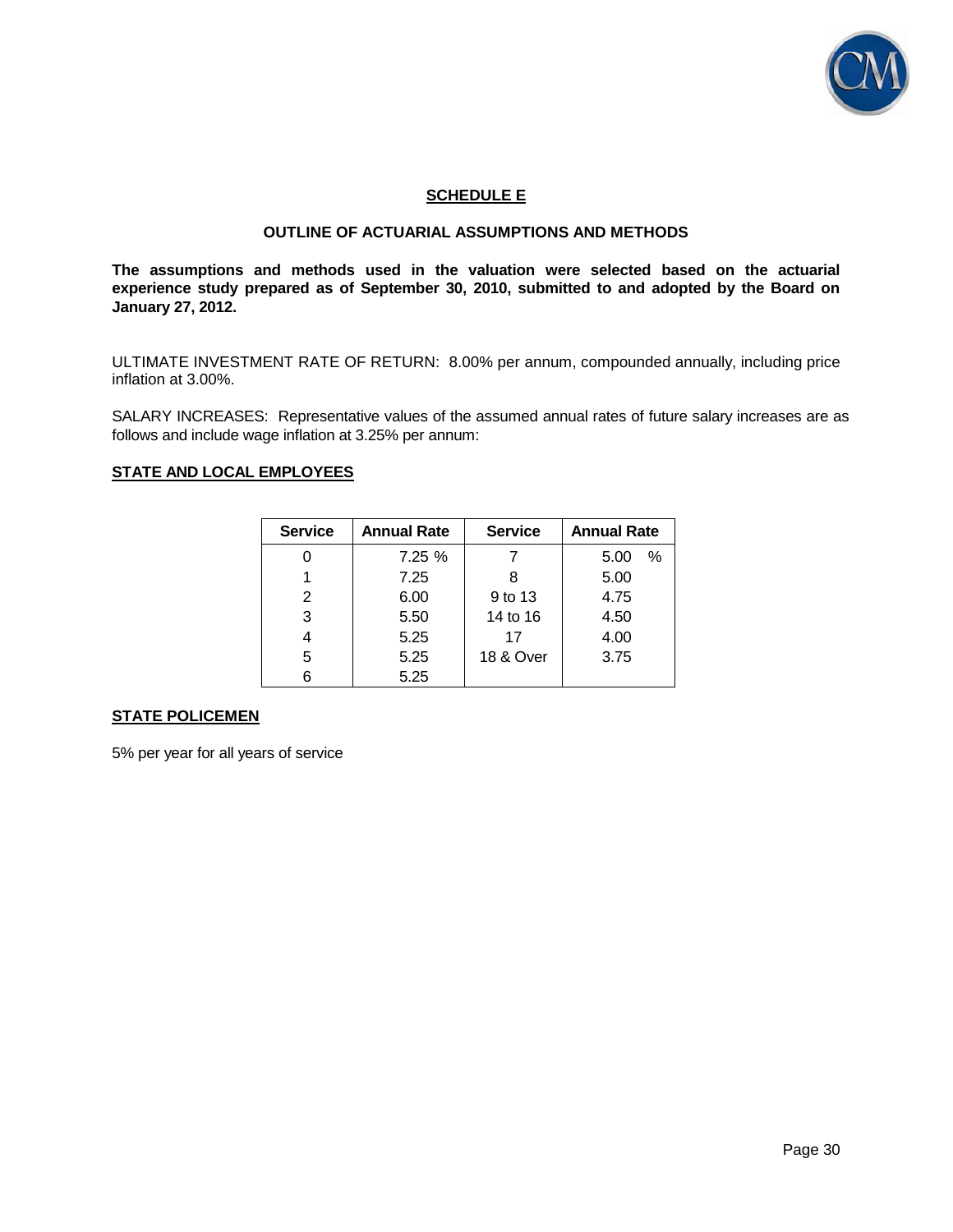

SEPARATIONS BEFORE SERVICE RETIREMENT: Representative values of the assumed annual rates of death, disability and withdrawal are shown in the following tables:

# **STATE AND LOCAL EMPLOYEES**

|            |        | Annual Rate of           |             |         |                         |           |       |
|------------|--------|--------------------------|-------------|---------|-------------------------|-----------|-------|
| <u>Age</u> | Death* | Disability<br>Withdrawal |             |         |                         |           |       |
|            |        | <b>Years of Service</b>  |             |         | <b>Years of Service</b> |           |       |
|            |        | $0 - 24$                 | $25+$       | $0 - 4$ | $5 - 9$                 | $10 - 20$ | $20+$ |
|            |        |                          | <b>Male</b> |         |                         |           |       |
| 20         | 0.03%  | 0.04%                    |             | 28.00%  |                         |           |       |
| 25         | 0.03   | 0.06                     |             | 19.50   | 10.00%                  |           |       |
| 30         | 0.05   | 0.08                     |             | 17.50   | 7.00                    | 5.00%     |       |
| 35         | 0.08   | 0.10                     |             | 16.00   | 6.00                    | 4.75      |       |
| 40         | 0.10   | 0.27                     |             | 15.50   | 4.50                    | 3.50      | 2.50% |
| 45         | 0.14   | 0.42                     | 0.25%       | 14.00   | 4.00                    | 3.00      | 2.25  |
| 50         | 0.20   | 0.77                     | 0.25        | 13.00   | 4.00                    | 2.75      | 2.00  |
| 55         | 0.36   | 1.53                     | 0.25        | 12.00   | 3.75                    | 2.75      | 2.00  |
| 60         | 0.71   | 2.50                     | 0.25        | 12.00   | 4.25                    |           |       |
| 65         | 1.30   |                          |             | 16.00   | 7.00                    |           |       |
| 69         | 1.99   |                          |             | 17.00   | 7.00                    |           |       |

|            |        | Annual Rate of          |               |         |            |                         |       |  |
|------------|--------|-------------------------|---------------|---------|------------|-------------------------|-------|--|
| <u>Age</u> | Death* | Disability              |               |         | Withdrawal |                         |       |  |
|            |        | <b>Years of Service</b> |               |         |            | <b>Years of Service</b> |       |  |
|            |        | $0 - 24$                | $25+$         | $0 - 4$ | $5 - 9$    | $10 - 20$               | $20+$ |  |
|            |        |                         | <b>Female</b> |         |            |                         |       |  |
| 20         | 0.01%  | 0.04%                   |               | 34.00%  |            |                         |       |  |
| 25         | 0.01   | 0.06                    |               | 24.00   | 12.00%     |                         |       |  |
| 30         | 0.02   | 0.08                    |               | 20.00   | 8.25       | 6.50%                   |       |  |
| 35         | 0.03   | 0.14                    |               | 18.00   | 7.25       | 6.00                    |       |  |
| 40         | 0.04   | 0.29                    |               | 16.00   | 6.00       | 4.00                    | 3.00% |  |
| 45         | 0.07   | 0.43                    | 0.25%         | 14.75   | 5.25       | 3.75                    | 2.50  |  |
| 50         | 0.10   | 0.69                    | 0.25          | 14.00   | 4.50       | 3.50                    | 2.50  |  |
| 55         | 0.19   | 1.24                    | 0.25          | 14.00   | 4.00       | 3.00                    | 2.50  |  |
| 60         | 0.38   | 0.25                    | 0.25          | 14.00   | 4.00       |                         |       |  |
| 65         | 0.71   |                         |               | 14.00   | 8.50       |                         |       |  |
| 69         | 1.09   |                         |               | 14.00   | 8.50       |                         |       |  |

\* Rates of pre-retirement mortality are according to the sex distinct RP-2000 Combined Mortality Table Projected with Scale AA to 2015 set forward three years for males and set forward one year for females with an adjustment factor of 0.90% for males and 0.70% for females.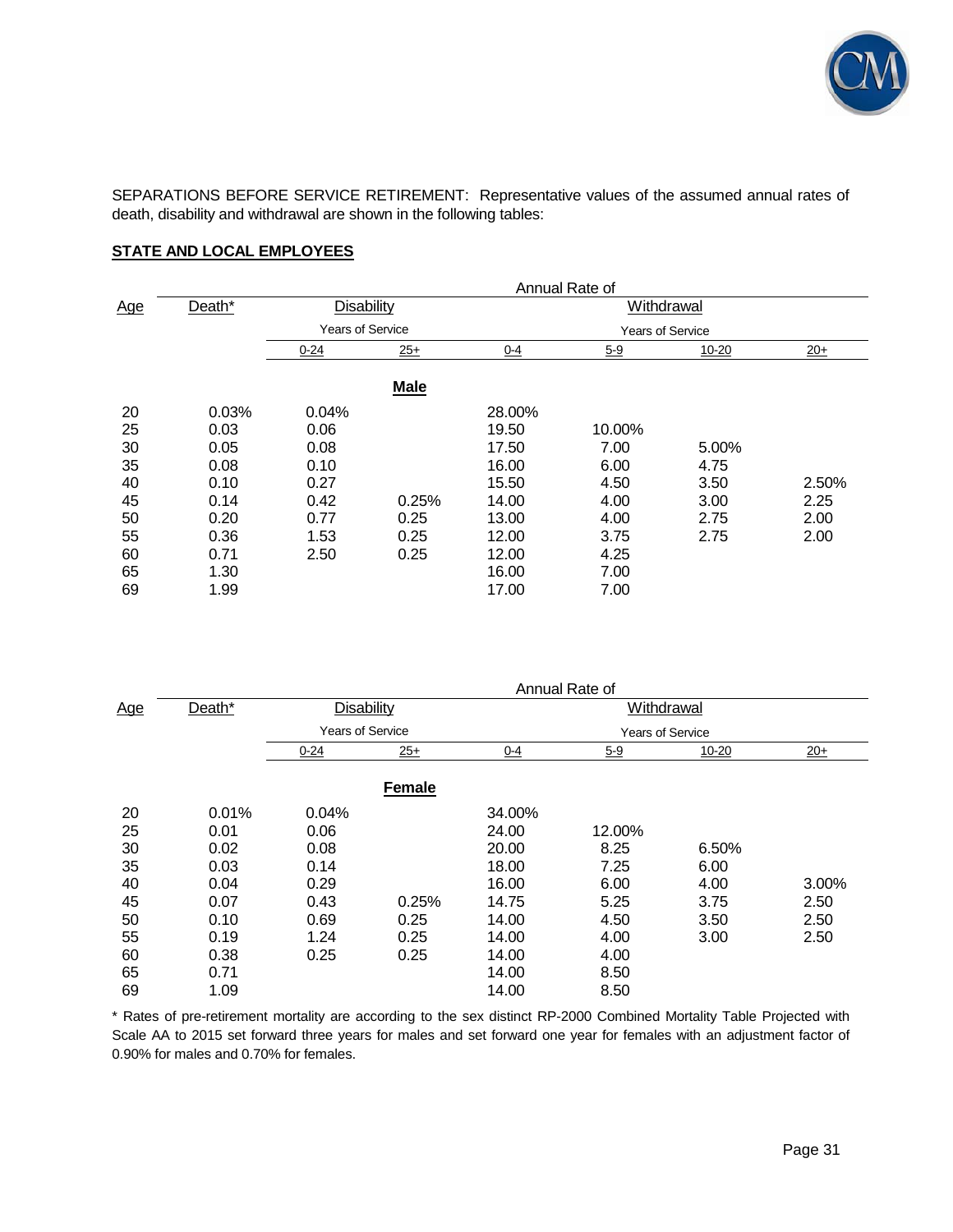

SERVICE RETIREMENT: The assumed annual rates of service retirement for Tier I members are as follows:

|            | Annual Rate                                      |                     |                                                                         |        |  |  |
|------------|--------------------------------------------------|---------------------|-------------------------------------------------------------------------|--------|--|--|
|            | Under age 65 with 25 or more<br>years of service |                     | Under age 65 with less than<br>25 years of service<br>& All over age 65 |        |  |  |
| <u>Age</u> | Male <sup>1</sup>                                | Female <sup>2</sup> | Male                                                                    | Female |  |  |
| 47 & Under | 16.00%                                           | 13.00%              |                                                                         |        |  |  |
| 48 to 51   | 11.00                                            | 11.00               |                                                                         |        |  |  |
| 52 to 54   | 10.00                                            | 10.00               |                                                                         |        |  |  |
| 55 to 59   | 16.00                                            | 16.00               |                                                                         |        |  |  |
| 60         | 16.00                                            | 25.00               | 12.00%                                                                  | 16.00% |  |  |
| 61         | 20.00                                            | 16.00               | 11.00                                                                   | 13.00  |  |  |
| 62         | 42.00                                            | 32.00               | 28.00                                                                   | 26.00  |  |  |
| 63         | 35.00                                            | 28.00               | 23.00                                                                   | 20.00  |  |  |
| 64         | 30.00                                            | 25.00               | 18.00                                                                   | 15.00  |  |  |
| 65         |                                                  |                     | 30.00                                                                   | 28.00  |  |  |
| 66         |                                                  |                     | 30.00                                                                   | 28.00  |  |  |
| 67         |                                                  |                     | 25.00                                                                   | 23.00  |  |  |
| 68 to 74   |                                                  |                     | 23.00                                                                   | 23.00  |  |  |
| 75 & Above |                                                  |                     | 100.00                                                                  | 100.00 |  |  |

<sup>1</sup>Rates are increased by 10% in year when member attains 25 years of service at or before age 60. <sup>2</sup>Rates are increased by 7% in year when member attains 25 years of service at or before age 60.

The assumed annual rates of service retirement for Tier II members are as follows:

|            |      | <b>Annual Rate</b>            |      |                             |
|------------|------|-------------------------------|------|-----------------------------|
|            |      | Less than 25 years of service |      | 25 or more years of service |
| <u>Age</u> | Male | Female                        | Male | Female                      |
| 62         | 40%  | 45%                           | 55%  | 60%                         |
| 63         | 23   | 20                            | 35   | 28                          |
| 64         | 18   | 15                            | 30   | 25                          |
| 65         | 30   | 28                            | 30   | 28                          |
| 66         | 30   | 28                            | 30   | 28                          |
| 67         | 25   | 23                            | 25   | 23                          |
| 68 to 74   | 23   | 23                            | 23   | 23                          |
| 75 & Above | 100  | 100                           | 100  | 100                         |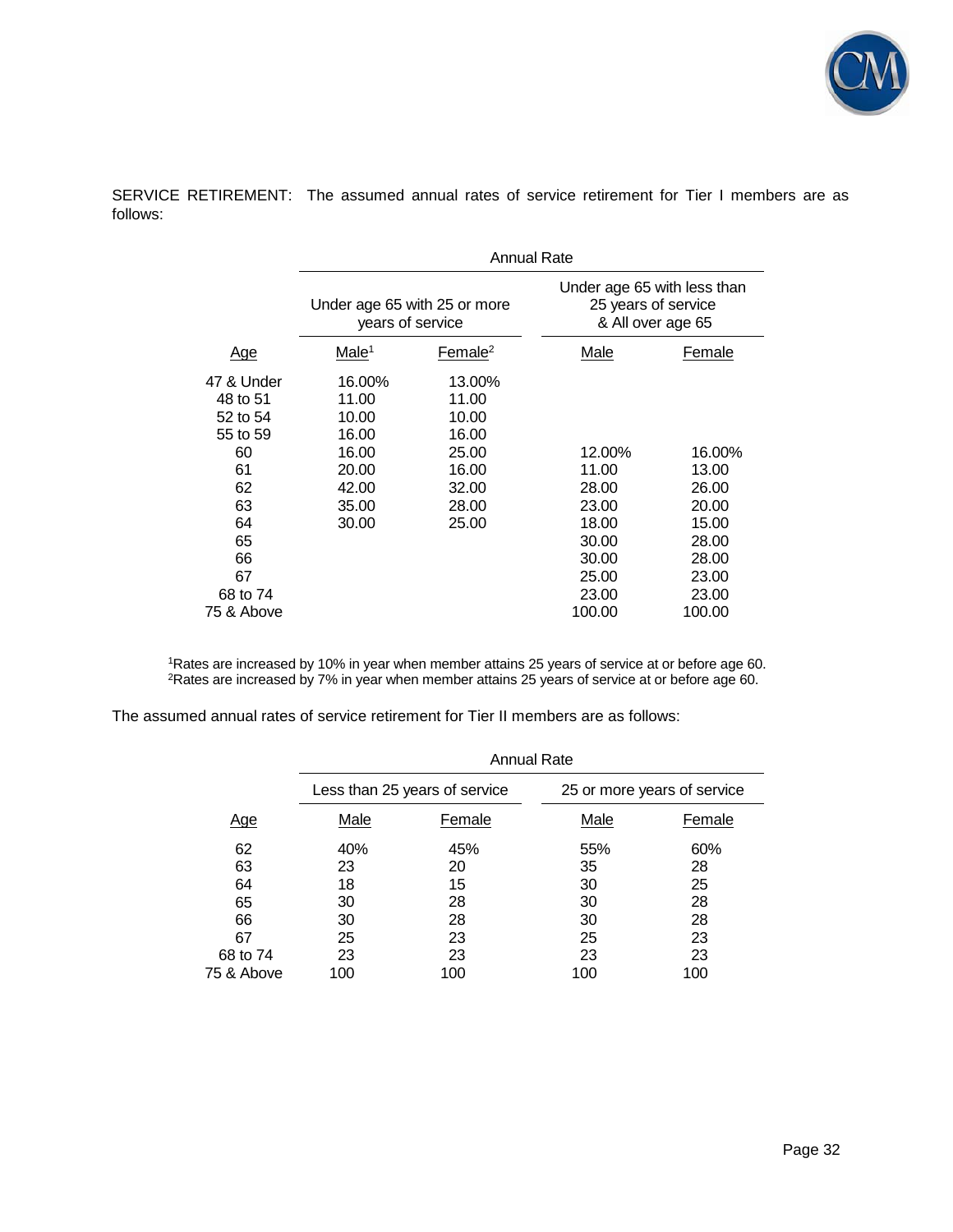

#### **STATE POLICEMEN**

#### Annual Rate of

| <u>Age</u> | Death <sup>1</sup> |        | Disability | Withdrawal <sup>2</sup> |
|------------|--------------------|--------|------------|-------------------------|
|            | <u>Male</u>        | Female |            |                         |
| 20         | 0.03%              | 0.01%  | 0.08%      | 3.00%                   |
| 25         | 0.03               | 0.01   | 0.10       | 3.00                    |
| 30         | 0.05               | 0.02   | 0.14       | 2.50                    |
| 35         | 0.08               | 0.03   | 0.22       | 1.75                    |
| 40         | 0.10               | 0.04   | 0.34       | 1.75                    |
| 45         | 0.14               | 0.07   | 0.46       | 1.75                    |
| 50         | 0.20               | 0.10   | 0.60       |                         |
| 55         | 0.36               | 0.19   |            |                         |
| 60         | 0.71               | 0.38   |            |                         |
| 62         | 0.91               | 0.50   |            |                         |
| 65         | 1.30               | 0.71   |            |                         |

<sup>1</sup> Rates of pre-retirement mortality are according to the sex distinct RP-2000 Combined Mortality Table Projected with Scale AA to 2015 set forward three years for males and set forward one year for females with an adjustment factor of 0.90% for males and 0.70% for females.

<sup>2</sup> A rate of 4.00% is assumed during the first four years of employment.

| Under Age 60 with <20 years    | Under Age 60 with between  | Under Age 60 with                                       |
|--------------------------------|----------------------------|---------------------------------------------------------|
| of service and all over age 60 | 20 and 24 years of service | 25 or more years of service                             |
|                                |                            | 25.00%                                                  |
| 10.00%                         | 25.00%                     | 25.00                                                   |
| 10.00                          | 25.00                      | 25.00                                                   |
| 10.00                          | 25.00                      | 25.00                                                   |
| 10.00                          | 15.00                      | 25.00                                                   |
| 10.00                          | 15.00                      | 25.00                                                   |
| 10.00                          | 15.00                      | 25.00                                                   |
| 10.00                          | 15.00                      | 25.00                                                   |
| 10.00                          | 15.00                      | 25.00                                                   |
| 40.00                          |                            |                                                         |
| 40.00                          |                            |                                                         |
| 100.00                         |                            |                                                         |
|                                |                            | Allitual Rate of Service Retirement for Tier Evietingly |

# Annual Rate of Service Retirement for Tier I Members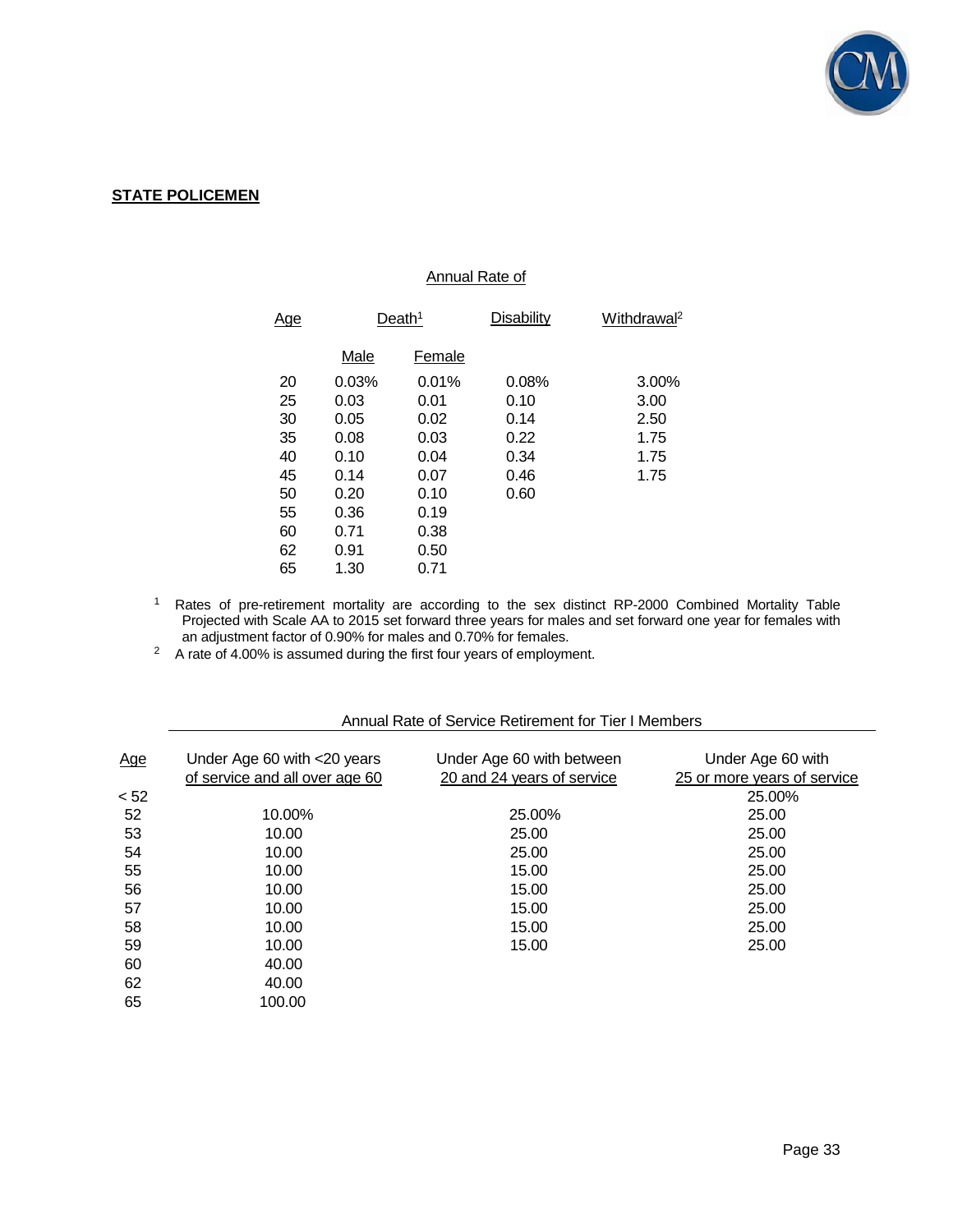

| Annual Rate of Service Retirement for Tier II Members |
|-------------------------------------------------------|
|-------------------------------------------------------|

| <u>Age</u> | Under Age 60 with $<$ 20 years<br>of service and all over age 60 | Under Age 60 with between<br>20 and 24 years of service | Under Age 60 with<br>25 or more years of service |
|------------|------------------------------------------------------------------|---------------------------------------------------------|--------------------------------------------------|
| 55         |                                                                  |                                                         |                                                  |
| 56         | 40.00%                                                           | 60.00%                                                  | 75.00%                                           |
| 57         | 10.00                                                            | 15.00                                                   | 25.00                                            |
| 58         | 10.00                                                            | 15.00                                                   | 25.00                                            |
| 59         | 10.00                                                            | 15.00                                                   | 25.00                                            |
| 60         | 40.00                                                            |                                                         |                                                  |
| 62         | 40.00                                                            |                                                         |                                                  |
| 65         | 100.00                                                           |                                                         |                                                  |

DEATH AFTER RETIREMENT: The rates of mortality for the period after service retirement are according to the sex distinct RP-2000 Combined Mortality Table Projected with Scale AA to 2015 set forward three years for males and two years for females. The rates of mortality for the period after disability retirement are according to the sex distinct RP-2000 Disabled Mortality Table.

DEATH IN ACTIVE SERVICE BENEFIT: For those eligible for service retirement who die in active service, it is assumed that 75% of beneficiaries will elect the lump sum death benefit and 25% will elect the Option 3 allowance.

BENEFITS PAYABLE UPON SEPARATION FROM SERVICE: For active members who separate from service prior to eligibility for a service retirement allowance, the liability is assumed to be the greater of the value of the refund of contributions and the value of the deferred annuity.

UNUSED SICK LEAVE: 2.25% load on service retirement liabilities for active members (No load for Tier II members).

PERCENT MARRIED: 100% of employees are assumed to be married, with the wife 3 years younger than the husband.

ACTUARIAL METHOD: Individual entry age normal cost method. Actuarial gains and losses are reflected in the unfunded actuarial accrued liability.

ASSET METHOD: Actuarial value, as developed in Schedule B. The actuarial value of assets recognizes a portion of the difference between the market value of assets and the expected value of assets, based on the assumed valuation rate of return. The amount recognized each year is 20% of the difference between market value and expected value. The actuarial value of assets was set equal to the market value on September 30, 2012.

LIABILITY FOR CURRENT INACTIVE MEMBERS: Member Contribution Balance is multiplied by a factor of 2.5 for State Employees, and 3.0 for Local Employees and State Policemen.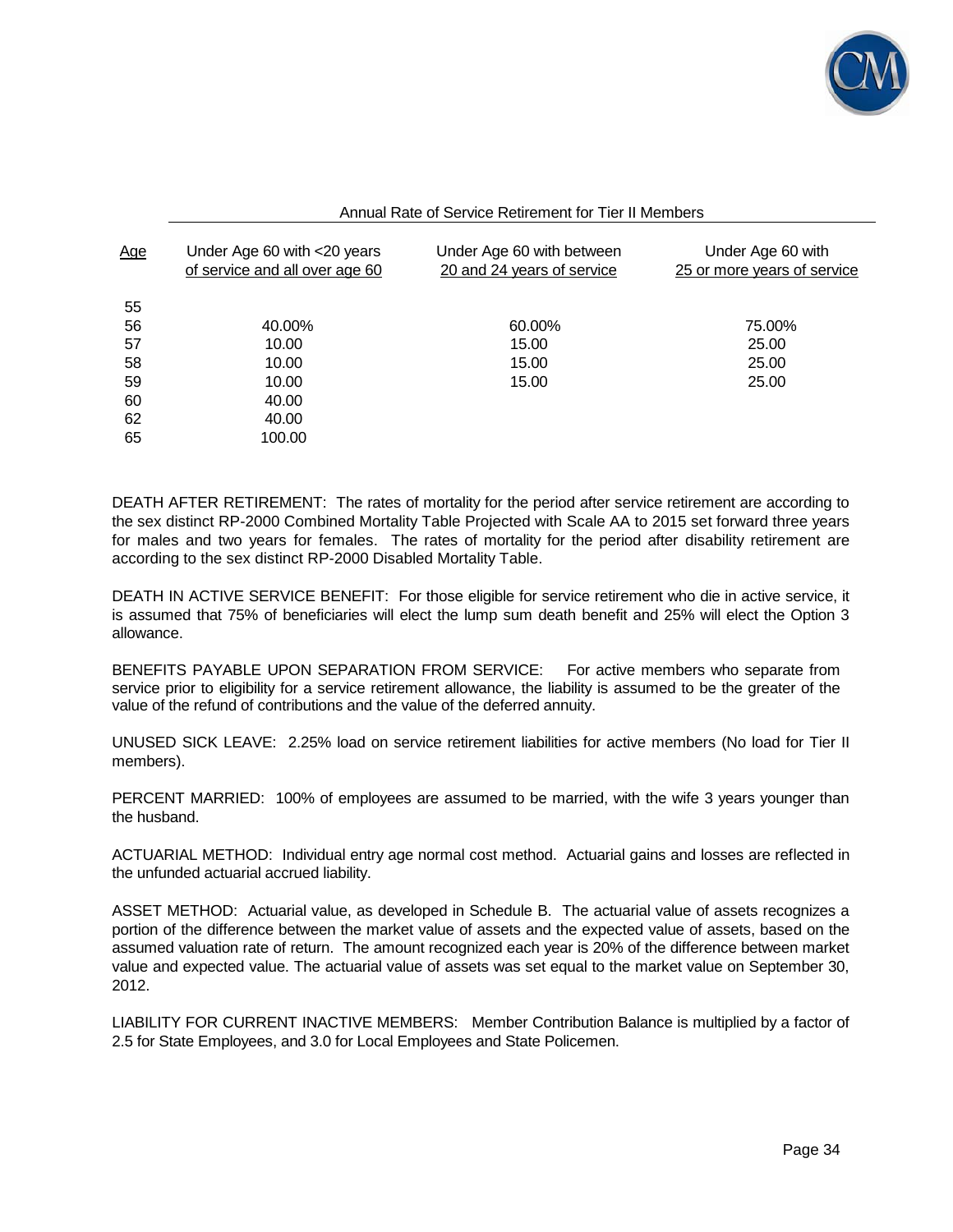

VALUATION INTEREST RATE SMOOTHING: The valuation liabilities are calculated using a smoothed interest rate method. The interest rate assumed during the look forward period (currently 25 years from the valuation date) is the investment rate of return expected to be earned during the look forward period based on the actual rate of return earned during the look back period (currently 5 years) such that the average assumed rate of return over the combined 30 year period is equivalent to the assumed ultimate investment rate of return (currently 8.00%). The interest rate after the 25 year look forward period is the ultimate investment rate of return of 8.00%.

CORRIDOR LIMIT ON INTEREST SMOOTHING: The smoothed interest rate used during the 25 year look forward period is limited to a corridor of 0.50% around the ultimate investment rate of return.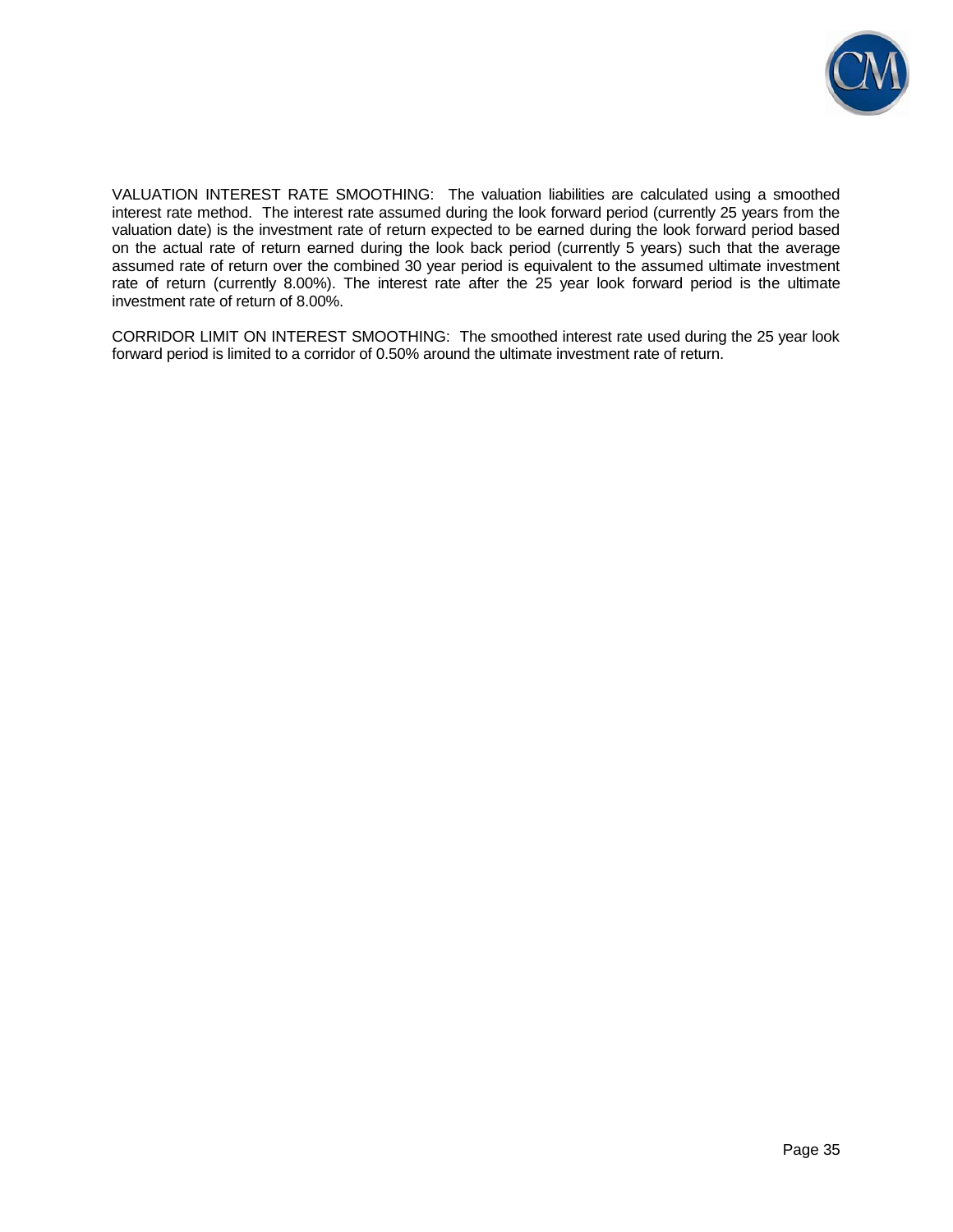

#### **SCHEDULE F**

#### **ACTUARIAL COST METHOD**

- 1. The valuation is prepared on the projected benefit basis, which is used to determine the present value of each member's expected benefit payable at retirement or death. The calculations are based on the member's age, years of service, sex, compensation, expected future salary increases, and an assumed future interest earnings rate (See Schedules D and E for a description of the interest rate used). The calculations consider the probability of a member's death or termination of employment prior to becoming eligible for a benefit and the probability of the member terminating with a service, disability, or survivor's benefit. The present value of the expected benefits payable to active members is added to the present value of the expected future payments to retired members and beneficiaries to obtain the present value of all expected benefits payable to the present group of members and beneficiaries.
- 2. The employer contributions required to support the benefits of the System are determined following a level funding approach, and consist of a normal contribution and an accrued liability contribution.
- 3. The normal contribution is determined using the "individual entry age normal" method. Under this method, a calculation is made to determine the uniform and constant percentage rate of employer contribution which, if applied to the compensation of each new member during the entire period of his anticipated covered service, would be required in addition to the contributions of the member to meet the cost of all benefits payable on his behalf.
- 4. The unfunded accrued liability is determined by subtracting the current assets and the present value of prospective employer normal contributions and member contributions from the present value of expected benefits to be paid from the System. The accrued liability contribution amortizes the balance of the unfunded accrued liability over a period of years from the valuation date.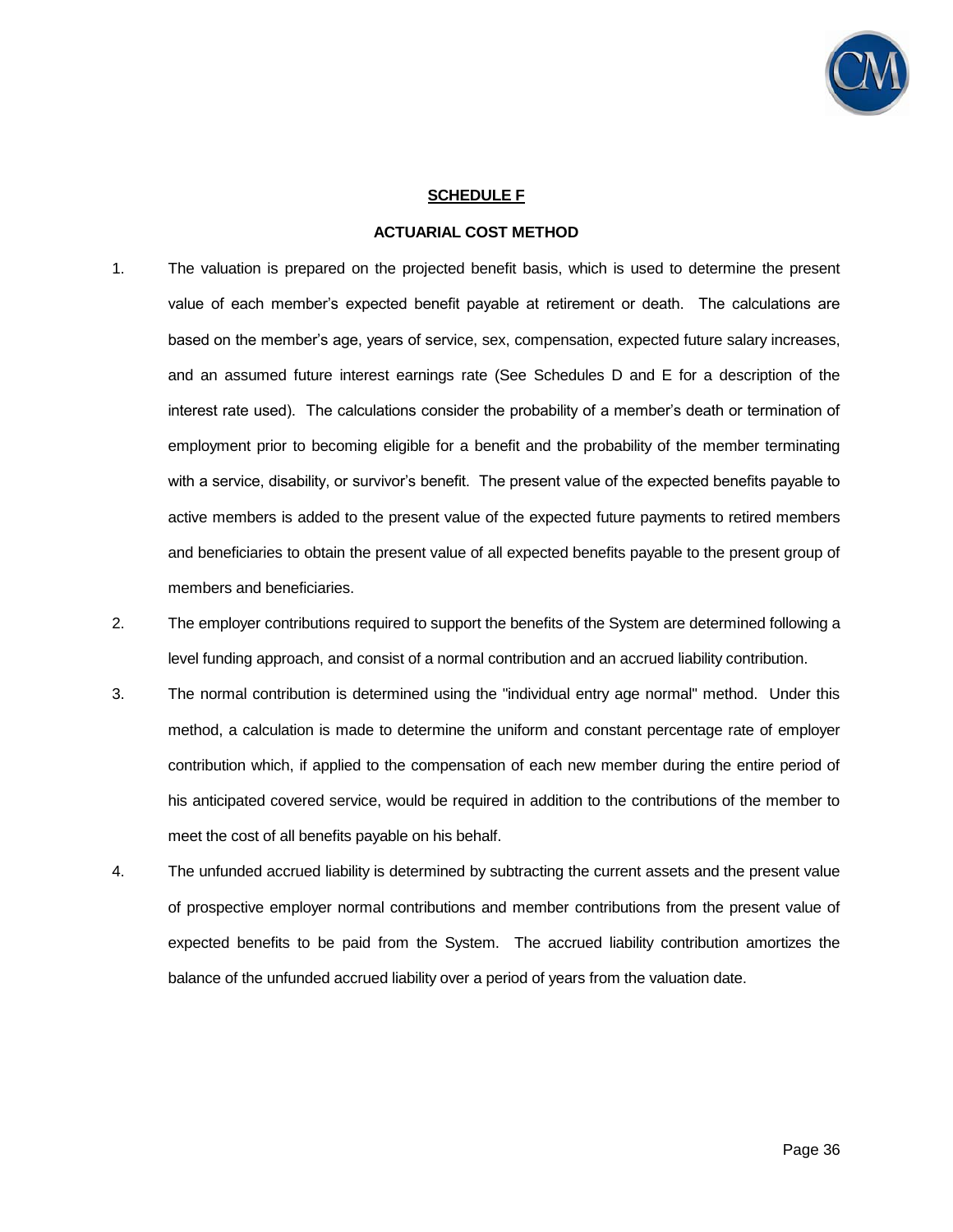

#### **SCHEDULE G**

#### **FUNDING POLICY OF THE ERS BOARD OF CONTROL**

The purpose of the funding policy is to state the overall funding objectives for the Employees Retirement System of Alabama (System), the benchmarks that will be used to measure progress in achieving those goals, and the methods and assumptions that will be employed to develop the benchmarks.

The Board's funding policy applies to all plans administered by the Board of Control. The funding policy reflects the Board's long-term strategy for stability in funding of the plans.

#### **I. Funding Objectives**

The goal in requiring employer and member contributions to the System is to accumulate sufficient assets during a member's employment to fully finance the benefits the member is expected to receive throughout retirement. In meeting this objective, the System will strive to meet the following funding objectives:

- To maintain an increasing funded ratio (ratio of system actuarial value of assets to actuarial accrued liabilities) that reflects a trend of improved actuarial condition. The long-term objective is to attain a funded ratio which is consistent with the fiscal health and long-term stability of the System.
- To maintain adequate asset levels to finance the benefits promised to members and monitor the future demands for liquidity.
- To develop a pattern of contribution rates expressed as a percentage of member payroll or as a dollar amount for employers with no active members as measured by valuations prepared in accordance with applicable State laws and the principles of practice prescribed by the Actuarial Standards Board. In no event will the employer contribution rate be negative.
- To provide intergenerational equity for taxpayers with respect to System costs.

#### **II. Benchmarks**

To track progress in achieving the previously outlined funding objectives, the following benchmarks will be measured annually as of the valuation date. The valuation date is the date that the annual actuarial valuation of the System's assets and liabilities is prepared. This date is currently September  $30<sup>th</sup>$  each year with due recognition that a single year's results may not be indicative of long-term trends:

**Funded ratio** – The funded ratio, defined as the actuarial value of assets divided by the actuarial accrued liability, should increase over time, before adjustments for changes in benefits, actuarial methods, and/or actuarial assumptions. An open amortization period is one for which the amortization period is recalculated on a yearly basis and the ending date of the amortization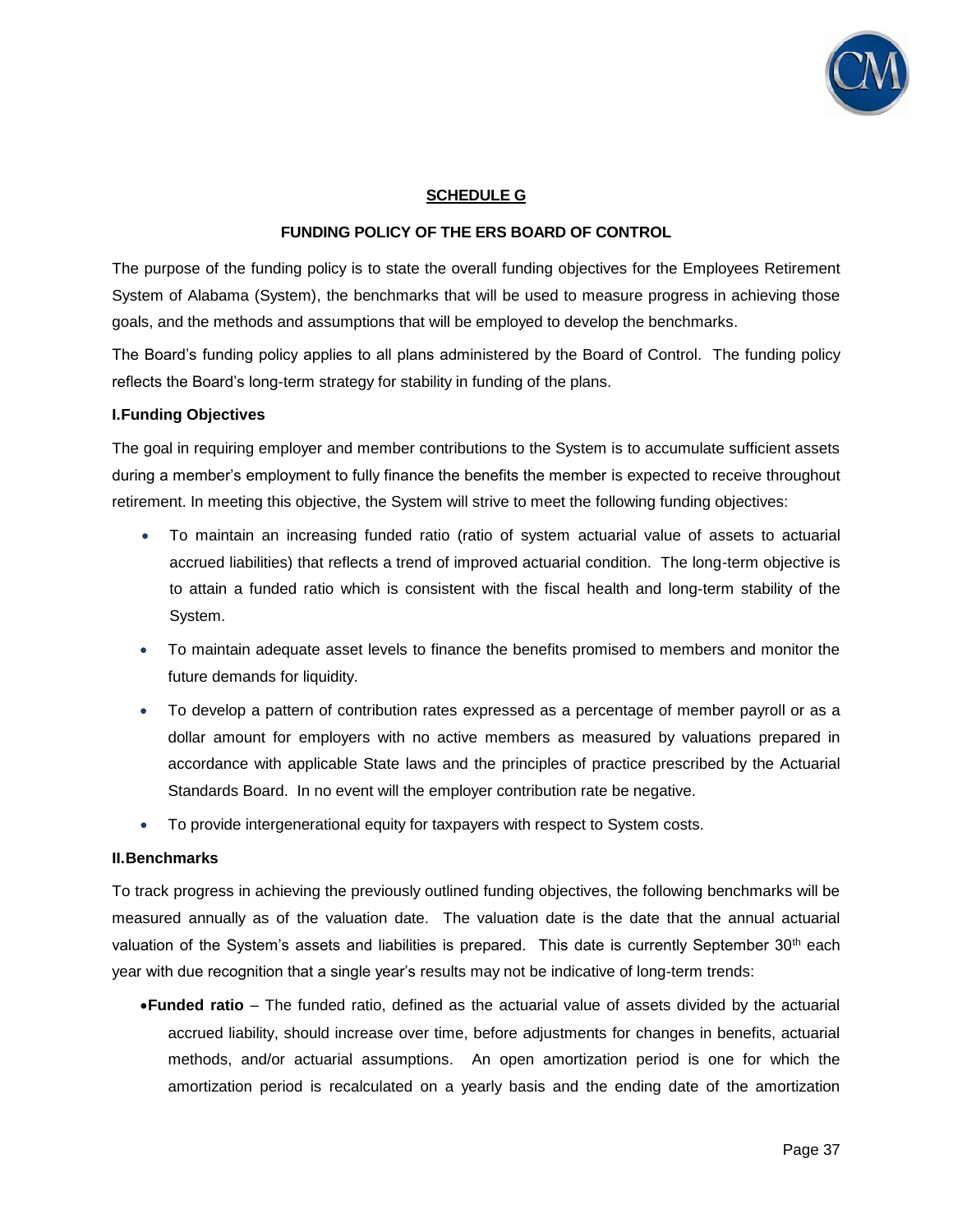

period is a variable with each recalculation. A closed amortization period is one which is calculated over a fixed period and at the end of that period, the amount is fully amortized.

#### **Unfunded Actuarial Accrued Liability (UAAL)**

- **Transitional UAAL -** The UAAL established as of the initial valuation date for which this funding policy is adopted shall be known as the Transitional UAAL (applicable only to employers participating in the System as of the adoption date of the funding policy).
- **New Incremental UAAL -** Each subsequent valuation will produce a New Incremental UAAL consisting of all benefit changes, assumption and method changes and experience gains and/or losses that have occurred since the previous valuation.

#### **UAAL Amortization Period and Contribution Rates for All Employers**

- $\triangleright$  For those employers with a funded percentage less than 100% in the valuation prior to the adoption of the funding policy: In each valuation  $1/15<sup>th</sup>$  of the Transitional UAAL will be amortized over a closed period. The closed period shall be the amortization period for the valuation preceding the adoption of the funding policy not to exceed 30 years. The remaining Transitional UAAL each year will be amortized over an open period. The open period shall be the amortization period for the valuation preceding the adoption of the funding policy not to exceed 30 years. After 15 years the entire Transitional UAAL will be closed.
- For those employers with a funded percentage 100% or greater in the valuation prior to the adoption of the funding policy: In each valuation  $1/15<sup>th</sup>$  of the Transitional UAAL will be amortized over a 30 year closed period. The remaining Transitional UAAL each year will be amortized over a 30 year open period. After 15 years the entire Transitional UAAL will be closed.
- Each New Incremental UAAL shall be amortized over a closed 30 year period.
- $\triangleright$  Employer Normal Contribution Rate the contribution rate determined as of the valuation date each year based on the provisions of Alabama Code Section 36-27-24.
- $\triangleright$  In each valuation subsequent to the adoption of this funding policy the required employer contribution rate will be determined by the summation of the employer Normal Contribution Rate, a contribution rate for administrative expenses, a contribution rate for the pre-retirement death benefit fund, the individual amortization rate for each of the New Incremental UAAL bases, the individual amortization rate for each of the 15 closed periods for the Transitional UAAL and the amortization of any remaining open portion of the Transitional UAAL. If the resulting contribution rate will not support the cash flow and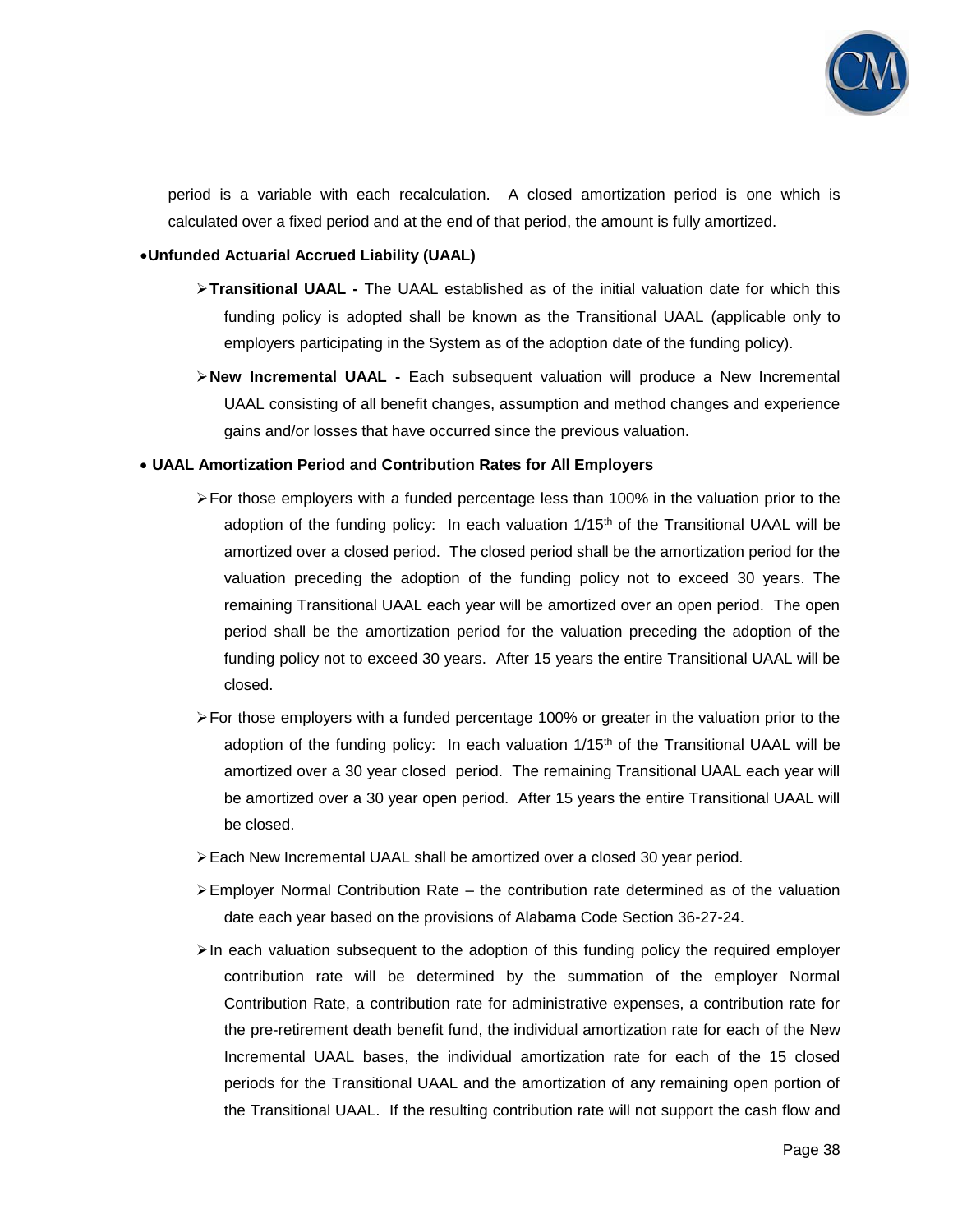

projected benefit payment needs of a particular unit or employer then the RSA staff may approve a more aggressive funding policy for these units or employers.

# **UAAL Amortization Period for Employers joining the System after the Implementation of this Funding Policy**

- $\triangleright$  For Employers joining the System after the implementation of this Funding Policy, the employer contribution rate shall be computed as the sum of the employer Normal Contribution rate, a contribution rate for administrative expenses, a contribution rate for the pre-retirement death benefit fund and the initial UAAL contribution rate. The initial UAAL contribution rate shall be determined by amortizing the initial UAAL over a closed period equal to the expected future working lifetime of the active membership. This initial amortization period shall not be less than 10 years nor greater than 30 years.
- $\triangleright$  In subsequent years the UAAL and employer contribution rate shall be determined in accordance with the rules of the Funding Policy described in the previous section.
- **Special Consideration**--If the resulting contribution rate will not support the cash flow and projected benefit payment needs of a particular unit or employer then the RSA staff may approve a more aggressive funding policy for these units or employers.

#### **III. Methods and Assumptions**

The actuarial funding method used to develop the benchmarks will be the Entry Age Normal (EAN) actuarial cost method. The actuarial methods and assumptions used will be those last adopted by the Board based upon the advice and recommendation of the actuary including the Interest Smoothing methodology. The actuary shall conduct an investigation into the system's experience at least every five years and utilize the results of the investigation to form the basis for those recommendations which shall include the Interest Smoothing Methodology.

#### **IV. Funding Policy Progress**

 The Board will periodically have projections of funded status performed to assess the current and expected future progress towards the overall funding goals of the System.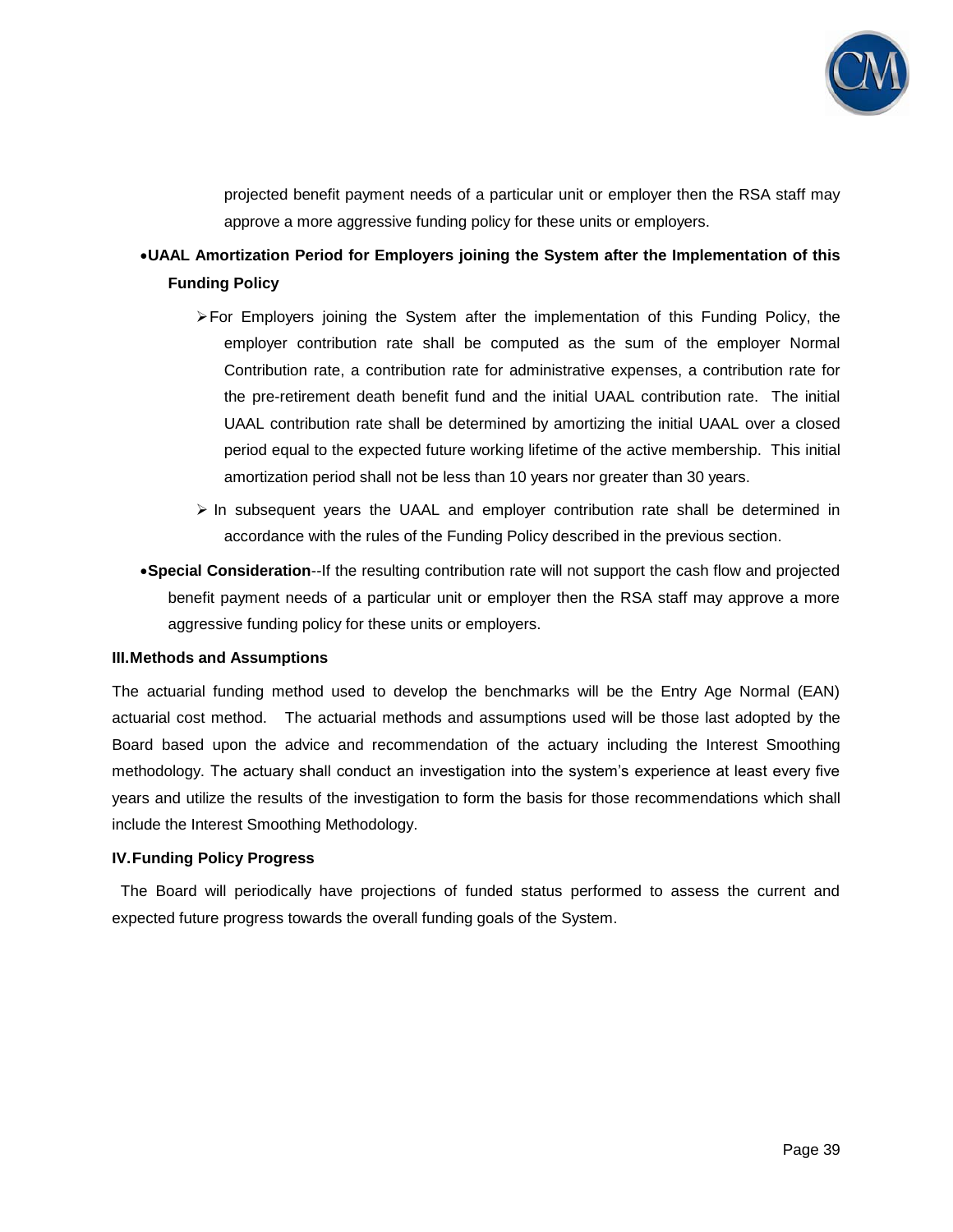

# **SCHEDULE H**

# **PROJECTION OF TRANSITIONAL UAAL AND AMORTIZATION OF BASES**

# **PROJECTION OF THE OPEN TRANSITIONAL UAAL**

# **STATE EMPLOYEES**

| <b>Valuation</b><br>Date | <b>Transitional UAL</b><br><b>Beginning of Year</b><br>(1) | <b>Transitional</b><br>closed<br>(2) | <b>Transitional</b><br>remaining open<br>$(3)=(1)-(2)$ | 8% interest<br>$(4)=(3)^*$ .08 | <b>Amortization</b><br><b>Payment</b><br>(5) | <b>Transitional Open</b><br><b>UAL End of Year</b><br>$(6)=(3)+(4)-(5)$ |
|--------------------------|------------------------------------------------------------|--------------------------------------|--------------------------------------------------------|--------------------------------|----------------------------------------------|-------------------------------------------------------------------------|
| 9/30/2012                | 2,483,987,366                                              | 165,599,158                          | 2,318,388,208                                          | 185,471,057                    | 148,697,195                                  | 2,355,162,070                                                           |
| 9/30/2013                | 2,355,162,070                                              | 168,225,862                          | 2,186,936,208                                          | 174,954,897                    | 140,266,104                                  | 2,221,625,001                                                           |
| 9/30/2014                | 2,221,625,001                                              | 170,894,231                          | 2,050,730,770                                          | 164,058,462                    | 131,530,135                                  | 2,083,259,097                                                           |
| 9/30/2015                | 2,083,259,097                                              | 173,604,925                          | 1,909,654,172                                          | 152,772,334                    | 122,481,739                                  | 1,939,944,767                                                           |
| 9/30/2016                | 1,939,944,767                                              | 176,358,615                          | 1,763,586,151                                          | 141,086,892                    | 113,113,202                                  | 1,791,559,841                                                           |
| 9/30/2017                | 1,791,559,841                                              | 179,155,984                          | 1,612,403,857                                          | 128,992,309                    | 103,416,645                                  | 1,637,979,520                                                           |
| 9/30/2018                | 1,637,979,520                                              | 181,997,725                          | 1,455,981,796                                          | 116,478,544                    | 93,384,019                                   | 1,479,076,320                                                           |
| 9/30/2019                | 1,479,076,320                                              | 184,884,540                          | 1,294,191,780                                          | 103,535,342                    | 83,007,103                                   | 1,314,720,020                                                           |
| 9/30/2020                | 1,314,720,020                                              | 187,817,146                          | 1,126,902,874                                          | 90,152,230                     | 72,277,497                                   | 1,144,777,607                                                           |
| 9/30/2021                | 1,144,777,607                                              | 190,796,268                          | 953,981,339                                            | 76,318,507                     | 61,186,625                                   | 969,113,221                                                             |
| 9/30/2022                | 969,113,221                                                | 193,822,644                          | 775,290,577                                            | 62,023,246                     | 49,725,725                                   | 787,588,098                                                             |
| 9/30/2023                | 787,588,098                                                | 196,897,025                          | 590,691,073                                            | 47,255,286                     | 37,885,849                                   | 600,060,510                                                             |
| 9/30/2024                | 600,060,510                                                | 200,020,170                          | 400,040,340                                            | 32,003,227                     | 25,657,859                                   | 406,385,708                                                             |
| 9/30/2025                | 406,385,708                                                | 203,192,855                          | 203,192,854                                            | 16,255,428                     | 13,032,419                                   | 206,415,864                                                             |
| 9/30/2026                | 206,415,864                                                | 206,415,864                          | O)                                                     |                                |                                              |                                                                         |

#### **STATE POLICEMEN**

| <b>Valuation</b><br>Date | <b>Transitional UAL</b><br><b>Beginning of Year</b><br>(1) | Transitional<br>closed<br>(2) | <b>Transitional</b><br>remaining open<br>$(3)=(1)-(2)$ | 8% interest<br>$(4)=(3)^*$ .08 | <b>Amortization</b><br><b>Payment</b><br>(5) | <b>Transitional Open</b><br><b>UAL End of Year</b><br>$(6)=(3)+(4)-(5)$ |
|--------------------------|------------------------------------------------------------|-------------------------------|--------------------------------------------------------|--------------------------------|----------------------------------------------|-------------------------------------------------------------------------|
| 9/30/2012                | 223,751,421                                                | 14,916,761                    | 208,834,660                                            | 16,706,773                     | 13,394,275                                   | 212, 147, 158                                                           |
| 9/30/2013                | 212,147,158                                                | 15,153,368                    | 196,993,790                                            | 15,759,503                     | 12,634,823                                   | 200,118,470                                                             |
| 9/30/2014                | 200,118,470                                                | 15,393,728                    | 184,724,742                                            | 14,777,979                     | 11,847,908                                   | 187,654,813                                                             |
| 9/30/2015                | 187,654,813                                                | 15,637,901                    | 172,016,912                                            | 13,761,353                     | 11,032,851                                   | 174,745,413                                                             |
| 9/30/2016                | 174,745,413                                                | 15,885,947                    | 158,859,467                                            | 12,708,757                     | 10,188,957                                   | 161,379,267                                                             |
| 9/30/2017                | 161,379,267                                                | 16,137,927                    | 145,241,341                                            | 11,619,307                     | 9,315,515                                    | 147,545,133                                                             |
| 9/30/2018                | 147,545,133                                                | 16,393,904                    | 131,151,229                                            | 10,492,098                     | 8,411,801                                    | 133,231,527                                                             |
| 9/30/2019                | 133,231,527                                                | 16,653,941                    | 116,577,586                                            | 9,326,207                      | 7,477,074                                    | 118,426,719                                                             |
| 9/30/2020                | 118,426,719                                                | 16,918,103                    | 101,508,616                                            | 8,120,689                      | 6,510,578                                    | 103,118,728                                                             |
| 9/30/2021                | 103,118,728                                                | 17,186,455                    | 85,932,273                                             | 6,874,582                      | 5,511,539                                    | 87,295,315                                                              |
| 9/30/2022                | 87,295,315                                                 | 17,459,063                    | 69,836,252                                             | 5,586,900                      | 4,479,170                                    | 70,943,982                                                              |
| 9/30/2023                | 70,943,982                                                 | 17,735,996                    | 53,207,987                                             | 4,256,639                      | 3,412,663                                    | 54,051,962                                                              |
| 9/30/2024                | 54,051,962                                                 | 18,017,321                    | 36,034,641                                             | 2,882,771                      | 2,311,196                                    | 36,606,216                                                              |
| 9/30/2025                | 36,606,216                                                 | 18,303,108                    | 18,303,108                                             | 1,464,249                      | 1,173,928                                    | 18,593,429                                                              |
| 9/30/2026                | 18,593,429                                                 | 18,593,429                    | 0                                                      | Ω                              | 0                                            | 0                                                                       |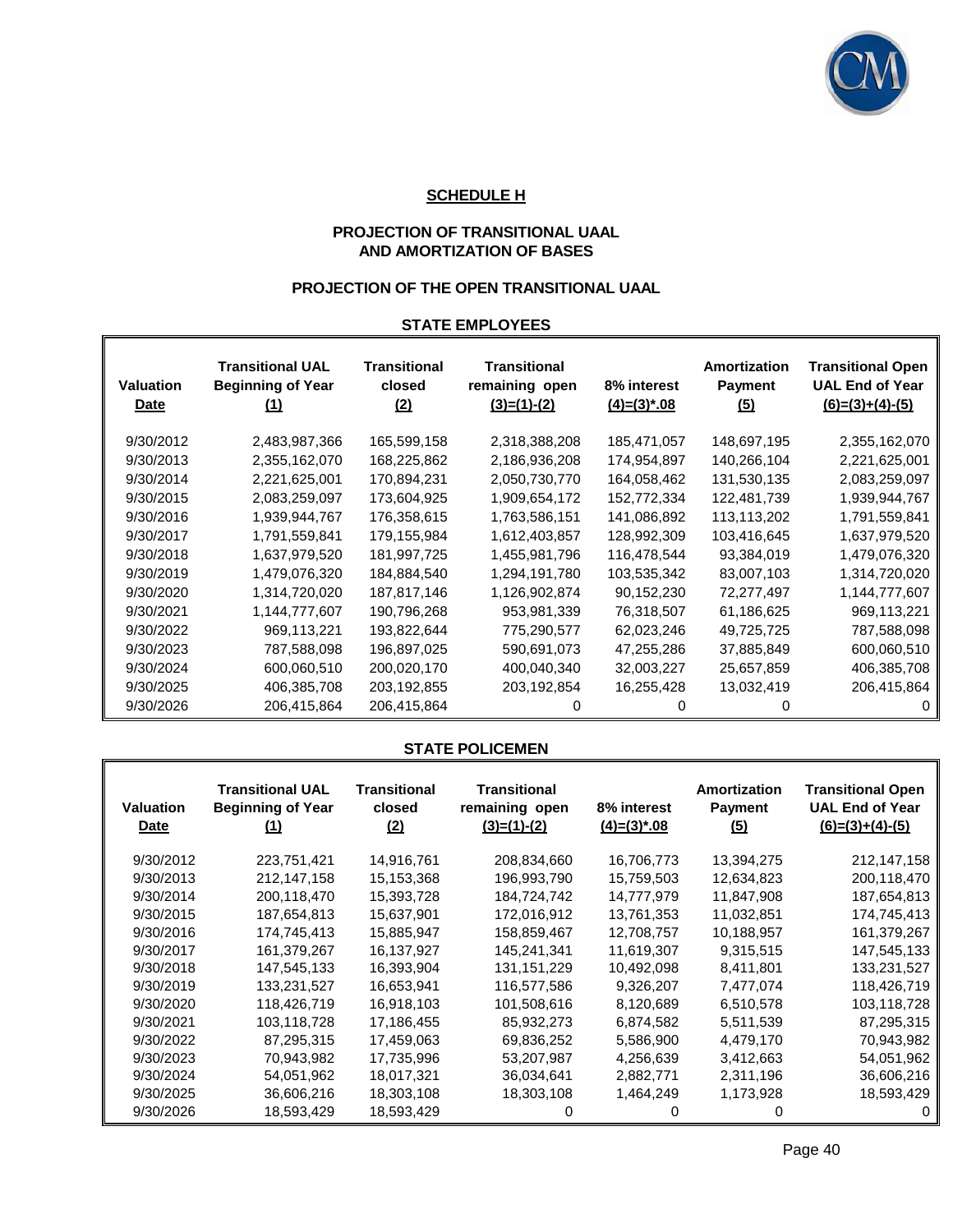

# **AMORTIZATION SCHEDULE FOR CLOSED BASES AS OF SEPTEMBER 30, 2012**

#### **STATE EMPLOYEES STATE POLICE**

|                  | <b>Balance of</b>   | Annual              |                  | <b>Balance of</b>   | Annual         |
|------------------|---------------------|---------------------|------------------|---------------------|----------------|
| <b>Valuation</b> | <b>Transitional</b> | <b>Amortization</b> | <b>Valuation</b> | <b>Transitional</b> | Amortization   |
| <b>Date</b>      | Closed 9/30/2012    | <b>Payment</b>      | <b>Date</b>      | Closed 9/30/2012    | <b>Payment</b> |
|                  |                     |                     |                  |                     |                |
| 9/30/2012        | \$165,599,158       | \$10,621,228        | 9/30/2012        | \$14,916,761        | \$956,734      |
| 9/30/2013        | 168,225,862         | 10,966,418          | 9/30/2013        | 15,153,368          | 987,828        |
| 9/30/2014        | 170,717,514         | 11,322,827          | 9/30/2014        | 15,377,809          | 1,019,932      |
| 9/30/2015        | 173,052,088         | 11,690,819          | 9/30/2015        | 15,588,102          | 1,053,080      |
| 9/30/2016        | 175,205,436         | 12,070,770          | 9/30/2016        | 15,782,070          | 1,087,305      |
| 9/30/2017        | 177,151,101         | 12,463,070          | 9/30/2017        | 15,957,331          | 1,122,642      |
| 9/30/2018        | 178,860,119         | 12,868,120          | 9/30/2018        | 16,111,275          | 1,159,128      |
| 9/30/2019        | 180,300,809         | 13,286,334          | 9/30/2019        | 16,241,049          | 1,196,800      |
| 9/30/2020        | 181,438,540         | 13,718,140          | 9/30/2020        | 16,343,533          | 1,235,696      |
| 9/30/2021        | 182,235,483         | 14,163,979          | 9/30/2021        | 16,415,320          | 1,275,856      |
| 9/30/2022        | 182,650,343         | 14,624,309          | 9/30/2022        | 16,452,690          | 1,317,321      |
| 9/30/2023        | 182,638,061         | 15,099,599          | 9/30/2023        | 16,451,584          | 1,360,134      |
| 9/30/2024        | 182,149,507         | 15,590,336          | 9/30/2024        | 16,407,577          | 1,404,339      |
| 9/30/2025        | 181, 131, 132       | 16,097,022          | 9/30/2025        | 16,315,844          | 1,449,980      |
| 9/30/2026        | 179,524,601         | 16,620,175          | 9/30/2026        | 16,171,132          | 1,497,104      |
| 9/30/2027        | 177,266,394         | 17,160,331          | 9/30/2027        | 15,967,719          | 1,545,760      |
| 9/30/2028        | 174,287,375         | 17,718,041          | 9/30/2028        | 15,699,377          | 1,595,997      |
| 9/30/2029        | 170,512,324         | 18,293,878          | 9/30/2029        | 15,359,330          | 1,647,867      |
| 9/30/2030        | 165,859,432         | 18,888,429          | 9/30/2030        | 14,940,209          | 1,701,423      |
| 9/30/2031        | 160,239,758         | 19,502,303          | 9/30/2031        | 14,434,003          | 1,756,719      |
| 9/30/2032        | 153,556,636         | 20,136,128          | 9/30/2032        | 13,832,004          | 1,813,813      |
| 9/30/2033        | 145,705,039         | 20,790,552          | 9/30/2033        | 13,124,751          | 1,872,762      |
| 9/30/2034        | 136,570,890         | 21,466,245          | 9/30/2034        | 12,301,969          | 1,933,626      |
| 9/30/2035        | 126,030,316         | 22,163,897          | 9/30/2035        | 11,352,501          | 1,996,469      |
| 9/30/2036        | 113,948,844         | 22,884,224          | 9/30/2036        | 10,264,232          | 2,061,355      |
| 9/30/2037        | 100,180,528         | 23,627,962          | 9/30/2037        | 9,024,016           | 2,128,349      |
| 9/30/2038        | 84,567,008          | 24,395,870          | 9/30/2038        | 7,617,588           | 2,197,520      |
| 9/30/2039        | 66,936,499          | 25,188,736          | 9/30/2039        | 6,029,475           | 2,268,939      |
| 9/30/2040        | 47,102,683          | 26,007,370          | 9/30/2040        | 4,242,894           | 2,342,680      |
| 9/30/2041        | 24,863,528          | 26,852,610          | 9/30/2041        | 2,239,646           | 2,418,818      |
| 9/30/2042        | O                   | 0                   | 9/30/2042        | 0                   | 0              |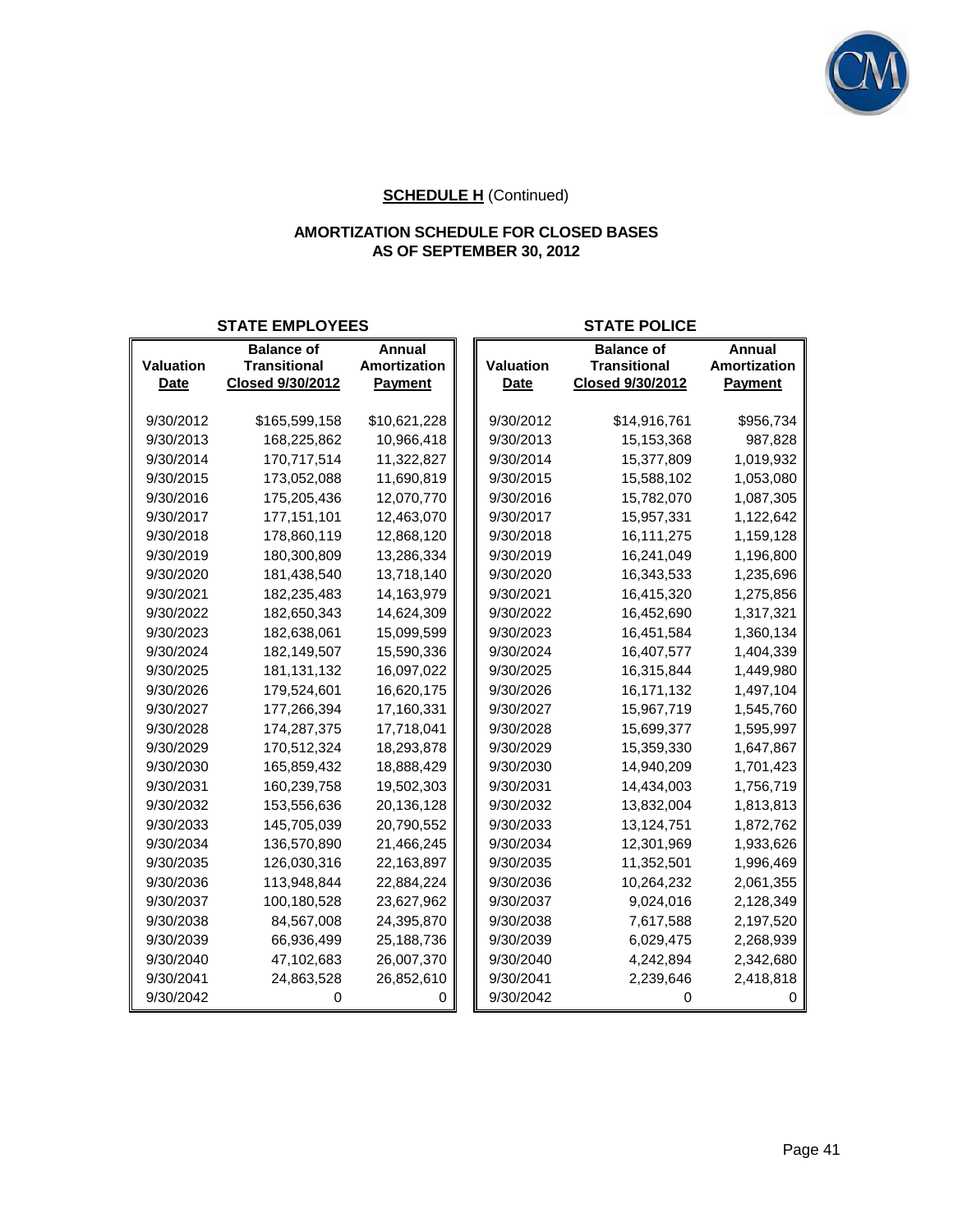

# **AMORTIZATION SCHEDULE FOR CLOSED BASES AS OF SEPTEMBER 30, 2013**

#### **STATE EMPLOYEES**

|           | <b>Balance of</b><br><b>Transitional</b><br><b>Closed 9/30/2013</b> | Annual<br><b>Amortization</b><br><b>Payment</b> | <b>Balance of</b><br><b>New Incremental</b><br><b>UAAL 9/30/2013</b> | Annual<br>Amortization<br><b>Payment</b> |
|-----------|---------------------------------------------------------------------|-------------------------------------------------|----------------------------------------------------------------------|------------------------------------------|
| 9/30/2013 | \$168,225,862                                                       | \$10,789,700                                    | \$36,709,210                                                         | \$2,354,462                              |
| 9/30/2014 | 170,894,231                                                         | 11,140,366                                      | 37,291,485                                                           | 2,430,982                                |
| 9/30/2015 | 173,425,404                                                         | 11,502,427                                      | 37,843,822                                                           | 2,509,989                                |
| 9/30/2016 | 175,797,009                                                         | 11,876,256                                      | 38,361,339                                                           | 2,591,563                                |
| 9/30/2017 | 177,984,513                                                         | 12,262,235                                      | 38,838,683                                                           | 2,675,789                                |
| 9/30/2018 | 179,961,039                                                         | 12,660,757                                      | 39,269,988                                                           | 2,762,752                                |
| 9/30/2019 | 181,697,165                                                         | 13,072,232                                      | 39,648,835                                                           | 2,852,542                                |
| 9/30/2020 | 183,160,707                                                         | 13,497,079                                      | 39,968,200                                                           | 2,945,249                                |
| 9/30/2021 | 184,316,484                                                         | 13,935,734                                      | 40,220,406                                                           | 3,040,970                                |
| 9/30/2022 | 185,126,068                                                         | 14,388,646                                      | 40,397,069                                                           | 3,139,802                                |
| 9/30/2023 | 185,547,508                                                         | 14,856,277                                      | 40,489,033                                                           | 3,241,845                                |
| 9/30/2024 | 185,535,031                                                         | 15,339,106                                      | 40,486,310                                                           | 3,347,205                                |
| 9/30/2025 | 185,038,728                                                         | 15,837,627                                      | 40,378,010                                                           | 3,455,989                                |
| 9/30/2026 | 184,004,200                                                         | 16,352,350                                      | 40,152,261                                                           | 3,568,309                                |
| 9/30/2027 | 182,372,186                                                         | 16,883,801                                      | 39,796,134                                                           | 3,684,279                                |
| 9/30/2028 | 180,078,160                                                         | 17,432,525                                      | 39,295,545                                                           | 3,804,018                                |
| 9/30/2029 | 177,051,888                                                         | 17,999,082                                      | 38,635,171                                                           | 3,927,649                                |
| 9/30/2030 | 173,216,957                                                         | 18,584,052                                      | 37,798,336                                                           | 4,055,297                                |
| 9/30/2031 | 168,490,262                                                         | 19,188,033                                      | 36,766,906                                                           | 4,187,094                                |
| 9/30/2032 | 162,781,450                                                         | 19,811,644                                      | 35,521,164                                                           | 4,323,175                                |
| 9/30/2033 | 155,992,321                                                         | 20,455,523                                      | 34,039,682                                                           | 4,463,678                                |
| 9/30/2034 | 148,016,184                                                         | 21,120,327                                      | 32,299,179                                                           | 4,608,748                                |
| 9/30/2035 | 138,737,151                                                         | 21,806,738                                      | 30,274,365                                                           | 4,758,532                                |
| 9/30/2036 | 128,029,385                                                         | 22,515,457                                      | 27,937,783                                                           | 4,913,184                                |
| 9/30/2037 | 115,756,279                                                         | 23,247,209                                      | 25,259,621                                                           | 5,072,863                                |
| 9/30/2038 | 101,769,572                                                         | 24,002,744                                      | 22,207,528                                                           | 5,237,731                                |
| 9/30/2039 | 85,908,394                                                          | 24,782,833                                      | 18,746,400                                                           | 5,407,957                                |
| 9/30/2040 | 67,998,233                                                          | 25,588,275                                      | 14,838,155                                                           | 5,583,716                                |
| 9/30/2041 | 47,849,816                                                          | 26,419,894                                      | 10,441,492                                                           | 5,765,186                                |
| 9/30/2042 | 25,257,908                                                          | 27,278,540                                      | 5,511,625                                                            | 5,952,555                                |
| 9/30/2043 | o                                                                   | O                                               | 0                                                                    |                                          |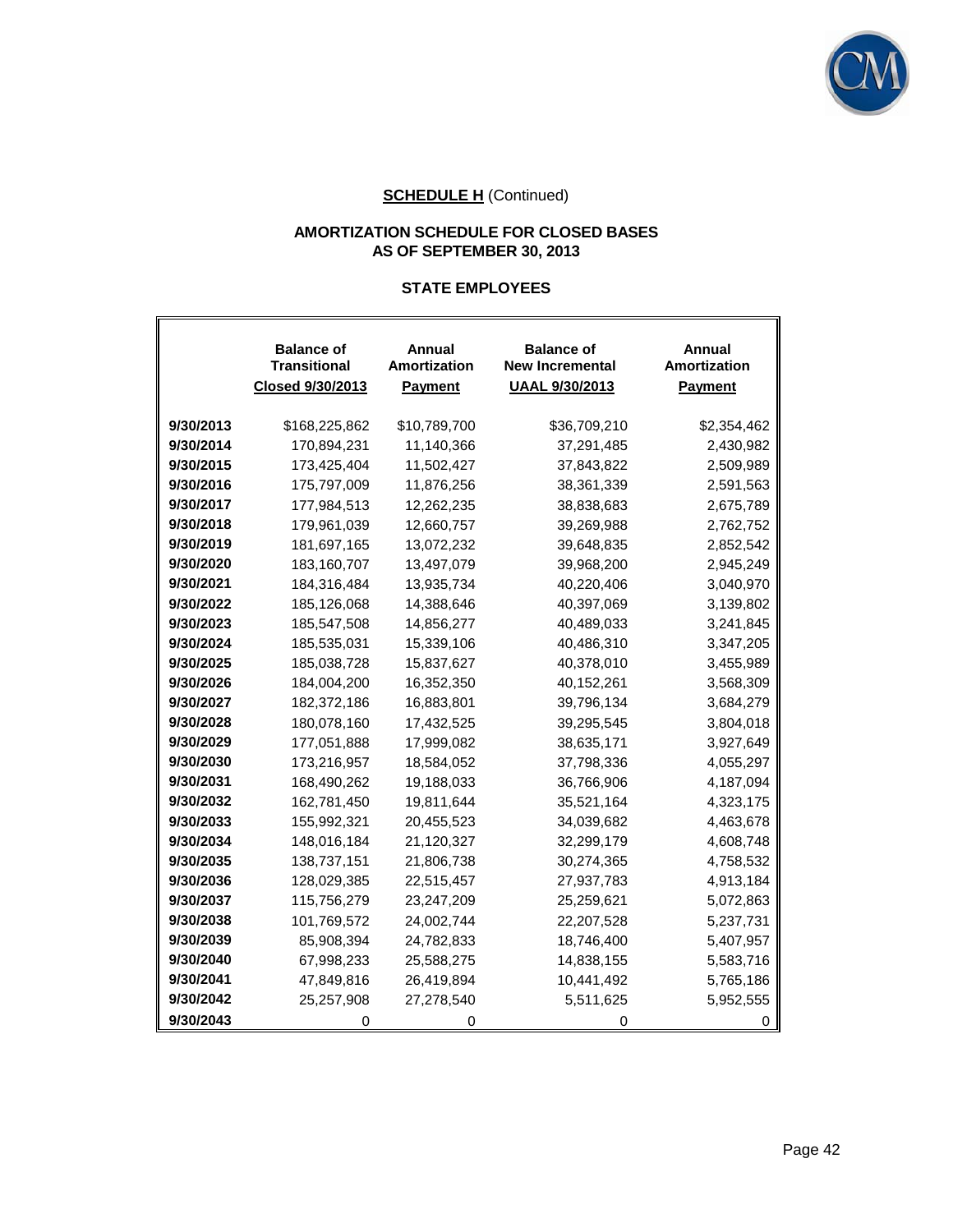

# **AMORTIZATION SCHEDULE FOR CLOSED BASES AS OF SEPTEMBER 30, 2013**

# **STATE POLICE**

|           | <b>Balance of</b><br><b>Transitional</b><br><b>Closed 9/30/2013</b> | <b>Annual</b><br>Amortization<br><b>Payment</b> | <b>Balance of</b><br><b>New Incremental</b><br><b>UAAL 9/30/2013</b> | <b>Annual</b><br><b>Amortization</b><br><b>Payment</b> |
|-----------|---------------------------------------------------------------------|-------------------------------------------------|----------------------------------------------------------------------|--------------------------------------------------------|
| 9/30/2013 | \$15,153,368                                                        | \$971,909                                       | \$170,613                                                            | \$10,943                                               |
| 9/30/2014 | 15,393,728                                                          | 1,003,496                                       | 173,319                                                              | 11,298                                                 |
| 9/30/2015 | 15,621,730                                                          | 1,036,110                                       | 175,886                                                              | 11,666                                                 |
| 9/30/2016 | 15,835,358                                                          | 1,069,784                                       | 178,292                                                              | 12,045                                                 |
| 9/30/2017 | 16,032,403                                                          | 1,104,552                                       | 180,510                                                              | 12,436                                                 |
| 9/30/2018 | 16,210,444                                                          | 1,140,450                                       | 182,515                                                              | 12,840                                                 |
| 9/30/2019 | 16,366,830                                                          | 1,177,514                                       | 184,275                                                              | 13,258                                                 |
| 9/30/2020 | 16,498,662                                                          | 1,215,783                                       | 185,760                                                              | 13,689                                                 |
| 9/30/2021 | 16,602,771                                                          | 1,255,296                                       | 186,932                                                              | 14,133                                                 |
| 9/30/2022 | 16,675,697                                                          | 1,296,093                                       | 187,753                                                              | 14,593                                                 |
| 9/30/2023 | 16,713,659                                                          | 1,338,217                                       | 188,180                                                              | 15,067                                                 |
| 9/30/2024 | 16,712,535                                                          | 1,381,709                                       | 188,168                                                              | 15,557                                                 |
| 9/30/2025 | 16,667,829                                                          | 1,426,614                                       | 187,664                                                              | 16,062                                                 |
| 9/30/2026 | 16,574,641                                                          | 1,472,979                                       | 186,615                                                              | 16,584                                                 |
| 9/30/2027 | 16,427,634                                                          | 1,520,851                                       | 184,960                                                              | 17,123                                                 |
| 9/30/2028 | 16,220,994                                                          | 1,570,279                                       | 182,633                                                              | 17,680                                                 |
| 9/30/2029 | 15,948,395                                                          | 1,621,313                                       | 179,564                                                              | 18,254                                                 |
| 9/30/2030 | 15,602,953                                                          | 1,674,005                                       | 175,675                                                              | 18,848                                                 |
| 9/30/2031 | 15,177,185                                                          | 1,728,410                                       | 170,881                                                              | 19,460                                                 |
| 9/30/2032 | 14,662,949                                                          | 1,784,584                                       | 165,091                                                              | 20,093                                                 |
| 9/30/2033 | 14,051,401                                                          | 1,842,583                                       | 158,206                                                              | 20,746                                                 |
| 9/30/2034 | 13,332,930                                                          | 1,902,467                                       | 150,117                                                              | 21,420                                                 |
| 9/30/2035 | 12,497,098                                                          | 1,964,297                                       | 140,706                                                              | 22,116                                                 |
| 9/30/2036 | 11,532,569                                                          | 2,028,136                                       | 129,846                                                              | 22,835                                                 |
| 9/30/2037 | 10,427,038                                                          | 2,094,051                                       | 117,399                                                              | 23,577                                                 |
| 9/30/2038 | 9,167,150                                                           | 2,162,108                                       | 103,214                                                              | 24,343                                                 |
| 9/30/2039 | 7,738,415                                                           | 2,232,376                                       | 87,127                                                               | 25,135                                                 |
| 9/30/2040 | 6,125,112                                                           | 2,304,928                                       | 68,963                                                               | 25,951                                                 |
| 9/30/2041 | 4,310,193                                                           | 2,379,838                                       | 48,529                                                               | 26,795                                                 |
| 9/30/2042 | 2,275,170                                                           | 2,457,183                                       | 25,616                                                               | 27,666                                                 |
| 9/30/2043 | 0                                                                   | 0                                               | 0                                                                    | 0                                                      |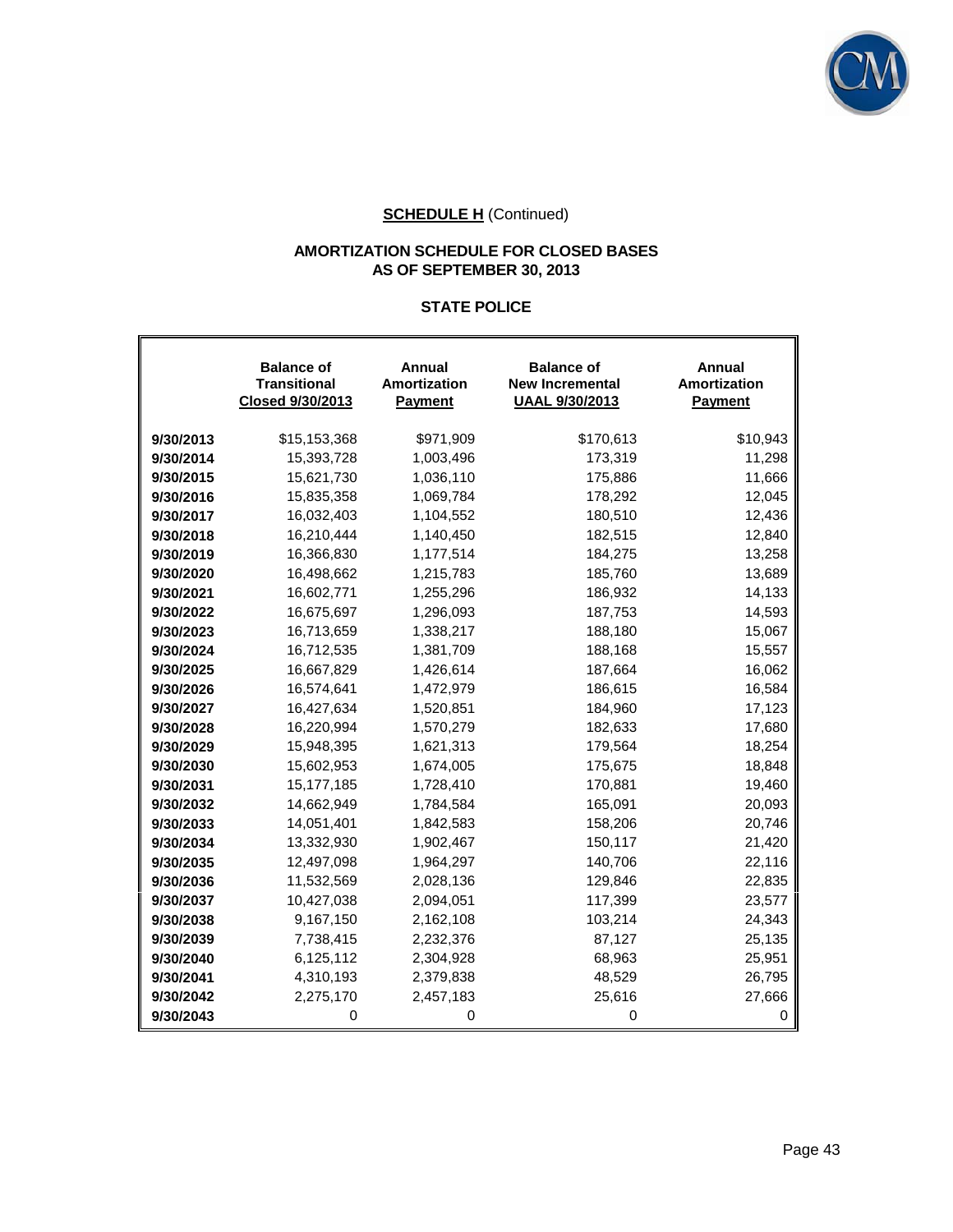

# **SCHEDULE I**

#### **SUMMARY OF MAIN SYSTEM PROVISIONS AS INTERPRETED FOR VALUATION PURPOSES**

The Employees' Retirement System of Alabama was established on October 1, 1945. The valuation took into account amendments to the System effective through the valuation date. The following summary describes the main benefit and contribution provisions of the System as interpreted for the valuation.

# 1 – DEFINITIONS

Average Final Compensation – the average compensation of a member for:

- Tier 1 the 3 highest years in the last 10 years of creditable service
- Tier 2 the 5 highest years in the last 10 years of creditable service

Membership Service – all service rendered while a member of the Retirement System and for which contributions are made.

Creditable Service – the sum of membership service, prior service, and any other previous service established as creditable in accordance with the provisions of the retirement law.

Annuity – payments for life derived from accumulated contributions of a member.

Pension – payments for life derived from the accumulated contributions of an employer.

Retirement Allowance – the sum of the annuity and pension payments.

# 2 - BENEFITS

#### MEMBERS CLASSIFIED OTHER THAN STATE POLICEMEN

#### Service Retirement Allowance

Condition for Allowance

Tier I **Tier I** A retirement allowance is payable upon the request of any member who has completed 25 years of creditable service, (except for employees of local employers who did not elect 25-year retirement), or who has attained age 60 and completed at least 10 years of creditable service.

Tier II **A** retirement allowance is payable upon the request of any member who has attained age 62 and completed at least 10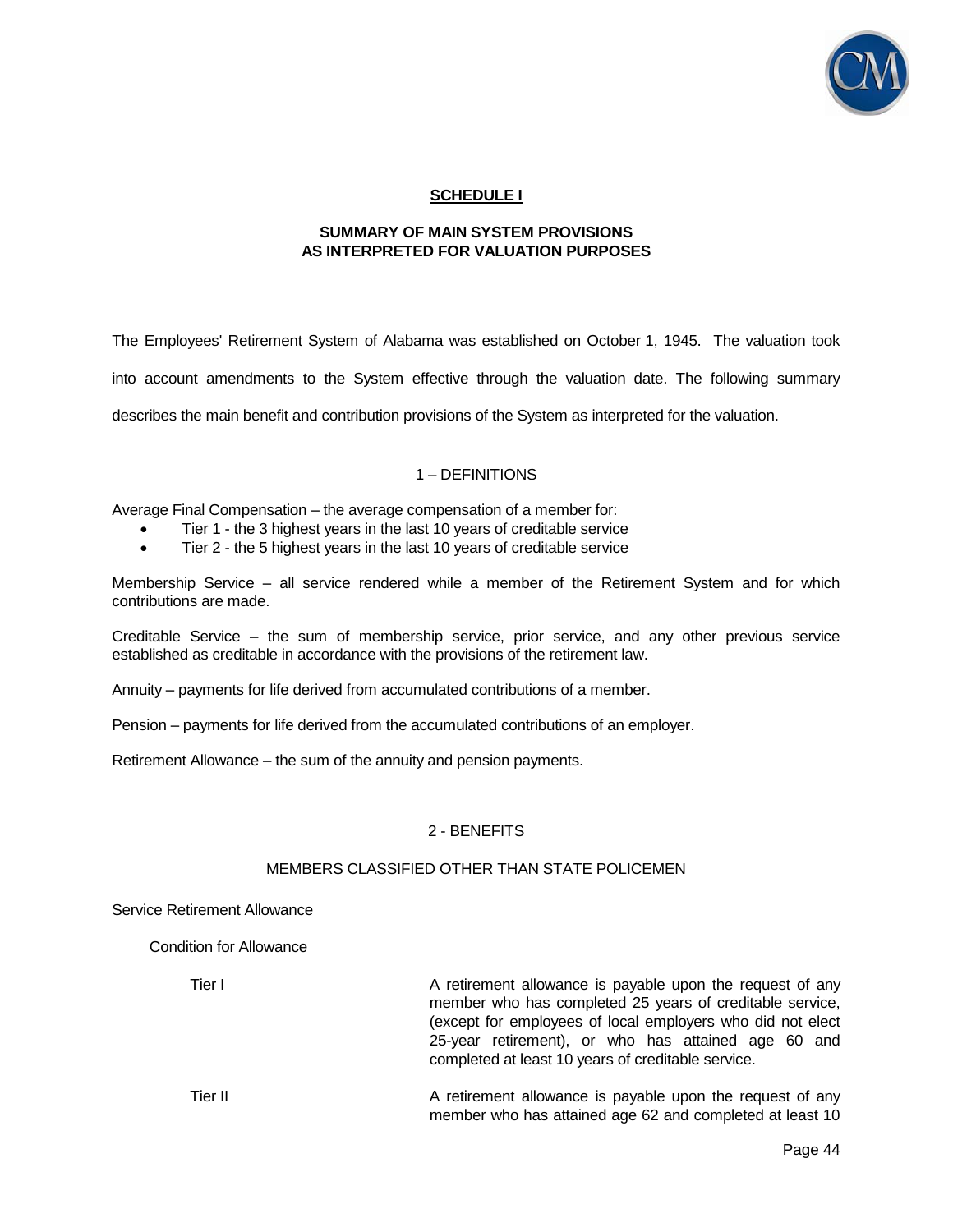

years of creditable service (age 56 with 10 years of creditable service for a full-time certified firefighter, police officer or correctional officer).

#### Amount of Allowance

| Tier I                                 | Upon service retirement a member receives a retirement<br>allowance equal to 2.0125% of the member's average final<br>compensation multiplied by the number of years of his<br>creditable service. At retirement, a member receives one<br>additional year of creditable service in determining the<br>retirement allowance for each five years of service as a full-<br>time certified firefighter, police officer or correctional officer.         |
|----------------------------------------|------------------------------------------------------------------------------------------------------------------------------------------------------------------------------------------------------------------------------------------------------------------------------------------------------------------------------------------------------------------------------------------------------------------------------------------------------|
| Tier II                                | Upon service retirement a member receives a retirement<br>allowance equal to 1.65% of the member's average final<br>compensation multiplied by the number of years of<br>creditable service. The benefit is capped at 80% of the<br>member's average final compensation.                                                                                                                                                                             |
| <b>Disability Retirement Allowance</b> |                                                                                                                                                                                                                                                                                                                                                                                                                                                      |
| <b>Condition for Allowance</b>         | A disability retirement allowance may be granted to a<br>member who has 10 or more years of creditable service and<br>becomes permanently incapacitated for duty before reaching<br>eligibility for service retirement.                                                                                                                                                                                                                              |
| Amount of Allowance                    |                                                                                                                                                                                                                                                                                                                                                                                                                                                      |
| Tier I                                 | Upon retirement for disability, a member receives a<br>retirement allowance equal to 2.0125% of the member's<br>average final compensation multiplied by the number of years<br>of his creditable service. At retirement, a member receives<br>one additional year of creditable service in determining the<br>retirement allowance for each five years of service as a full-<br>time certified firefighter, police officer or correctional officer. |
| Tier II                                | Upon disability retirement a member receives a retirement<br>allowance equal to 1.65% of the member's average final<br>compensation multiplied by the number of years of creditable<br>service. The benefit is capped at 80% of the member's<br>average final compensation.                                                                                                                                                                          |
| Benefits Payable on                    |                                                                                                                                                                                                                                                                                                                                                                                                                                                      |
|                                        | and the state of the state of the                                                                                                                                                                                                                                                                                                                                                                                                                    |

Page 45 Separation from Service **Any member** who withdraws from service is entitled to receive a return of member contributions with allowable interest. A member who has completed 10 years of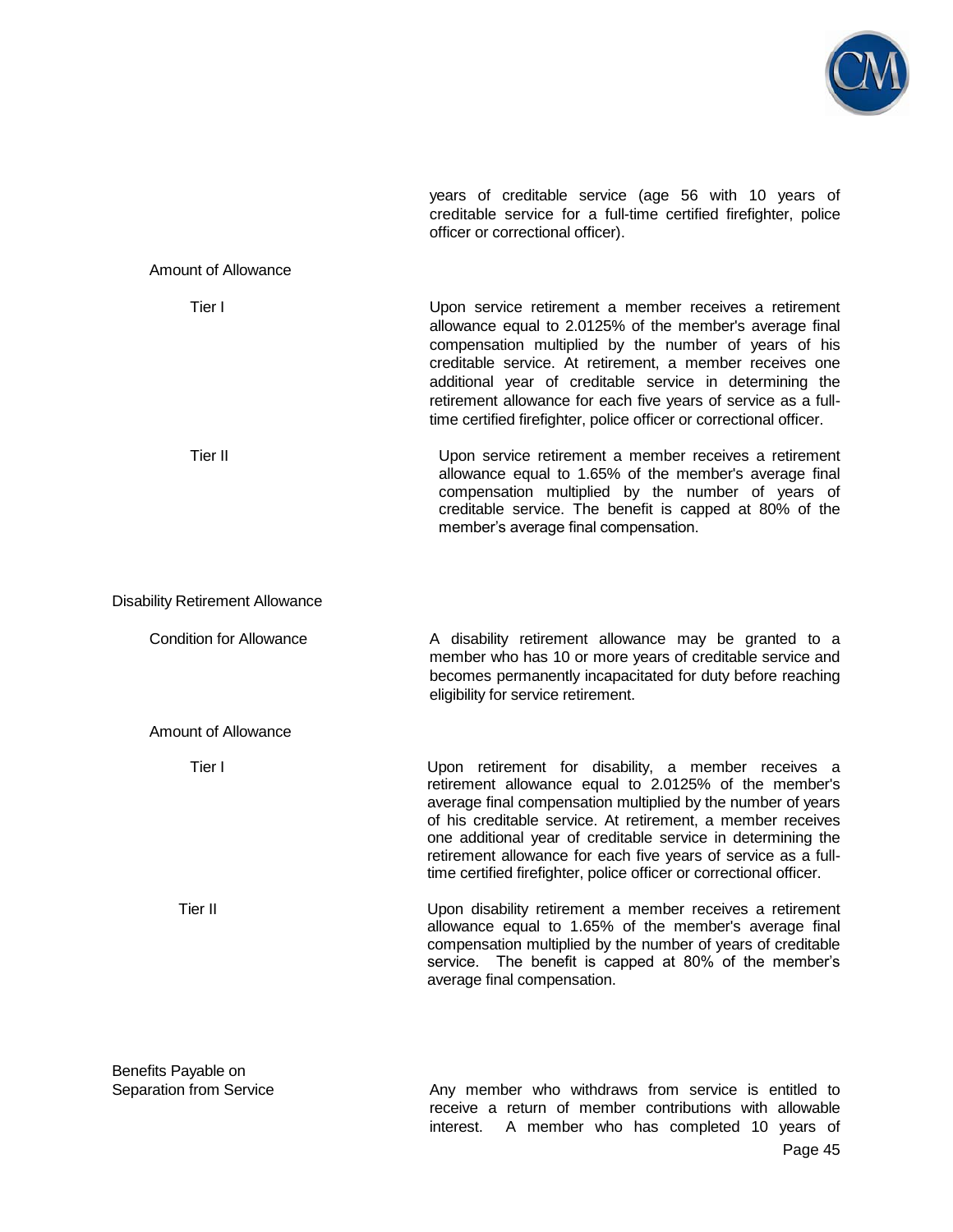

creditable service may, after separation from service, continue in the membership of the System and file for service retirement after reaching age 60 (age 62 for Tier II members).

Death in Active Service **In the event of the death of a member eligible for service** retirement, the designated beneficiary may elect: (1) to exercise option 3 as defined below under "Special Privileges at Retirement – All Employees" or (2) to receive a return of member contributions and total interest earned plus a death benefit payable from the pre-retirement death benefit fund equal to the salary on which the member made retirement contributions for the previous fiscal year (October 1 – September 30).\*

> In the event of the death of a member with more than one year of service who is not eligible for retirement, the designated beneficiary shall receive a return of member contributions and total interest earned. Also, the designated beneficiary shall receive an additional death benefit payable from the pre-retirement death benefit fund equal to the salary on which their retirement contributions were made for the previous fiscal year (October 1 – September 30).\*

> In the event of a job-related death of a member at any age with less than 1 year of service, the designated beneficiary shall receive the return of member contributions and total earned interest plus a death benefit payable from the preretirement death benefit fund equal to the annual earnable compensation of the member at the time death occurs.\*

> In the event of a non job-related death of a member with less than 1 year of service, the beneficiary shall receive the return of member contributions and total interest earned plus a matching death benefit which is limited to a maximum of \$5,000.

> However, if the death occurred more than 180 calendar days after the member's last day in pay status, or if the deceased had applied for a refund of contributions or terminated employment, the lump sum will be the same as if the member had less than one year of service and the death was not job-related.

Deferred Retirement Option Plan

Page 46 (DROP) A member may elect to participate in the Deferred Retirement Option Plan (DROP) upon completion of at least 25 years of service (at least 30 years for employers that did

Benefits Payable upon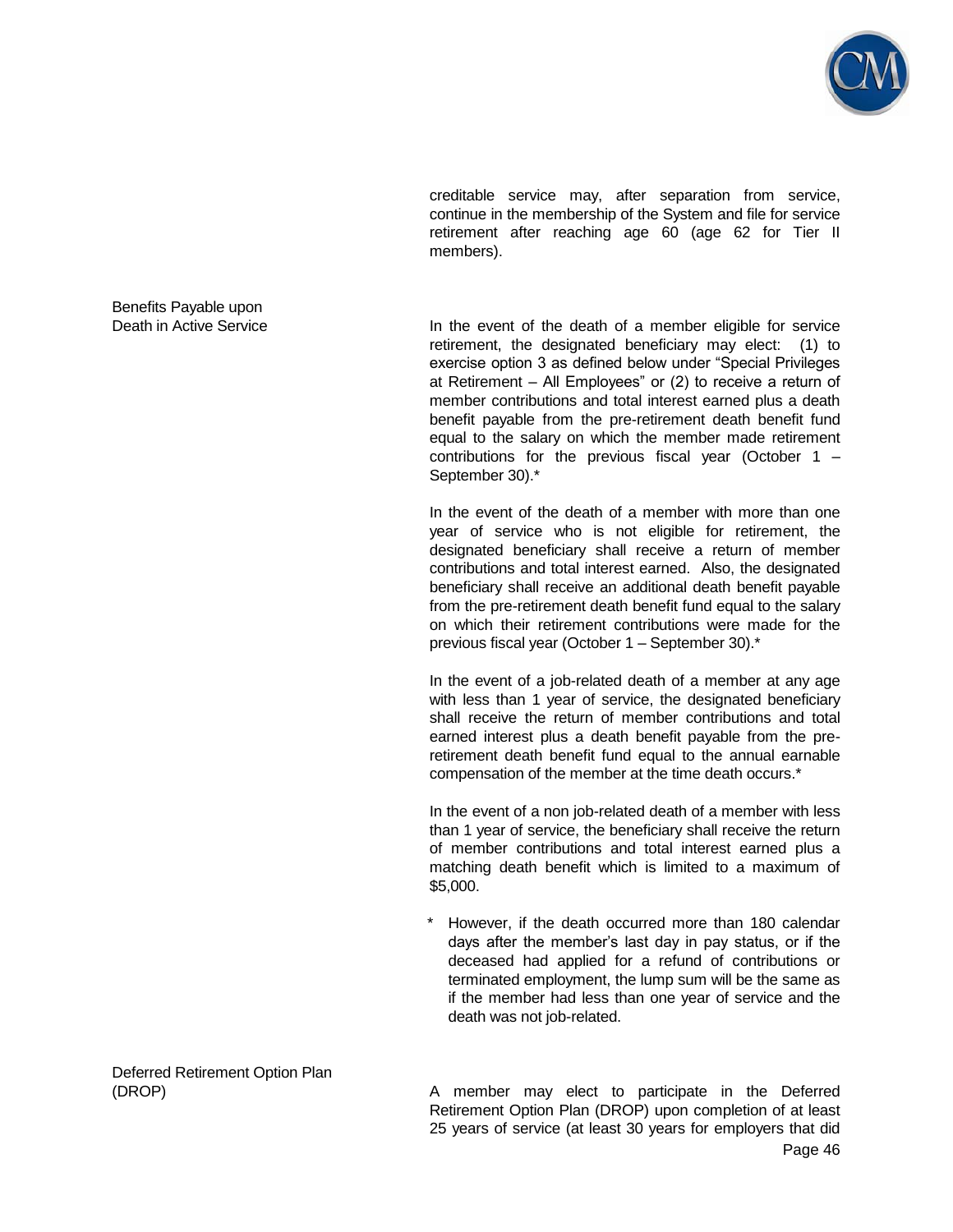

|                             | sick leave) and attainment of at least 55 years of age. Under<br>the DROP, the member may defer receipt of a retirement<br>allowance and continue employment for a period not to<br>exceed five years, nor to be less than three years. At the end<br>of this period, the member may withdraw from active service<br>and receive the retirement benefit based on his or her years<br>of service credit at the time of enrollment in the DROP, and<br>also receive a payment for the deferred retirement benefits,<br>employee contributions while participating in the DROP, and<br>interest earned on DROP deposits. |
|-----------------------------|-----------------------------------------------------------------------------------------------------------------------------------------------------------------------------------------------------------------------------------------------------------------------------------------------------------------------------------------------------------------------------------------------------------------------------------------------------------------------------------------------------------------------------------------------------------------------------------------------------------------------|
|                             | The effect of Act 2011-27 is that no new participants will be<br>allowed to enter DROP with an effective participation date<br>after June 1, 2011.                                                                                                                                                                                                                                                                                                                                                                                                                                                                    |
| <b>Member Contributions</b> |                                                                                                                                                                                                                                                                                                                                                                                                                                                                                                                                                                                                                       |
| Tier I                      | Prior to October 1, 2011, regular members contributed 5.0%<br>of salary. Full-time certified police officers, firefighters and<br>correctional officers contributed 6.0% of salary. DROP<br>participants continue to contribute during the DROP period,<br>but receive a refund of these contributions and regular<br>interest upon retirement.                                                                                                                                                                                                                                                                       |
|                             | Beginning October 1, 2011, the contribution rates were<br>increased to 7.25% for regular members and 8.25% for full-<br>time certified police officers, firefighters and correctional<br>officers, for all State employees and for local employees<br>whose employers elect to do so.                                                                                                                                                                                                                                                                                                                                 |
|                             | Beginning October 1, 2012, the contribution rates were<br>increased to 7.50% for regular members and 8.50% for full-<br>time certified police officers, firefighters and correctional<br>officers, for all State employees and for local employees<br>whose employers elect to do so.                                                                                                                                                                                                                                                                                                                                 |
| Tier II                     | Regular members contribute 6% of salary and full-time<br>certified firefighters, police officers and correctional officers<br>contribute 7% of salary.                                                                                                                                                                                                                                                                                                                                                                                                                                                                |
| <b>Both</b>                 | If positive investment performance results in a decrease in<br>the total contribution rate paid by employers and employees<br>participating in the System, the Retirement System of<br>Alabama shall first reduce the employee contribution rate.                                                                                                                                                                                                                                                                                                                                                                     |
|                             | "Regular Interest" is 4% which is the rate adopted by the<br>Board and applied to the balance in each member's'<br>account every year; however, if a member receives a refund<br>of contributions, the interest rate applied to the refund is                                                                                                                                                                                                                                                                                                                                                                         |

not elect 25 year retirement) of creditable service (excluding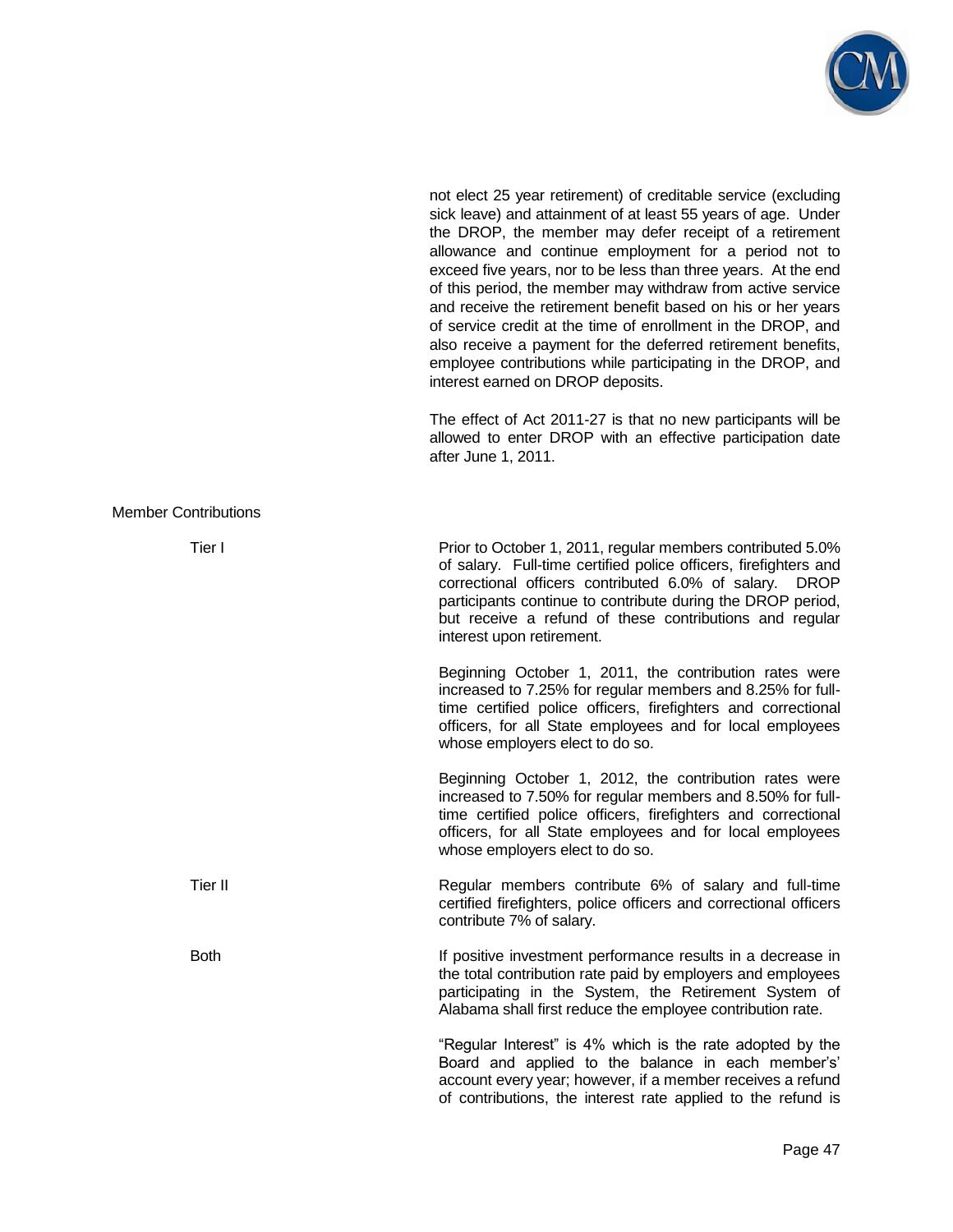

lower than the 4% regular rate (Based on Section 36-27- 16.3(c)(1)).

# MEMBERS CLASSIFIED AS STATE POLICEMEN

| <b>Service Retirement Allowance</b> |                                                                                                                                                                                                                                                                               |
|-------------------------------------|-------------------------------------------------------------------------------------------------------------------------------------------------------------------------------------------------------------------------------------------------------------------------------|
| <b>Condition for Allowance</b>      |                                                                                                                                                                                                                                                                               |
| Tier I                              | A retirement allowance is payable upon the request of any<br>member who has completed 25 years of creditable service or<br>who has attained age 52 and completed at least 10 years of<br>creditable service.                                                                  |
| Tier II                             | A retirement allowance is payable upon the request of any<br>member who has attained age 56 and completed at least 10<br>years of creditable service.                                                                                                                         |
| <b>Amount of Allowance</b>          |                                                                                                                                                                                                                                                                               |
| Tier I                              | Upon service retirement a member receives a retirement<br>allowance equal to 2.875% of the member's average final<br>compensation multiplied by the number of years of his<br>creditable service.                                                                             |
|                                     | A member who has attained 20 or more years of creditable<br>service and retires prior to age 60 is eligible to receive a<br>"bonus service credit" up to 4 years as follows:                                                                                                  |
|                                     | Age 56 or older – bonus service of 4 years reduced by 1<br>month for each month over the age of 56.                                                                                                                                                                           |
|                                     | Age 52 to 56 - bonus service of 4 years.                                                                                                                                                                                                                                      |
|                                     | Age 52 or less (disability retirement only) – bonus service<br>of 4 years.                                                                                                                                                                                                    |
|                                     | Age 52 or less with 25 or more years of service – bonus<br>service of 4 years.                                                                                                                                                                                                |
| Tier II                             | Upon service retirement a member receives a retirement<br>allowance equal to 2.375% of the member's average final<br>compensation multiplied by the number of years of his<br>creditable service. The benefit is capped at 80% of the<br>member's average final compensation. |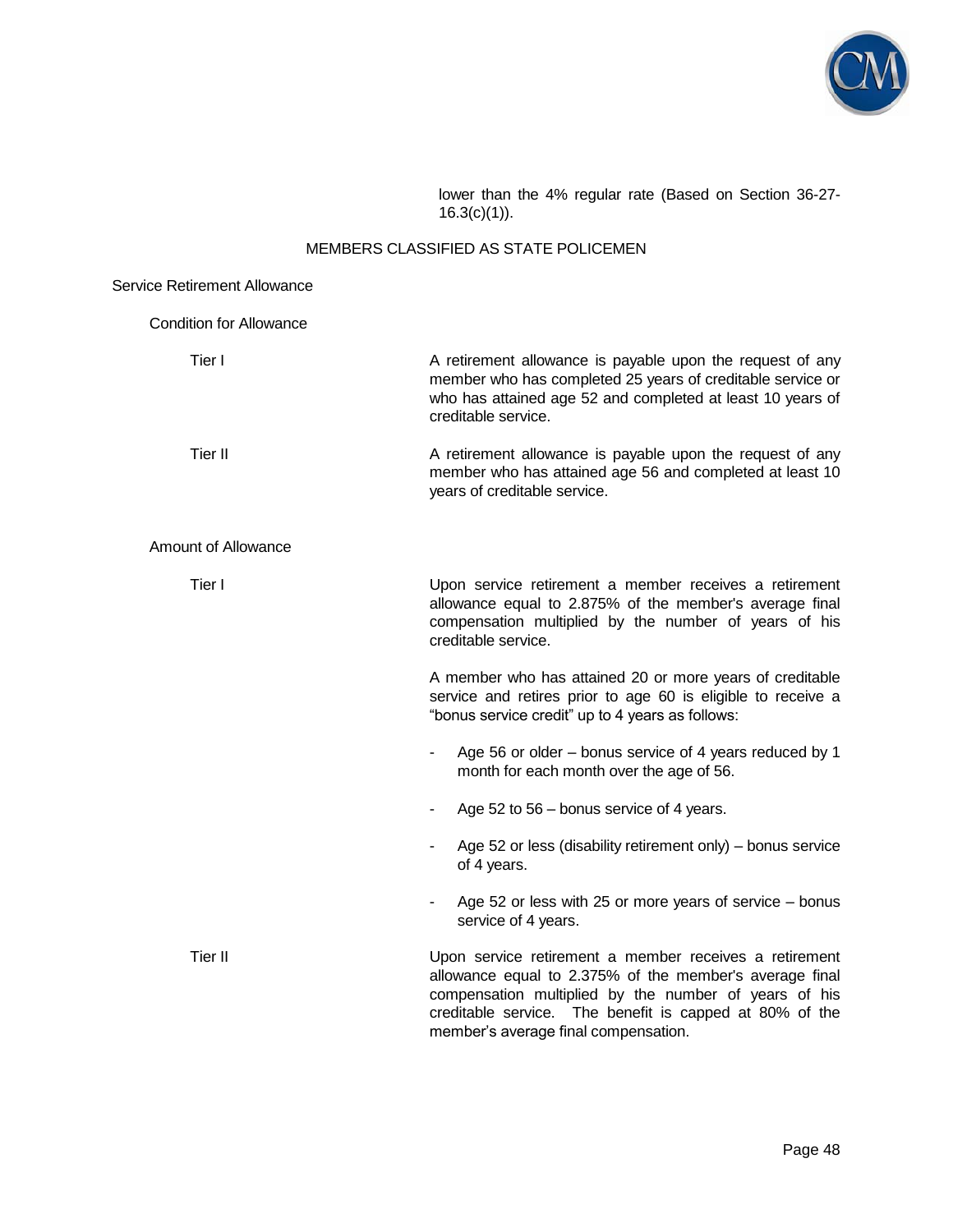

# Disability Retirement Allowance

| <b>Condition for Allowance</b> | A disability retirement allowance may be granted to a<br>member who has 10 or more years of creditable service or<br>who becomes disabled as a result of his employment in line<br>of duty without regard to his years of creditable service, and<br>who becomes permanently incapacitated, mentally or<br>physically, for the further performance of duty before reaching<br>the minimum age for service retirement.                                                                                                                 |
|--------------------------------|---------------------------------------------------------------------------------------------------------------------------------------------------------------------------------------------------------------------------------------------------------------------------------------------------------------------------------------------------------------------------------------------------------------------------------------------------------------------------------------------------------------------------------------|
| <b>Amount of Allowance</b>     |                                                                                                                                                                                                                                                                                                                                                                                                                                                                                                                                       |
| Tier I                         | Upon retirement for disability, a member receives a<br>retirement allowance equal to 2.875% of the member's<br>average final compensation multiplied by the number of years<br>of his creditable service.                                                                                                                                                                                                                                                                                                                             |
| Tier II                        | Upon retirement for disability, a member receives a<br>retirement allowance equal to 2.375% of the member's<br>average final compensation multiplied by the number of years<br>of his creditable service. The benefit is capped at 80% of the<br>member's average final compensation.                                                                                                                                                                                                                                                 |
| Benefits Payable on            |                                                                                                                                                                                                                                                                                                                                                                                                                                                                                                                                       |
| <b>Separation from Service</b> | Any member who withdraws from service is entitled to<br>receive a return of member contributions with allowable<br>interest. A member who has completed 10 years of<br>creditable service may, after separation from service,<br>continue in the membership of the System and file for service<br>retirement after reaching age 52 (age 56 for Tier II<br>members).                                                                                                                                                                   |
| Benefits Payable upon          |                                                                                                                                                                                                                                                                                                                                                                                                                                                                                                                                       |
| Death in Active Service        | In the event of the death of a member who is eligible for<br>service retirement, the designated beneficiary may elect: (1)<br>to exercise option 3 as defined below under "Special<br>Privileges at Retirement - All Employees" or (2) to receive a<br>return of member contributions and total interest earned plus<br>a death benefit payable from the pre-retirement death benefit<br>fund equal to the salary on which the member made<br>retirement contributions for the previous fiscal year (October<br>$1 - September 30$ .* |
|                                | In the event of the death of a member with more than one<br>year of service who is not eligible for retirement, the<br>designated beneficiary shall receive a return of member<br>contributions and total interest earned. Also, the designated                                                                                                                                                                                                                                                                                       |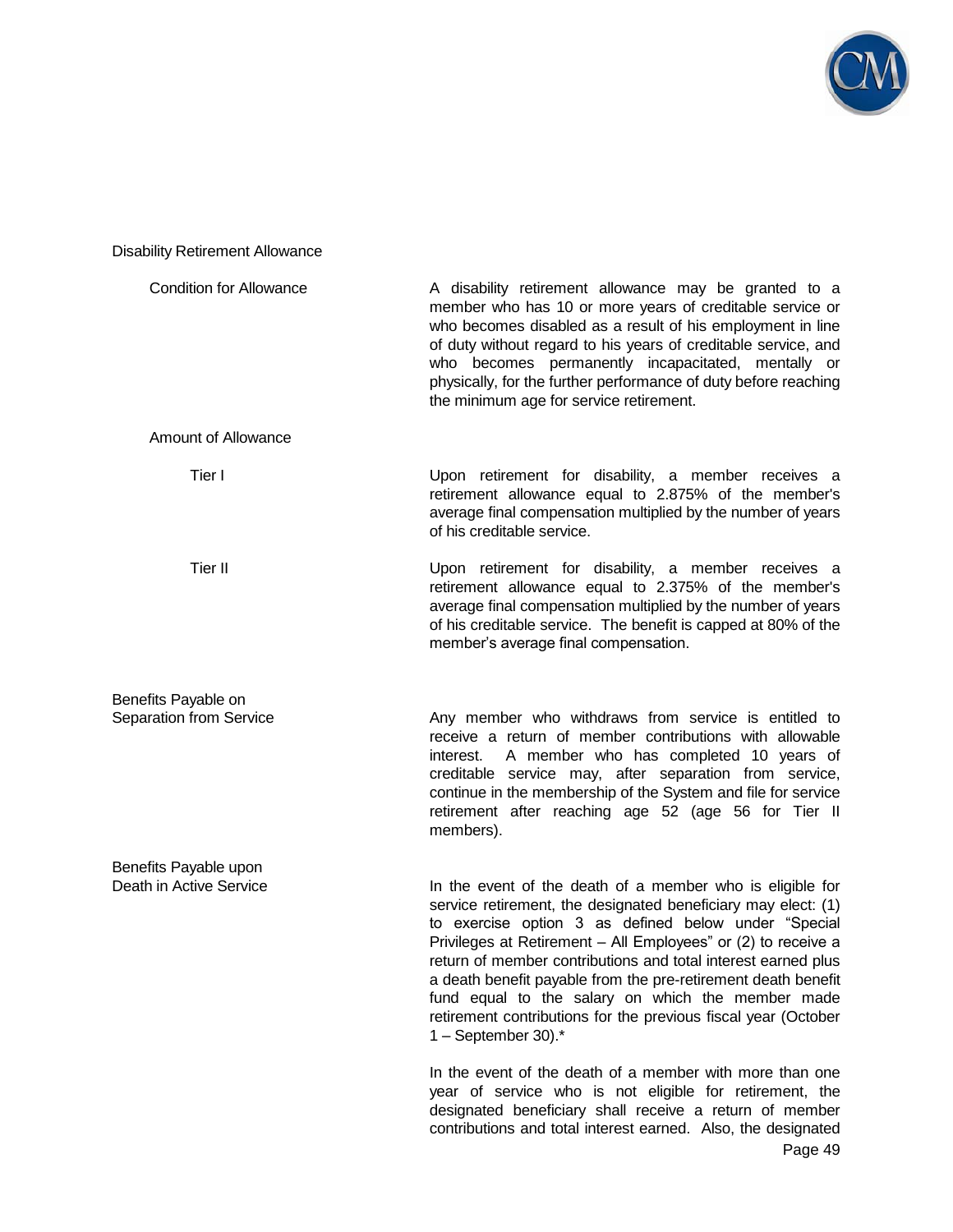

beneficiary shall receive an additional death benefit payable from the pre-retirement death benefit fund equal to the salary on which their retirement contributions were made for the previous fiscal year (October 1 – September 30).\*

 In the event of a job-related death of a member at any age with less than 1 year of service, the designated beneficiary shall receive the return of member contributions and total earned interest plus a death benefit payable from the preretirement death benefit fund equal to the annual earnable compensation of the member at the time death occurs.\*

 In the event of a non job-related death of a member with less than 1 year of service, the beneficiary shall receive the return of member contributions and total interest earned plus a matching death benefit which is limited to a maximum of \$5,000.

However, if the death occurred more than 180 calendar days after the member's last day in pay status, or if the deceased had applied for a refund of contributions or terminated employment, the lump sum will be the same as if the member had less than one year of service and the death was not job-related.

(DROP) A member may elect to participate in the Deferred Retirement Option Plan (DROP) upon completion of at least 25 years of creditable service (excluding sick leave) and attainment of at least 52 years of age. Under the DROP, the member may defer receipt of a retirement allowance and continue employment for a period not to exceed five years, nor to be less than three years. At the end of this period, the member may withdraw from active service and receive the retirement benefit based on his or her years of service credit at the time of enrollment in the DROP, and also receive a payment for the deferred retirement benefits, employee contributions while participating in the DROP, and interest earned on DROP deposits.

> The effect of Act 2011-27 is that no new participants will be allowed to enter DROP with an effective participation date after June 1, 2011.

Member Contributions Each member contributes 10% of salary. DROP participants continue to contribute during the DROP period, but receive a refund of these contributions with interest upon retirement.

Deferred Retirement Option Plan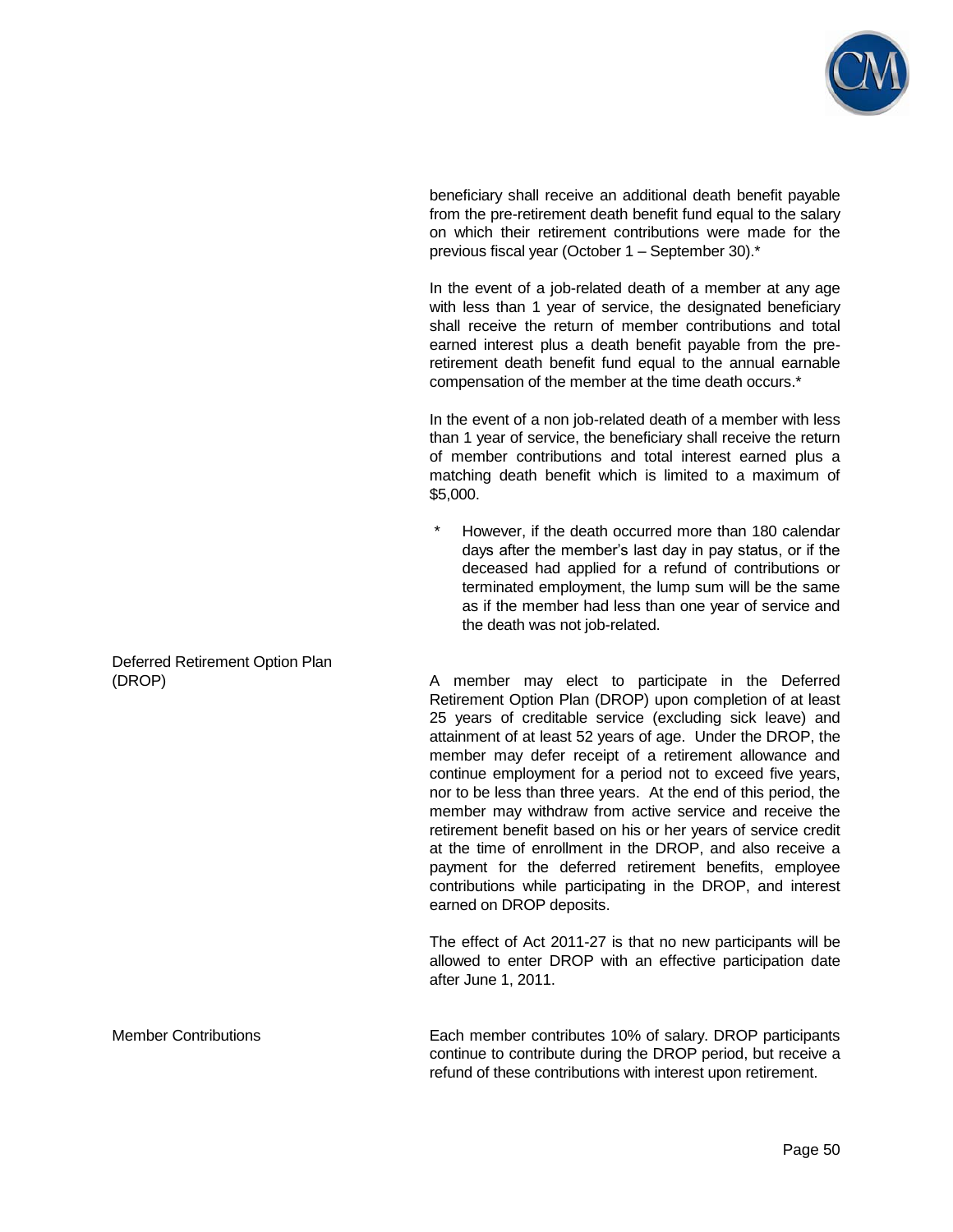

# 3 - SPECIAL PRIVILEGES AT RETIREMENT – ALL MEMBERS

 In lieu of the full retirement allowance, any member may, at retirement, elect to receive a reduced retirement allowance equal in value to the full allowance, with the provision that:

 Option 1. If the member dies before the annuity payments equal or exceed the present value of the member's annuity at the date of retirement, the balance is paid to a designated beneficiary or to the estate, or

 Option 2. After the member's death, the member's allowance is continued throughout the life of the designated beneficiary, or

 Option 3. After the member's death, one half of the member's allowance is continued throughout the life of the designated beneficiary, or

 Option 4. Some other benefit is paid either to the member or to the designated beneficiary provided such benefit, together with the reduced retirement allowance, is of equivalent actuarial value to his retirement allowance and is approved by the Board of Control.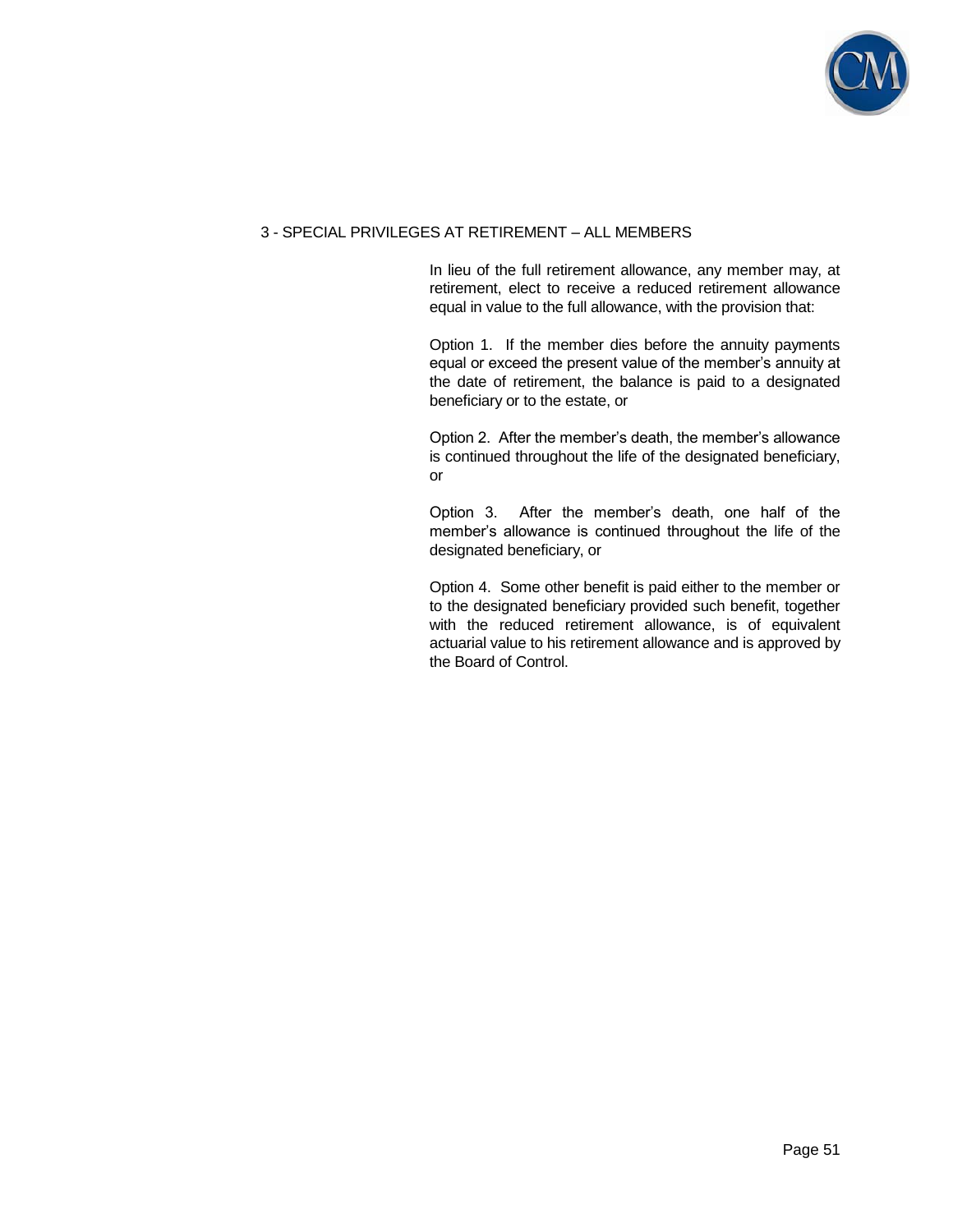

# **SCHEDULE J**

# **SCHEDULE OF MEMBERSHIP DATA AS OF SEPTEMBER 30, 2013**

# **ACTIVE STATE EMPLOYEES**

| <b>Attained</b> |          |          |          |          |          |                                   |          |          |           |          |              |
|-----------------|----------|----------|----------|----------|----------|-----------------------------------|----------|----------|-----------|----------|--------------|
| Age             |          |          |          |          |          | <b>Completed Years of Service</b> |          |          |           |          |              |
|                 | Under 1  | 1 to 4   | 5 to 9   | 10 to 14 | 15 to 19 | 20 to 24                          | 25 to 29 | 30 to 34 | 35 to 39  | 40 & up  | <b>Total</b> |
|                 |          |          |          |          |          |                                   |          |          |           |          |              |
| Under 25        | 408      | 303      | 16       |          |          |                                   |          |          |           |          | 727          |
| Avg. Pay        | \$26,505 | \$29,630 | \$23,841 |          |          |                                   |          |          |           |          | \$27,749     |
| 25 to 29        |          |          |          |          |          |                                   |          |          |           |          |              |
|                 | 533      | 1,187    | 486      | 5        |          |                                   |          |          |           |          | 2,211        |
| Avg. Pay        | \$27,504 | \$32,596 | \$31,700 | \$29,136 |          |                                   |          |          |           |          | \$31,164     |
| 30 to 34        | 321      | 939      | 1,582    | 353      |          |                                   |          |          |           |          | 3,196        |
| Avg. Pay        | \$29,176 | \$32,644 | \$36,106 | \$36,632 | \$45,990 |                                   |          |          |           |          | \$34,454     |
|                 |          |          |          |          |          |                                   |          |          |           |          |              |
| 35 to 39        | 260      | 596      | 1,206    | 1,044    | 191      |                                   |          |          |           |          | 3,298        |
| Avg. Pay        | \$29,403 | \$34,107 | \$36,873 | \$42,204 | \$42,835 | \$35,274                          |          |          |           |          | \$37,817     |
|                 |          |          |          |          |          |                                   |          |          |           |          |              |
| 40 to 44        | 244      | 536      | 991      | 958      | 705      | 282                               |          |          |           |          | 3,720        |
| Avg. Pay        | \$30,564 | \$34,004 | \$37,590 | \$42,884 | \$49,684 | \$49,998                          | \$43,403 |          |           |          | \$41,215     |
|                 |          |          |          |          |          |                                   |          |          |           |          |              |
| 45 to 49        | 194      | 469      | 765      | 744      | 634      | 1,046                             | 267      | 5        |           |          | 4,124        |
| Avg. Pay        | \$28,357 | \$33,154 | \$35,773 | \$40,388 | \$49,871 | \$54,637                          | \$54,615 | \$68,452 |           |          | \$44,170     |
|                 |          |          |          |          |          |                                   |          |          |           |          |              |
| 50 to 54        | 182      | 419      | 769      | 677      | 538      | 1,016                             | 727      | 170      | 6         |          | 4,504        |
| Avg. Pay        | \$29,957 | \$32,487 | \$35,464 | \$39,322 | \$46,790 | \$51,986                          | \$61,512 | \$55,090 | \$56,423  |          | \$45,597     |
| 55 to 59        | 126      | 329      | 660      | 620      | 467      | 782                               | 472      | 278      | 76        |          | 3,811        |
| Avg. Pay        | \$31,896 | \$32,743 | \$35,491 | \$38,296 | \$45,560 | \$49,994                          | \$58,559 | \$59,221 | \$60,155  | \$50,118 | \$44,885     |
|                 |          |          |          |          |          |                                   |          |          |           |          |              |
| 60 to 64        | 168      | 330      | 410      | 397      | 288      | 456                               | 150      | 17       | 17        |          | 2,235        |
| Avg. Pay        | \$47,623 | \$52,734 | \$38,319 | \$40,325 | \$48,481 | \$50,950                          | \$53,443 | \$58,815 | \$62,394  | \$31,507 | \$46,737     |
|                 |          |          |          |          |          |                                   |          |          |           |          |              |
| 65 to 69        | 26       | 130      | 200      | 145      | 92       | 134                               | 48       | 5        |           |          | 785          |
| Avg. Pay        | \$56,407 | \$62,611 | \$47,074 | \$47,059 | \$51,308 | \$54,449                          | \$56,394 | \$66,256 | \$50,387  | \$87,505 | \$52,564     |
|                 |          |          |          |          |          |                                   |          |          |           |          |              |
| 70 & up         | 6        | 36       | 58       | 52       | 34       | 47                                | 21       |          |           |          | 262          |
| Avg. Pay        | \$81,465 | \$67,851 | \$47,886 | \$45,946 | \$45,907 | \$60,178                          | \$57,325 | \$61,366 | \$139,294 | \$53,538 | \$54,962     |
|                 |          |          |          |          |          |                                   |          |          |           |          |              |
| Total           | 2,468    | 5,274    | 7,143    | 4,995    | 2,950    | 3,764                             | 1,689    | 478      | 104       |          | 28,873       |
| Avg. Pay        | \$30,336 | \$35,039 | \$36,482 | \$40,812 | \$47,988 | \$52,220                          | \$58,639 | \$57,921 | \$62,400  | \$60,340 | \$41,421     |

Average Age:45.43 Average Service: 11.52

In addition there are 1,022 employees with annual compensation of \$62,927,875 participating in the DROP as of September 30, 2013.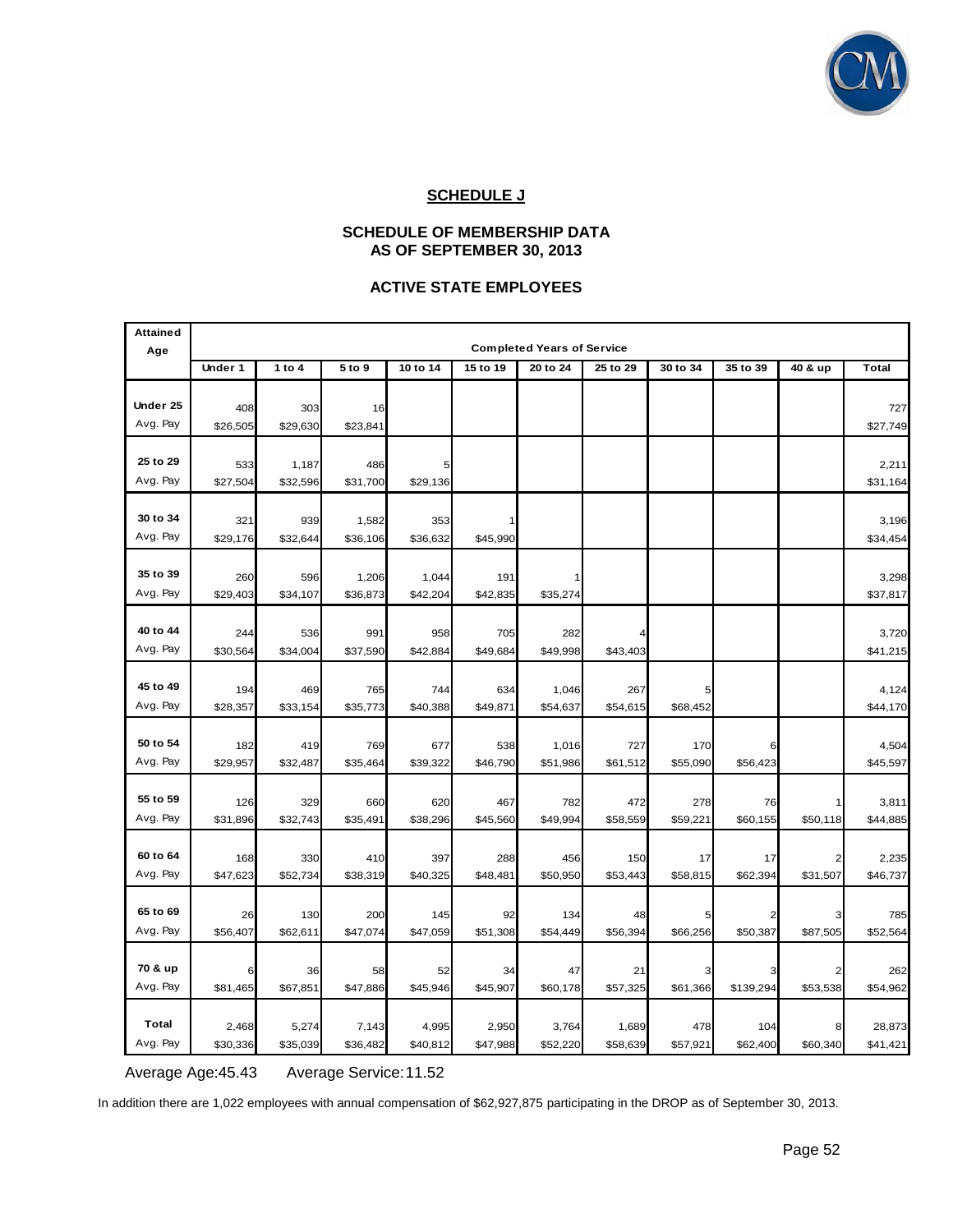

#### **SCHEDULE OF MEMBERSHIP DATA AS OF SEPTEMBER 30, 2013**

# **ACTIVE STATE POLICE**

| <b>Attained</b><br>Age | <b>Completed Years of Service</b> |                |                |                |                |                |                |          |          |         |                 |
|------------------------|-----------------------------------|----------------|----------------|----------------|----------------|----------------|----------------|----------|----------|---------|-----------------|
|                        | Under 1                           | 1 to 4         | 5 to 9         | 10 to 14       | 15 to 19       | 20 to 24       | 25 to 29       | 30 to 34 | 35 to 39 | 40 & up | <b>Total</b>    |
| Under 25               |                                   |                |                |                |                |                |                |          |          |         |                 |
| Avg. Pay               |                                   |                |                |                |                |                |                |          |          |         |                 |
|                        |                                   |                |                |                |                |                |                |          |          |         |                 |
| 25 to 29               |                                   | 6              | 23             |                |                |                |                |          |          |         | 29              |
| Avg. Pay               |                                   | \$42,894       | \$42,956       |                |                |                |                |          |          |         | \$42,943        |
|                        |                                   |                |                |                |                |                |                |          |          |         |                 |
| 30 to 34<br>Avg. Pay   | 1<br>\$41,172                     | 16<br>\$44,283 | 67<br>\$44,213 | 28<br>\$46,908 |                |                |                |          |          |         | 112<br>\$44,869 |
|                        |                                   |                |                |                |                |                |                |          |          |         |                 |
| 35 to 39               |                                   | 11             | 43             | 47             | 37             | 1              |                |          |          |         | 139             |
| Avg. Pay               |                                   | \$44,692       | \$46,123       | \$48,001       | \$61,062       | \$42,396       |                |          |          |         | \$50,594        |
|                        |                                   |                |                |                |                |                |                |          |          |         |                 |
| 40 to 44               | 1                                 | 4              | 36             | 41             | 89             | 18             |                |          |          |         | 189             |
| Avg. Pay               | \$40,759                          | \$42,031       | \$45,753       | \$48,835       | \$58,345       | \$67,191       |                |          |          |         | \$54,288        |
| 45 to 49               |                                   |                |                |                |                |                |                |          |          |         |                 |
| Avg. Pay               |                                   |                | 20<br>\$46,379 | 22<br>\$51,720 | 52<br>\$61,356 | 55<br>\$73,599 | 12<br>\$77,478 |          |          |         | 161<br>\$63,563 |
|                        |                                   |                |                |                |                |                |                |          |          |         |                 |
| 50 to 54               | $\overline{\mathbf{c}}$           |                | 13             | 6              | 19             | 14             | 18             |          |          |         | 78              |
| Avg. Pay               | \$54,857                          | \$48,113       | \$47,506       | \$46,813       | \$64,461       | \$72,774       | \$78,123       | \$88,137 |          |         | \$65,471        |
|                        |                                   |                |                |                |                |                |                |          |          |         |                 |
| 55 to 59               |                                   | 5              | 5              | 3              | 3              | 6              |                |          |          |         | 25              |
| Avg. Pay               | \$18,662                          | \$70,040       | \$47,707       | \$63,058       | \$73,218       | \$67,899       | \$53,995       | \$80,287 |          |         | \$62,316        |
| 60 to 64               |                                   | З              |                |                | 2              |                |                |          |          |         | 10              |
| Avg. Pay               |                                   | \$75,307       |                |                | \$65,639       | \$75,240       | \$83,801       |          |          |         | \$75,052        |
|                        |                                   |                |                |                |                |                |                |          |          |         |                 |
| 65 to 69               |                                   |                |                |                |                |                |                |          |          |         |                 |
| Avg. Pay               |                                   |                | \$76,349       |                |                |                |                |          |          |         | \$76,349        |
|                        |                                   |                |                |                |                |                |                |          |          |         |                 |
| 70 & up                |                                   |                |                |                |                |                |                |          |          |         |                 |
| Avg. Pay               |                                   |                |                |                | \$84,276       |                |                |          |          |         | \$84,276        |
| Total                  | 5                                 | 47             | 208            | 147            | 203            | 97             | 33             | 5        |          |         | 745             |
| Avg. Pay               | \$42,062                          | \$48,893       | \$45,388       | \$48,841       | \$60,603       | \$71,667       | \$77,501       | \$86,567 |          |         | \$55,534        |

Average Age: 41.92 Average Service: 13.79

In addition there are 19 employees with annual compensation of \$1,534,511 participating in the DROP as of September 30, 2013.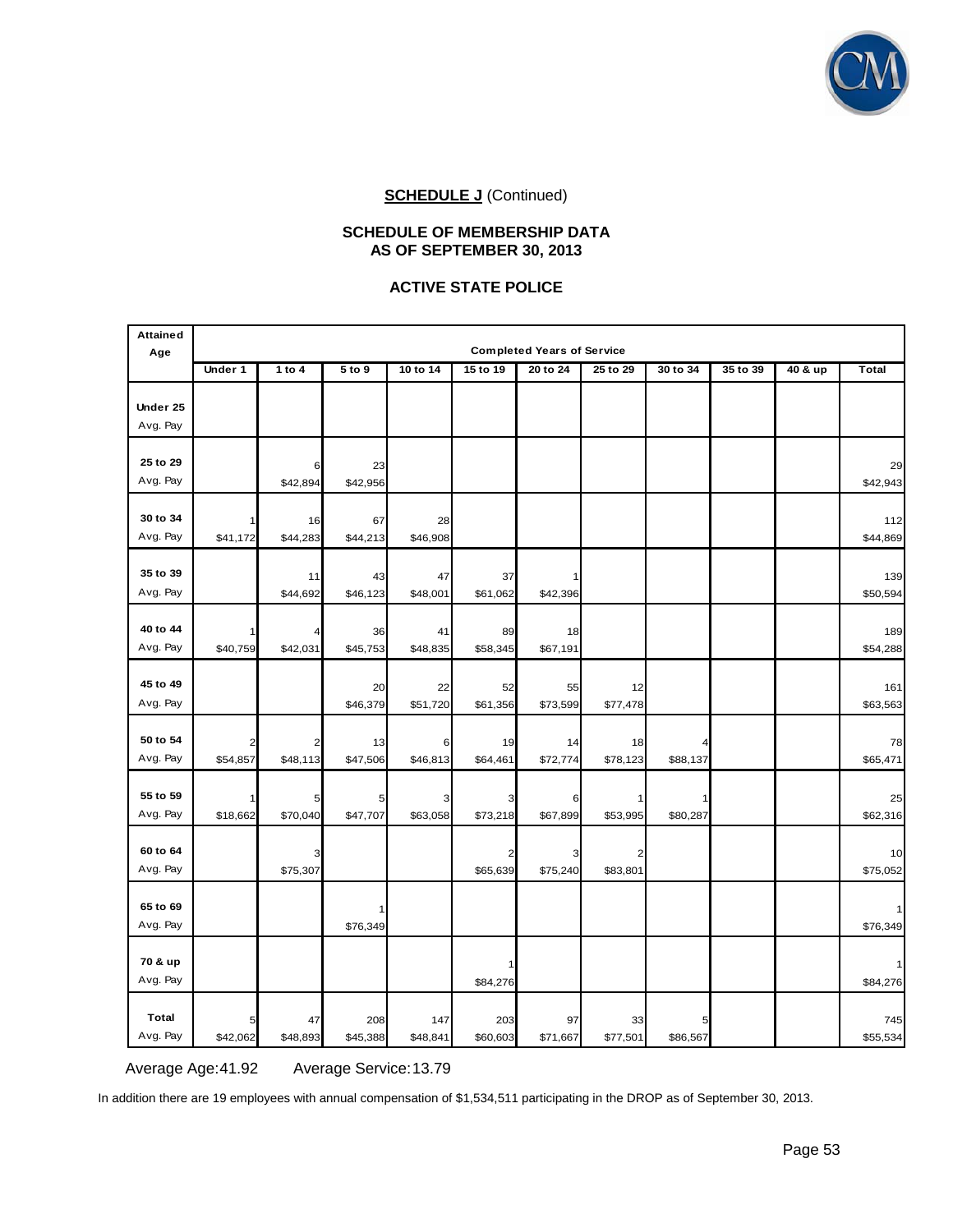

# **SCHEDULE OF MEMBERSHIP DATA AS OF SEPTEMBER 30, 2013**

#### **ACTIVE LOCAL EMPLOYEES**

| Attained<br>Age      | <b>Completed Years of Service</b> |                    |                    |                   |                   |                   |                   |                 |                 |                |                    |
|----------------------|-----------------------------------|--------------------|--------------------|-------------------|-------------------|-------------------|-------------------|-----------------|-----------------|----------------|--------------------|
|                      | Under 1                           | 1 to 4             | 5 to 9             | 10 to 14          | 15 to 19          | 20 to 24          | 25 to 29          | 30 to 34        | 35 to 39        | 40 & up        | <b>Total</b>       |
| Under 25<br>Avg. Pay | 1,200<br>\$20,755                 | 1,111<br>\$26,477  | 51<br>\$33,932     |                   |                   |                   |                   |                 |                 |                | 2,362<br>\$23,731  |
| 25 to 29<br>Avg. Pay | 1,276<br>\$22,809                 | 2,591<br>\$29,454  | 1,357<br>\$36,201  | 18<br>\$42,892    |                   |                   |                   |                 |                 |                | 5,242<br>\$29,629  |
| 30 to 34<br>Avg. Pay | 896<br>\$24,269                   | 1,918<br>\$30,396  | 2,288<br>\$38,085  | 765<br>\$43,041   | 26<br>\$47,260    |                   |                   |                 |                 |                | 5,893<br>\$34,166  |
| 35 to 39<br>Avg. Pay | 646<br>\$24,493                   | 1,432<br>\$31,839  | 1,901<br>\$38,157  | 1,524<br>\$44,965 | 618<br>\$49,999   | 15<br>\$72,316    |                   |                 |                 |                | 6,135<br>\$38,155  |
| 40 to 44<br>Avg. Pay | 747<br>\$25,645                   | 1,494<br>\$30,261  | 1,780<br>\$37,876  | 1,569<br>\$44,233 | 1,531<br>\$51,932 | 575<br>\$55,606   | 17<br>\$52,616    |                 |                 |                | 7,713<br>\$40,654  |
| 45 to 49<br>Avg. Pay | 580<br>\$25,995                   | 1,273<br>\$30,933  | 1,527<br>\$35,601  | 1,275<br>\$41,506 | 1,312<br>\$49,010 | 1,136<br>\$54,503 | 437<br>\$58,334   | 10<br>\$53,051  |                 |                | 7,550<br>\$41,587  |
| 50 to 54<br>Avg. Pay | 473<br>\$24,981                   | 1,092<br>\$30,118  | 1,425<br>\$35,240  | 1,332<br>\$40,347 | 1,109<br>\$46,718 | 1,006<br>\$51,853 | 685<br>\$60,871   | 247<br>\$61,784 | 17<br>\$52,596  |                | 7,386<br>\$42,038  |
| 55 to 59<br>Avg. Pay | 329<br>\$28,272                   | 845<br>\$29,906    | 1,229<br>\$33,801  | 1,125<br>\$38,298 | 946<br>\$43,176   | 848<br>\$49,349   | 521<br>\$55,786   | 292<br>\$57,375 | 123<br>\$64,614 | \$46,565       | 6,261<br>\$40,856  |
| 60 to 64<br>Avg. Pay | 209<br>\$31,666                   | 505<br>\$31,978    | 851<br>\$33,370    | 709<br>\$38,677   | 611<br>\$43,303   | 522<br>\$49,330   | 240<br>\$53,649   | 85<br>\$52,090  | 60<br>\$62,038  | 14<br>\$75,660 | 3,806<br>\$40,168  |
| 65 to 69<br>Avg. Pay | 81<br>\$26,617                    | 174<br>\$31,699    | 339<br>\$33,465    | 300<br>\$39,994   | 197<br>\$45,244   | 134<br>\$47,114   | 79<br>\$52,913    | 20<br>\$54,082  | 14<br>\$62,721  | 12<br>\$59,819 | 1,350<br>\$39,332  |
| 70 & up<br>Avg. Pay  | 53<br>\$22,192                    | 110<br>\$23,149    | 199<br>\$29,633    | 138<br>\$33,603   | 73<br>\$39,593    | 83<br>\$43,743    | 31<br>\$41,816    | 15<br>\$41,390  | \$56,511        | \$51,420       | 719<br>\$32,837    |
| Total<br>Avg. Pay    | 6,490<br>\$24,173                 | 12,545<br>\$30,019 | 12,947<br>\$36,279 | 8,755<br>\$41,740 | 6,423<br>\$47,774 | 4,318<br>\$51,945 | 2,010<br>\$57,463 | 669<br>\$57,810 | 222<br>\$62,586 | 38<br>\$62,620 | 54,417<br>\$38,043 |

Average Age: 44.25 Average Service: 9.76

In addition there are 473 employees with annual compensation of \$28,621,704 participating in the DROP as of September 30, 2013.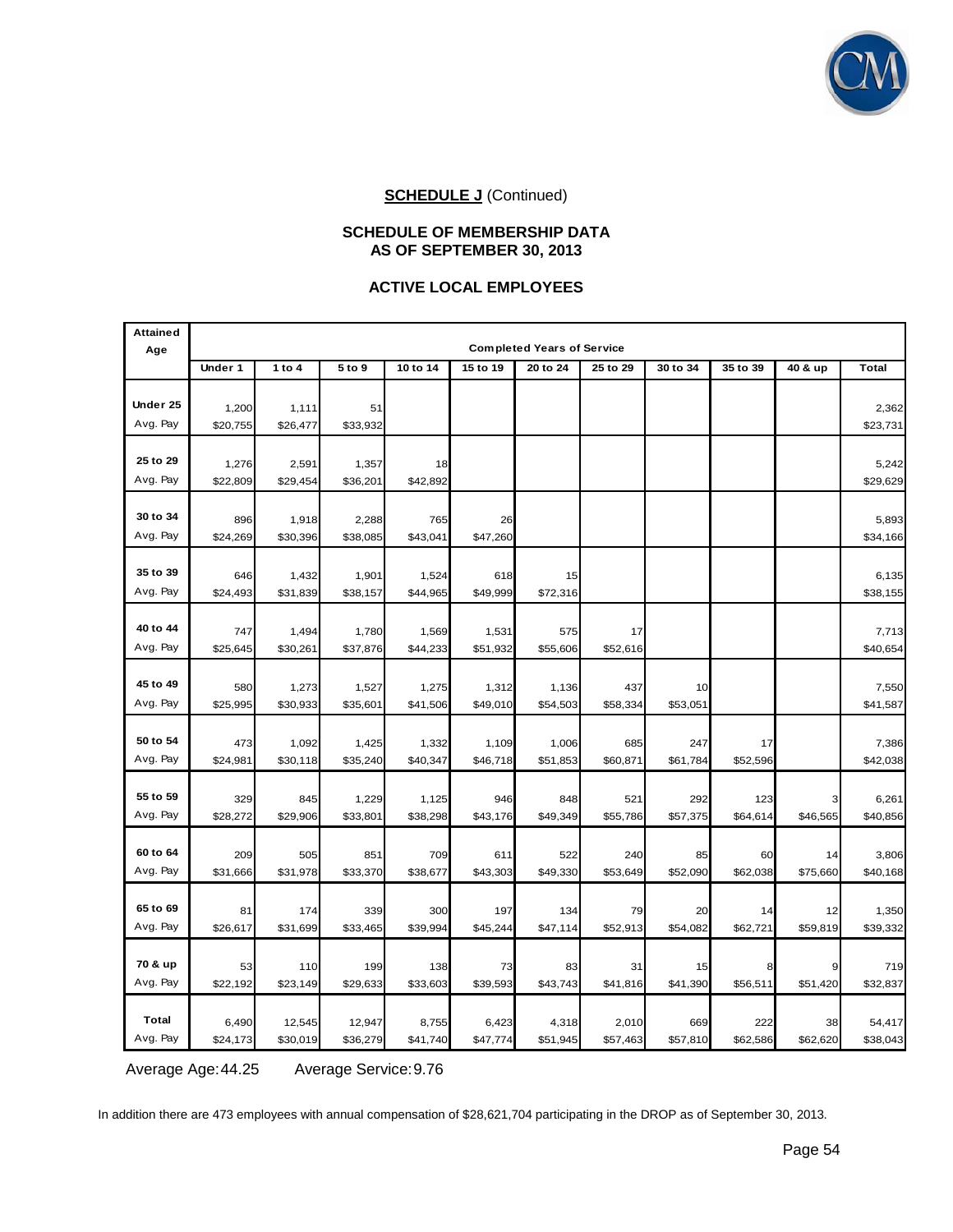

# **SCHEDULE OF MEMBERSHIP DATA AS OF SEPTEMBER 30, 2013**

### **NUMBER OF SERVICE RETIREMENTS AND THEIR BENEFITS BY AGE**

|           | <b>Number</b> | <b>Total</b>           | Average                |
|-----------|---------------|------------------------|------------------------|
| Age       | of Members    | <b>Annual Benefits</b> | <b>Annual Benefits</b> |
| Under 50  | 304           | 9,401,061<br>\$        | \$<br>30,925           |
| $50 - 54$ | 1560          | 48, 158, 378           | 30,871                 |
| $55 - 59$ | 3148          | 89,176,566             | 28,328                 |
| $60 - 64$ | 6946          | 168,744,686            | 24,294                 |
| $65 - 69$ | 7829          | 168,198,868            | 21,484                 |
| $70 - 74$ | 5954          | 117,872,919            | 19,797                 |
| $75 - 79$ | 4374          | 79,784,235             | 18,241                 |
| $80 - 84$ | 2799          | 44,790,825             | 16,002                 |
| $85 - 89$ | 1548          | 23,260,462             | 15,026                 |
| $90 - 94$ | 536           | 6,958,031              | 12,981                 |
| 95 & Over | <b>148</b>    | 1,588,508              | 10,733                 |
|           |               |                        |                        |
| Total     | 35,146        | 757,934,539<br>\$      | \$<br>21,565           |

Average Age: 68.92

# **NUMBER OF DROP PARTICIPANTS AND THEIR BENEFITS BY AGE**

|           | <b>Number</b> | <b>Total</b>           |            | Average                |        |
|-----------|---------------|------------------------|------------|------------------------|--------|
| Age       | of Members    | <b>Annual Benefits</b> |            | <b>Annual Benefits</b> |        |
| Under 60  | 713           | \$                     | 24,314,903 | \$                     | 34,102 |
| $60 - 64$ | 644           |                        | 20,381,057 |                        | 31,648 |
| $65 - 69$ | 126           |                        | 3,883,712  |                        | 30,823 |
| $70 - 74$ | 26            |                        | 770,185    |                        | 29,622 |
| $75 - 79$ | $5 \mid$      |                        | 125,412    |                        | 25,082 |
| $80 - 84$ | 0             |                        |            |                        | 0      |
| 85 & Over |               |                        |            |                        |        |
|           |               |                        |            |                        |        |
| Total     | 1,514         | \$                     | 49,475,269 | \$                     | 32,679 |

Average Age: 60.55